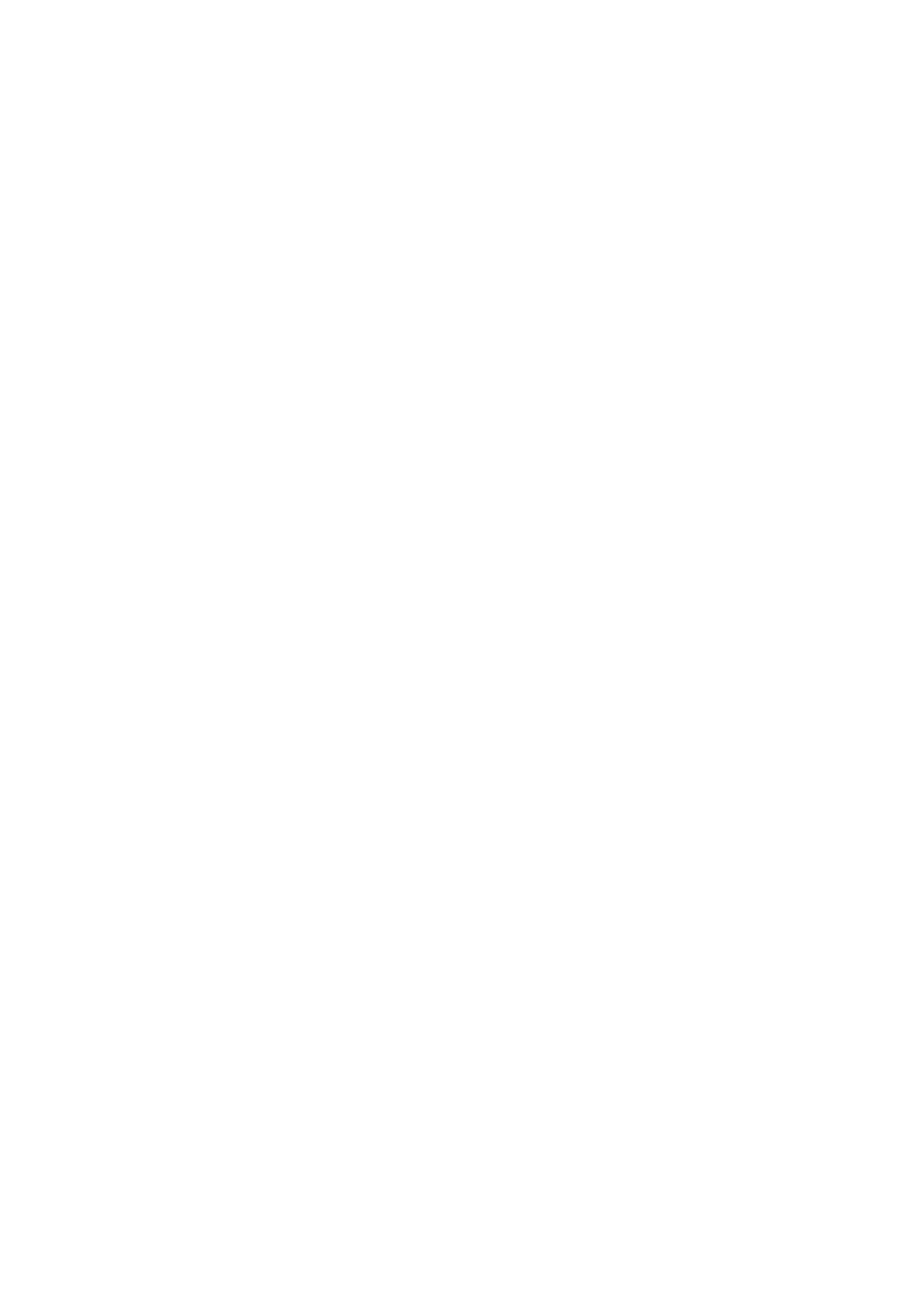## **FOREWORD**

These Initial Teacher Education course manuals were developed by a team consisting of members from Colleges of Education and four universities namely the University of Ghana, Kwame Nkrumah University of Science and Technology, University of Education, Winneba, and University for Development Studies. This team was originally constituted by the National Council for Tertiary Education (now the Ghana Tertiary Education Commission) in 2019 to support the delivery of the new B.Ed. curriculum with assistance from T-TEL and UK Aid. The revision, finalization and printing of these manuals took place in 2021 with support from T-TEL and Mastercard Foundation.

The course manuals have been produced for use as general guides for the delivery of the new four-year B.Ed. curriculum in Colleges of Education in collaboration with their affiliated universities. They are designed to support student teachers, tutors, and lecturers in delivering a complete B.Ed. course for training student teachers which meets the requirements of the National Teachers' Standards, enabling them to teach effectively in basic schools.

The first section of the manuals is focused on the course information and vision for the B.Ed. curriculum. The second section presents the course details, goal for the subject or learning area, course description, key contextual factors as well as core and transferable skills and cross-cutting issues, including equity and inclusion. The third section is a list of course learning outcomes and their related learning indicators. The fourth section presents the course content which is broken down into units for each week, the topic and sub-strands and their related teaching and learning activities to achieve the learning outcomes and the teaching and learning strategies. This is followed by course assessment components in section five. Each manual contains a list of required reading and references as well as teaching and learning resources. The final section presents course related professional development for tutors and lecturers to be able to use each section of the manual.

Field instructions to guide Supported Teaching in School are integrated into the course manuals to provide the student teacher with guidance in developing teaching throughout the entire period of study to be able to meet the requirements of the National Teachers' Standards (NTS) and the National Teacher Education Curriculum Framework (NTECF). To ensure maximum benefit the course manuals should be used in addition to other resources such as the NTS, NTCEF, National Teacher Education & Assessment Policy and the National Teacher Education Gender Equality and Social Inclusion (GESI) Strategy and Action Plan.. This will help to ensure that student teachers' learning is integrated within the wider teacher education policy framework.

#### **Professor Mohammed Salifu**

Director General, Ghana Tertiary Education Commission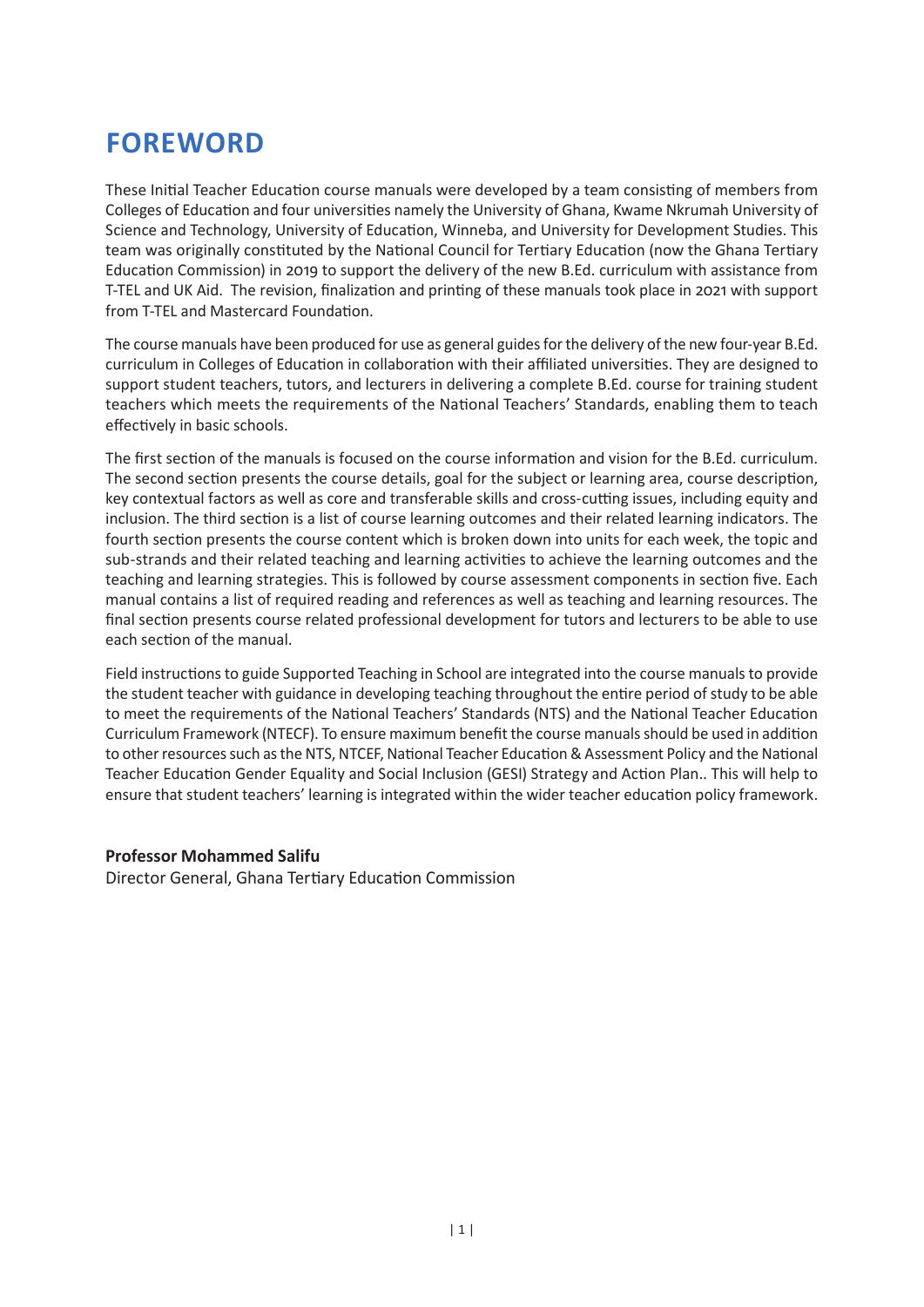# **ACKNOWLEDGEMENTS**

The course manuals were developed through the collaborative efforts of a team of individuals from Colleges of Education, University of Ghana, Kwame Nkrumah University of Science and Technology, University of Education, Winneba, and University for Development Studies. They were produced in association with the Ghana Tertiary Education Commission of the Ministry of Education, Ghana.

A participatory team approach was used to produce this set of resources for tutors/lecturers, mentors, and student teachers. We are grateful to the specialists who contributed their knowledge and expertise.

Special thanks to Professor Jophus Anamuah-Mensah - T-TEL Key Advisor, Dr. Eric Daniel Ananga - T-TEL Key Advisor for Curriculum reform and Beatrice Noble-Rogers who provided key editorial, review and content input and facilitated the process of drafting and finalising the course manual.

Patricia Appiah-Boateng and Gameli Samuel Hahomene, served as typesetting and formatting coordinators and designed and produced the illustrations, tables, and other graphics which appear in the pages. They spent time and effort designing and redesigning the graphic layout and producing the camera-ready copy resulting in a set of materials that are easy to use, read, and reference.

Thanks also goes to all T-Tel staff members who worked to support production of these course manuals, particularly Beryl Opong-Agyei and Gideon Okai. Their frankness and co-operative attitude complimented the team approach used to produce this manual.

We are indebted to the Ministry of Education and the Ghana Tertiary Education Commission (GTEC) for the general support and specific helpful advice provided during production of the course manuals. Recognition and thanks must go to Chief Technical Advisor for T-TEL and Policy Advisor to the National Education Reform Secretariat, Akwasi Addae-Boahene, Prof. Mohammed Salifu, the Director General of GTEC and Mr. Jerry Sarfo the coordinator for the colleges of education, who in diverse ways supported during the course manual writing workshops.

In addition to all the staff who participated visibly in the development of these materials we would like to acknowledge all those people from the many colleges of education and universities in which we have worked who have, directly or indirectly, shared their views on the curriculum with us.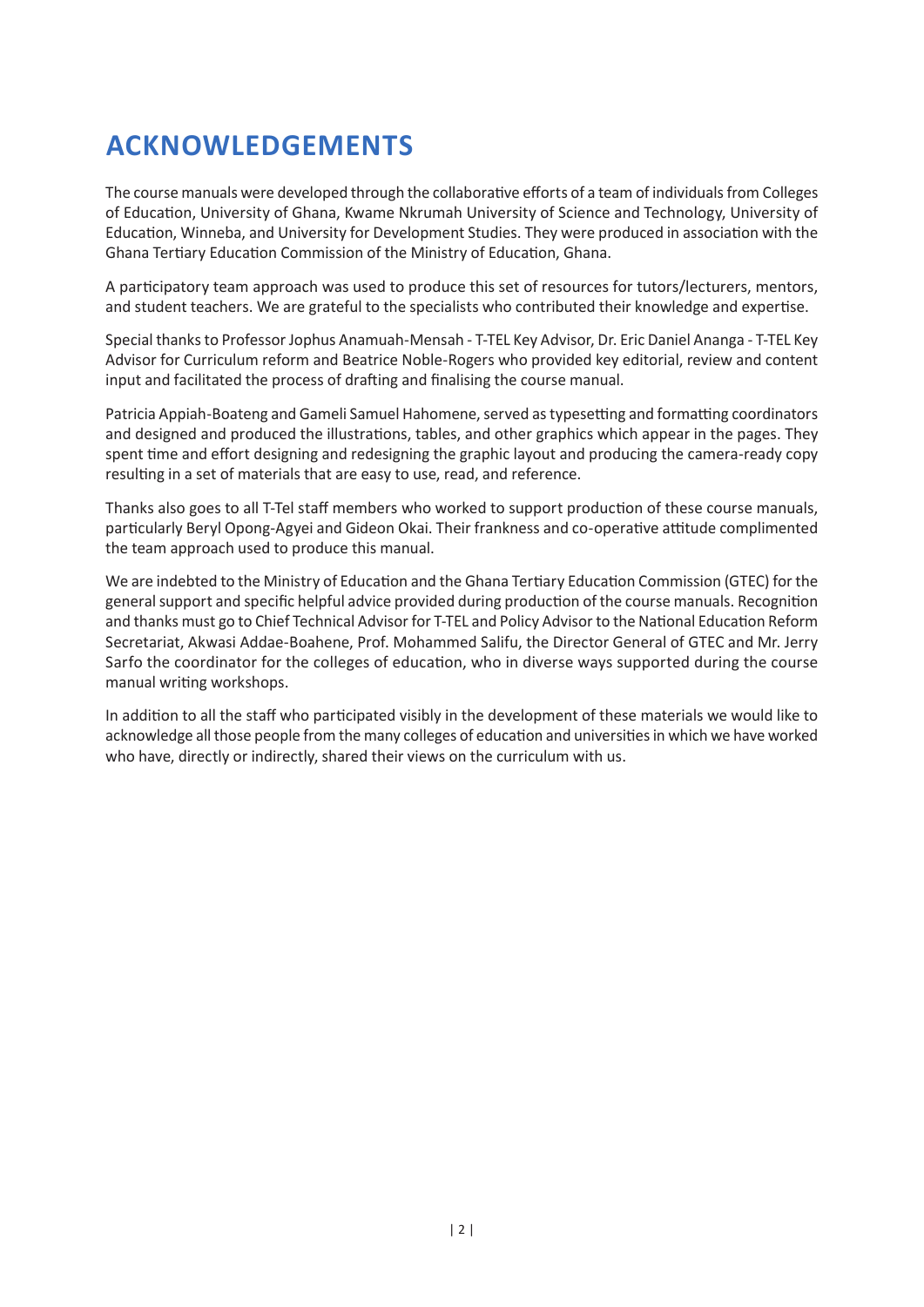## **CORE WRITING TEAM**

| <b>Names of writers</b>               | <b>Subject</b>         | <b>Names of writers</b>       | <b>Subject</b>            |
|---------------------------------------|------------------------|-------------------------------|---------------------------|
| Dr. Isaac Eshun                       |                        | Cletus Ngaaso                 | <b>Social Studies</b>     |
| Dr. Anthony Baabereyir                |                        | Mohammed Adam                 |                           |
| Ms. Shirley Dankwa                    | <b>African Studies</b> | Dr. Emmanuel Adjei-Boateng    |                           |
| Prof. S.Y. Annor                      | Agriculture            | Dr. Yaw Nyadu Offei           | <b>Special Education</b>  |
| Dr. Salome praise Otami               |                        | Prof. Samuel Hayford          |                           |
| Dr. Samuel Frimpong                   |                        | Dr. Awuni                     |                           |
| Robert Quansah                        | <b>Early Grade</b>     | Rev.(Dr) Nyueko Avotri        | Technical<br>Vocational   |
| Dr. Abraham Kwadwo Okrah              |                        | Elizabeth Lani Ashong         | <b>Education and</b>      |
| Dr. Sarah Emma Eshun                  | English Language       |                               | <b>Training</b>           |
| Vivian Acquaye                        |                        | Michael Tsorgali              |                           |
| Felix A. Odonkor                      |                        | <b>Frnacis Donkor</b>         |                           |
| Dr. Cecilia Esinam Agbeh              |                        | Dr. Maxwell Nyatsikor         |                           |
| Ibrahim Osmanu                        | French                 | Prof. Salomey Essuman         |                           |
| Dr. Kofi Adu-Boahen                   |                        | Dr. Paul Kwadwo Addo          |                           |
| Dr. M. Kusimi                         |                        | Dr. Winston Kwame<br>Abroampa |                           |
| Dr. Aboagye Dacosta                   |                        | Mr. Kwaku Esia-Donkoh         |                           |
| Mr. Alexander Otoo                    | Geography              | Mohammed Z. Abdulmumin        | Pedagogy                  |
| Dr. Yvonne A.A. Ollennu               | Ghanaian               | Dr. Mohammed Hafiz            | Arabic                    |
| Kwasi Adomako                         | Language               | <b>Iddris Mohammed</b>        |                           |
| Dr. Akwasi Kwarteng<br>Amoako-Gyampah |                        | Mohammed Almu Mahaman         |                           |
| Anitha Oforiwah Adu-<br>Boahen        |                        | Murtada M. Muaz               |                           |
| Gertrude Nkrumah                      | History                | Dr M. Q. Adjahoe              | <b>Music</b>              |
| Prof Charles Owu-Ewie                 | Literacy               | Prof Cosmas Mereku            |                           |
| Dr. Ahmed Amihere                     |                        | Prof. Reginald Ocansey        | <b>Physical Education</b> |
| Zakaria Sadiq                         | Mathematics            | Dr. Emmanuel Osei Sarpong     |                           |
| Dr. R. Addai-Mununkum                 | <b>RME</b>             | E. Kwaku Kwaa-Aidoo           | ICT                       |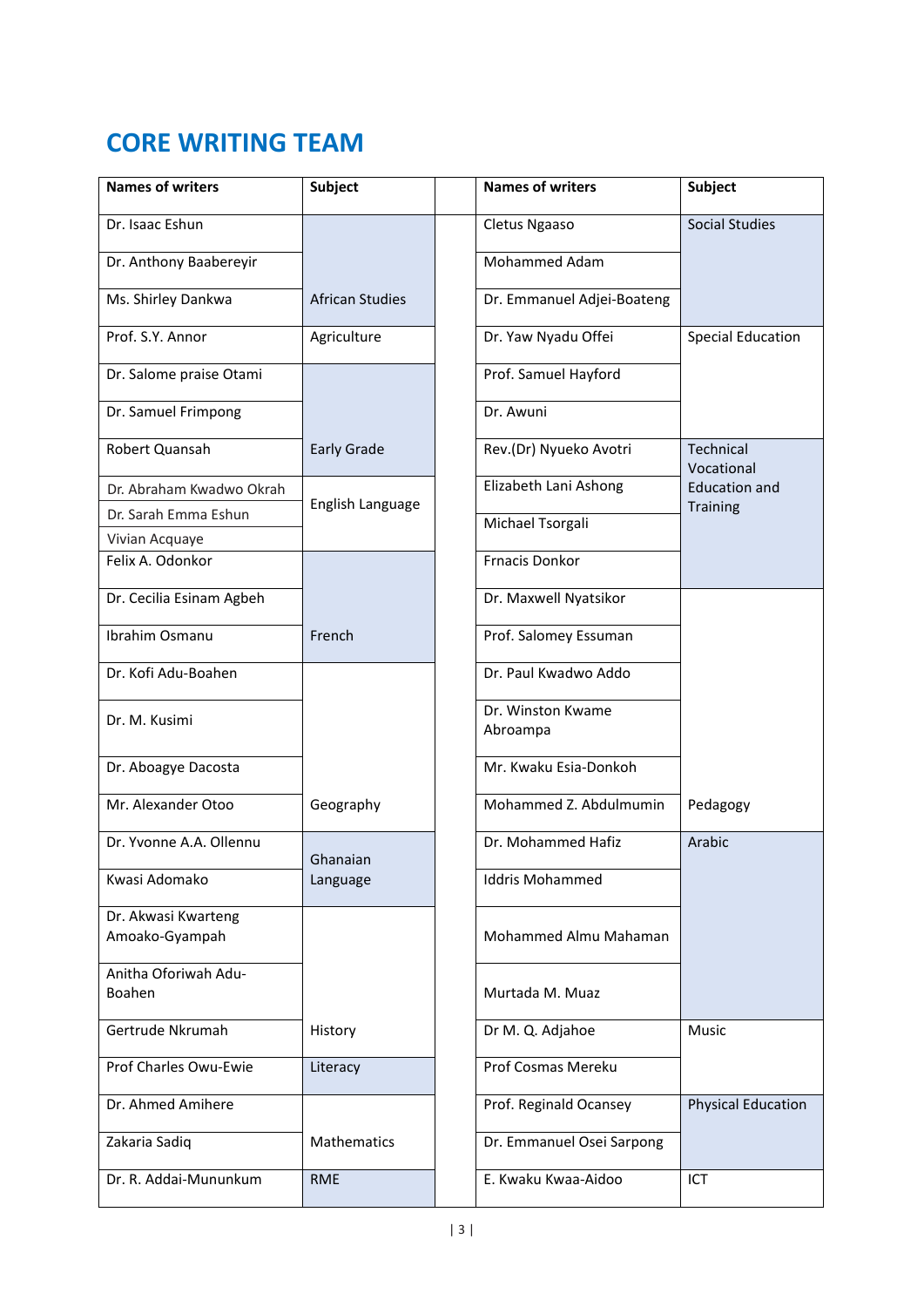### **INTRODUCTION TO COURSE MANUALS**

Welcome to this B.Ed. Course manual.

Following the accreditation of the B.Ed. by the national accreditation Board with its recognition as a world class teacher education curriculum, the decision was taken to support effective implementation through the development of course manuals. the course manuals provide tutors and lecturers with the materials necessary to support teaching each of the B.Ed. courses. The manuals adhere directly to, and emphasise, the principles and standards set out in the NTS, NTECF and in the B.Ed. and will help ensure operationalising the Government's teacher education reform Policy.

The manuals serve the following purposes:

- they are the key educational agreements between the training institution and the student teachers. In this way student teachers know what the expectations are for them and for the training they will receive.
- they lay out the course outcomes, content, strategies, and assessment, thereby providing direction to and consistency in training and B.Ed. implementation among tutors across the country.
- they are explicit documents that provide other institutions with information on which to base transfer/ articulation decisions.

Specifically, they also:

- support coherent lesson planning and teaching which will enable student teachers to achieve the NTS and become good teachers who ensure all pupils' learning whilst offering tutors the flexibility for adaptation for local needs and contexts.
- Provide a lesson by lesson overview of the course, building on and developing the material in the course specifications.
- Inform tutors, student teachers and others working with student teachers about:
	- 1. What is to be taught and why.
	- 2. how it can be taught.
	- 3. how it should be assessed.
- Provide opportunities for student teachers to develop and apply knowledge during supported teaching in school, creating a strong bond between learning in school and in the training institution.
- Reflect the stage of student teacher development, set out in the model for progress across the four years of the B.Ed.
- Can be used as self-study tools by student teachers.
- Ensure that all information necessary to inform teacher training is in one place (serves as reference document).
- The manuals are the basis of the codes and university professional development sessions to ensure Principals, tutors, lecturers and heads of department are fully familiar with the details of: courses, outcomes, content, approaches, assessments and lessons.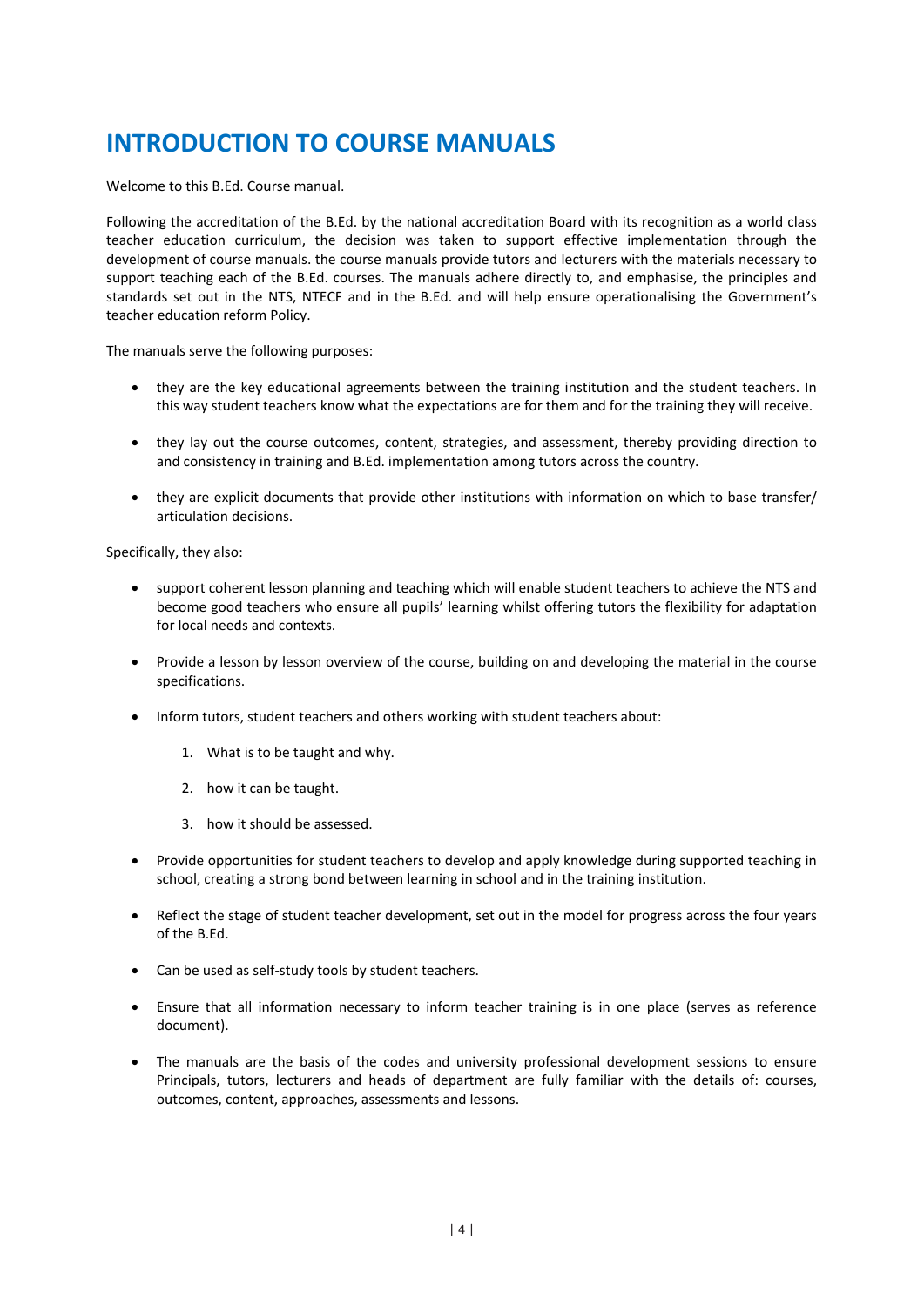Who are course manuals for:

- College of Education Tutors
- Teacher Education University Lecturers
- Student Teachers
- Mentors and Lead Mentors
- All Those with An Interested In Teacher Education.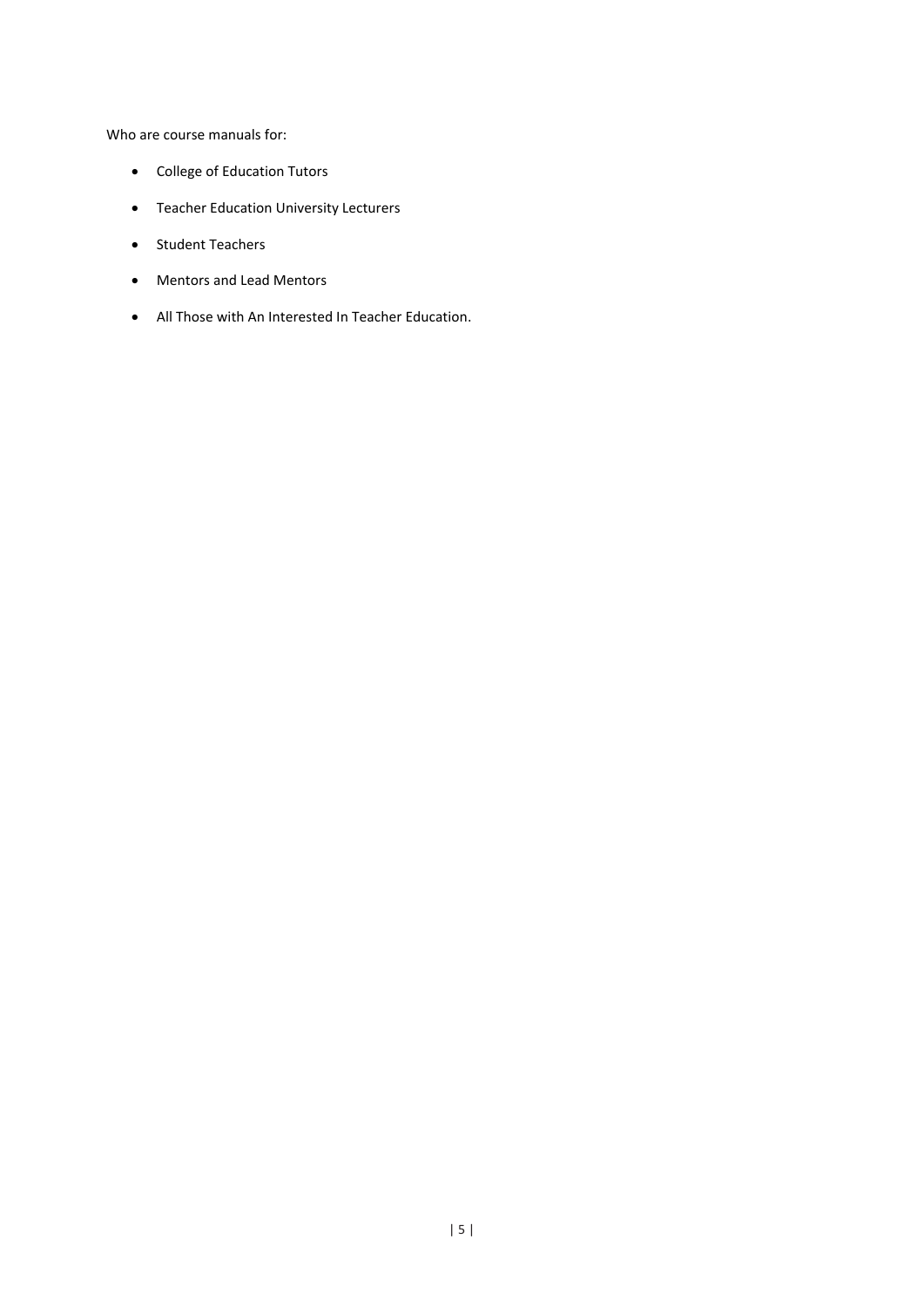#### **USING THIS MANUAL**

Writers of the manuals engaged widely with colleagues in each subject area at each stage of development. Besides, writers envisaged themselves in varied contexts as they wrote, to suggest methodologies and strategies for teaching the strands which would ensure student teachers are enabled to achieve the learning outcomes. In view of our commitment to creativity, problem solving, collaboration and to lifelong learning, we expect that individual tutors will "own" their manuals and become user-developers. lessons in the manuals will be strands for weekly Pd meetings where tutors/lecturers will situate the lessons in the contexts of their colleges and their student teachers, to maximize the benefits.

It is also expected that tutors will model the best pedagogic practices for student teachers. Key among such practices is the communication of the importance of having a personal teaching philosophy. We expect that tutors and lecturers will explicitly communicate their personal teaching philosophies to their student teachers during the first meeting of every course. in preparation for this, we suggest you set out your personal teaching philosophy and how it will be demonstrated in your teaching using, or adapting, the sample sentence introductions below.

My teaching philosophy is ………………………………………………………………………………….………………………………....

In view of this philosophy, I will facilitate this course by/through ……………………………………………………………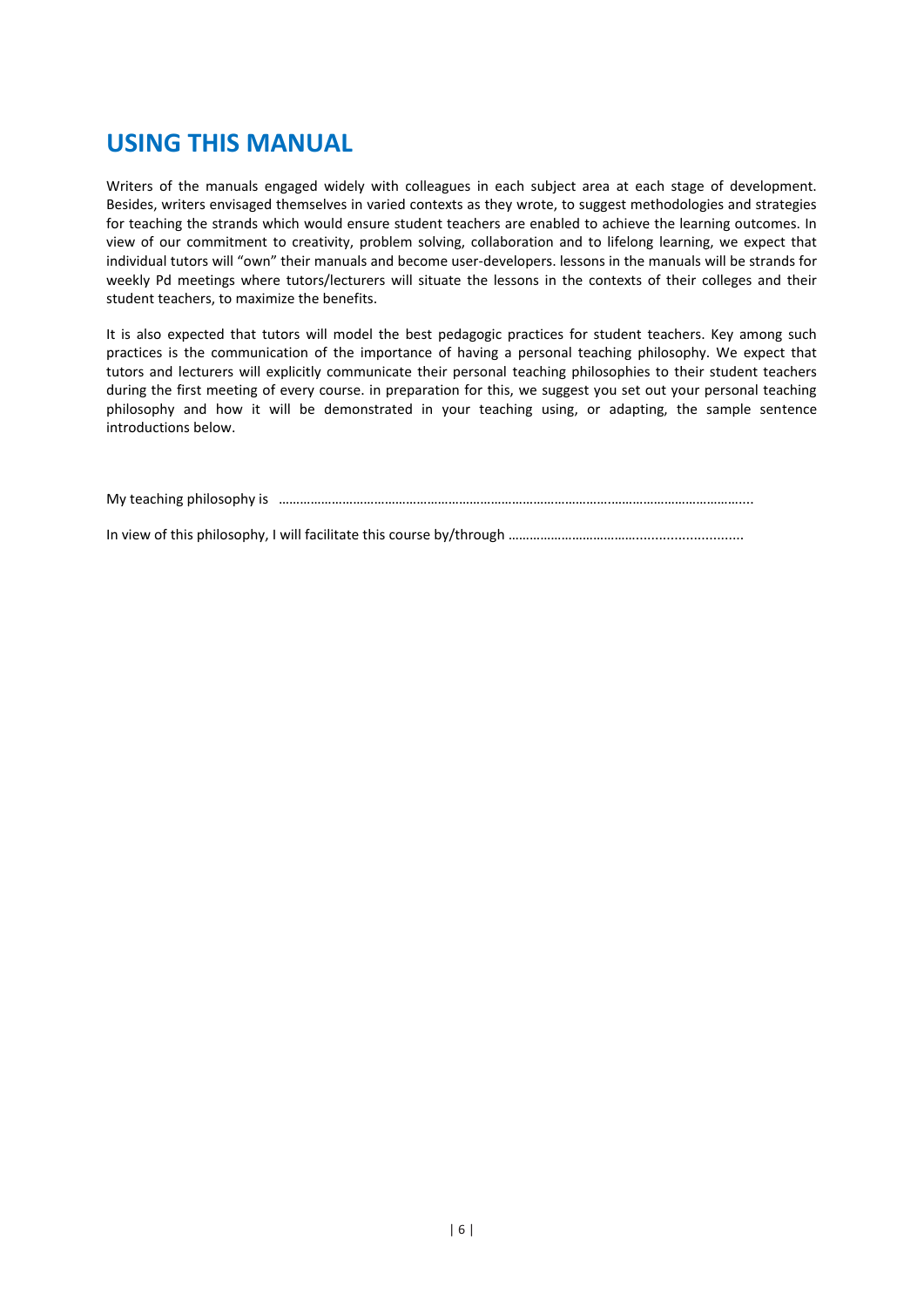#### **PEDAGOGY 1**

#### **CONTEXT**

Learners are assessed for varied purposes including placement, diagnostic and selection. There is therefore, the pivotal need for all student teachers meant for teaching at the primary school level to be abreast of, and equipped with knowledge of the various assessment formats. In many cases much emphasis is placed on traditional assessment modes and objective based assessment to the neglect of authentic or performance assessment. Differentiated assessment to meet varying learning strengths and needs of primary school learners becomes indispensable.

| <b>Course Title</b>         | <b>Differentiated Assessment for Primary Schools</b> |        |                                                                                         |                   |             |                                            |                   |                   |                                   |                                                                                                                                                                                                                           |
|-----------------------------|------------------------------------------------------|--------|-----------------------------------------------------------------------------------------|-------------------|-------------|--------------------------------------------|-------------------|-------------------|-----------------------------------|---------------------------------------------------------------------------------------------------------------------------------------------------------------------------------------------------------------------------|
| <b>Course Code</b>          | Course<br>Credit value: 3<br>Semester 2              |        |                                                                                         |                   |             |                                            |                   |                   |                                   |                                                                                                                                                                                                                           |
|                             |                                                      |        |                                                                                         | <b>Level: 200</b> |             |                                            |                   |                   |                                   |                                                                                                                                                                                                                           |
| Pre-requisite               |                                                      |        | Introduction to School based Inquiry, Differentiated Learning and Curriculum Planning   |                   |             |                                            |                   |                   |                                   |                                                                                                                                                                                                                           |
| Course                      | Face-to-                                             | Practi | Work-                                                                                   | seminars          | Independent |                                            |                   | e-learning        |                                   | Practicum: []                                                                                                                                                                                                             |
| <b>Delivery</b>             | face: $[V]$                                          | cal    | based                                                                                   | [V]               | Study: [V]  |                                            |                   | opportunities[v]  |                                   |                                                                                                                                                                                                                           |
| <b>Modes</b>                |                                                      | activi | learning [V]                                                                            |                   |             |                                            |                   |                   |                                   |                                                                                                                                                                                                                           |
|                             |                                                      | ty[v]  |                                                                                         |                   |             |                                            |                   |                   |                                   |                                                                                                                                                                                                                           |
| Course                      |                                                      |        |                                                                                         |                   |             |                                            |                   |                   |                                   | The course is designed to expose student teachers to basic concepts and principles of differentiated                                                                                                                      |
| <b>Description</b>          |                                                      |        |                                                                                         |                   |             |                                            |                   |                   |                                   | assessment of primary school learners as well as managing transition from Upper Primary through to the                                                                                                                    |
| for significant<br>learning |                                                      |        |                                                                                         |                   |             |                                            |                   |                   |                                   | junior high school level. It is also structured to enable them identify and apply the various forms and types<br>of assessment to address the needs of diverse learners in order to meet the grade level expectations and |
| (indicate NTS,              |                                                      |        |                                                                                         |                   |             |                                            |                   |                   |                                   | national assessment benchmarks. Student teachers will also be guided to examine various processes                                                                                                                         |
| NTECF, BSC                  |                                                      |        |                                                                                         |                   |             |                                            |                   |                   |                                   | involved in planning and administering assessment in inclusive learning settings and interpret results for                                                                                                                |
| GLE to be                   |                                                      |        |                                                                                         |                   |             |                                            |                   |                   |                                   | instructional decision making. Current naturalistic or authentic assessment processes, assessment tools and                                                                                                               |
| addressed)                  |                                                      |        |                                                                                         |                   |             |                                            |                   |                   |                                   | building digital and manual portfolios will be explored. In this course, student teachers will be engaged                                                                                                                 |
|                             |                                                      |        |                                                                                         |                   |             |                                            |                   |                   |                                   | using varying interactive techniques such as demonstrations, play and other age/grade level activities. They                                                                                                              |
|                             |                                                      |        |                                                                                         |                   |             |                                            |                   |                   |                                   | will be assessed through, portfolio, projects and assignments among others. These are meant for students                                                                                                                  |
|                             |                                                      |        |                                                                                         |                   |             |                                            |                   |                   |                                   | teachers to acquire a repertoire of knowledge and skills to enable them apply appropriate techniques,                                                                                                                     |
|                             |                                                      |        |                                                                                         |                   |             |                                            |                   |                   |                                   | processes and procedures to gather relevant data from differently abled middle childhood learners in                                                                                                                      |
|                             |                                                      |        |                                                                                         |                   |             |                                            |                   |                   |                                   | inclusive and multi-grade setting in order to support their learning. The course will also explore issues                                                                                                                 |
|                             |                                                      |        |                                                                                         |                   |             |                                            |                   |                   |                                   | within the context of Ghanaian core values, critical thinking, honesty, commitment and passion, creativity                                                                                                                |
|                             |                                                      |        | 1f, 1g, 2a/NTECF: crosscutting issues; Core skills, Professional values and attitudes). |                   |             |                                            |                   |                   |                                   | and informed citizenry, digital literacy as well as and lifelong learning (National Teachers' Standard: 1c, 1e,                                                                                                           |
| Course                      |                                                      |        | On successful completion of the course, student                                         |                   |             |                                            | <b>Indicators</b> |                   |                                   |                                                                                                                                                                                                                           |
| Learning                    | teachers would be able to:                           |        |                                                                                         |                   |             |                                            |                   |                   |                                   |                                                                                                                                                                                                                           |
| <b>Outcomes</b>             |                                                      |        | CLO 1. demonstrate knowledge, understanding of                                          |                   |             | $\bullet$                                  |                   |                   |                                   | Examine the principles of differentiated                                                                                                                                                                                  |
|                             |                                                      |        | principles of differentiated assessment, basic                                          |                   |             |                                            | assessment        |                   |                                   |                                                                                                                                                                                                                           |
|                             |                                                      |        | concepts in assessment such as assessment, testing,                                     |                   |             | $\bullet$                                  |                   |                   |                                   | Explain the characteristics of basic concepts                                                                                                                                                                             |
|                             |                                                      |        | measurement and evaluation and the purposes of                                          |                   |             | such as assessment, test, measurement, and |                   |                   |                                   |                                                                                                                                                                                                                           |
|                             |                                                      |        | assessment (NTS 3k, 3l, 3p; NTECF p.46).                                                |                   |             |                                            |                   |                   |                                   | evaluation, as well as the purposes of                                                                                                                                                                                    |
|                             |                                                      |        |                                                                                         |                   |             |                                            |                   | assessment.       |                                   |                                                                                                                                                                                                                           |
|                             |                                                      |        |                                                                                         |                   |             | $\bullet$                                  |                   |                   |                                   | Differentiate among assessment, test,                                                                                                                                                                                     |
|                             |                                                      |        | CLO 2. demonstrate knowledge, understanding and                                         |                   |             |                                            |                   |                   | measurement, and evaluation.      |                                                                                                                                                                                                                           |
|                             |                                                      |        | use of assessment for learning/of learning and as                                       |                   |             | $\bullet$<br>$\bullet$                     |                   |                   | Identify the types of assessments | Examine what constitutes assessment for                                                                                                                                                                                   |
|                             |                                                      |        | learning through projects (NTECF; NTS 3k, 3l, 3m, 3p).                                  |                   |             |                                            |                   |                   |                                   | learning/of learning and as learning through                                                                                                                                                                              |
|                             |                                                      |        |                                                                                         |                   |             |                                            | projects.         |                   |                                   |                                                                                                                                                                                                                           |
|                             |                                                      |        | CLO 3. demonstrate knowledge and understanding of                                       |                   |             | $\bullet$                                  |                   |                   |                                   | Outline the grade level expectations for                                                                                                                                                                                  |
|                             |                                                      |        | the grade level expectations and assessment                                             |                   |             |                                            |                   |                   | middle childhood learners.        |                                                                                                                                                                                                                           |
|                             |                                                      |        | benchmarks for basic schools in Ghana(NTS 3g, 3k, 3l,                                   |                   |             | $\bullet$                                  |                   |                   |                                   | Discuss the grade level expectations and                                                                                                                                                                                  |
|                             | 3p;NTECF).                                           |        |                                                                                         |                   |             |                                            |                   |                   |                                   | assessment benchmarks for upper primary                                                                                                                                                                                   |
|                             |                                                      |        |                                                                                         |                   |             |                                            |                   | graders in Ghana. |                                   |                                                                                                                                                                                                                           |
|                             |                                                      |        | CLO 4. demonstrate understanding and use of                                             |                   |             | $\bullet$                                  |                   |                   |                                   | Enumerate the criteria in setting learning                                                                                                                                                                                |
|                             |                                                      |        | comprehensive and appropriate learning objectives                                       |                   |             |                                            | objectives.       |                   |                                   |                                                                                                                                                                                                                           |
|                             |                                                      |        | and outcomes in relation to the various domains of                                      |                   |             | $\bullet$                                  |                   |                   |                                   | Formulate comprehensive and appropriate                                                                                                                                                                                   |
|                             |                                                      |        | learning in learning plans(NTECF; NTS 3k, 3l, 3p).                                      |                   |             |                                            |                   |                   |                                   | learning objectives and outcomes in line with<br>the various domains of learning in learning                                                                                                                              |
|                             |                                                      |        |                                                                                         |                   |             |                                            | plans.            |                   |                                   |                                                                                                                                                                                                                           |
|                             |                                                      |        | CLO 5. demonstrate understanding and development                                        |                   |             | $\bullet$                                  |                   |                   |                                   | Develop a scoring guide for constructed test                                                                                                                                                                              |
|                             |                                                      |        | of a scoring guide for constructed test items for a                                     |                   |             |                                            |                   |                   |                                   | items (objective and essay type) for a selected                                                                                                                                                                           |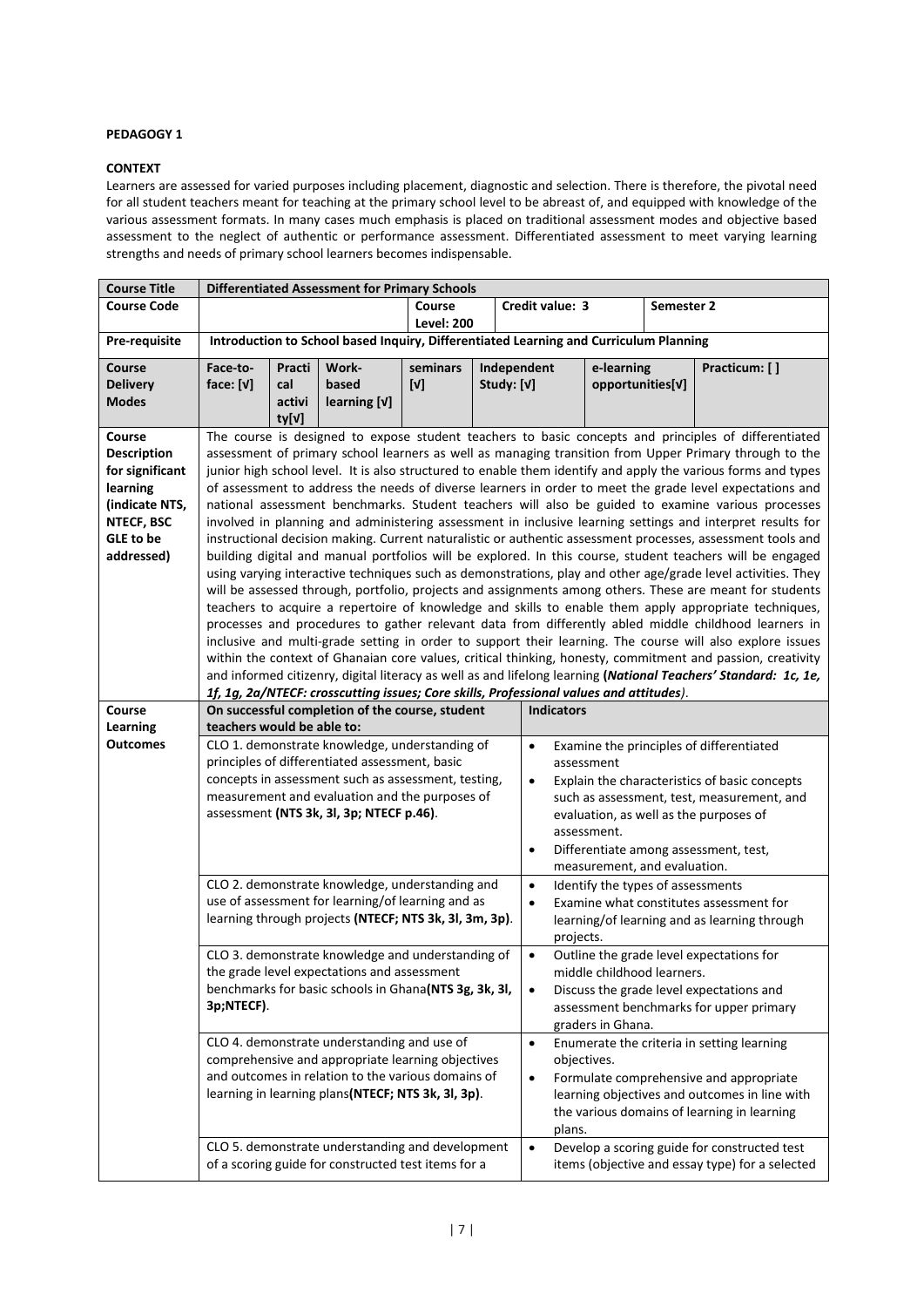|                                                                                  | selected topic, and design a table of specification<br>(NTECF; NTS 3f, 3l).<br>CLO 6. demonstrate understanding and use of<br>procedures for planning inclusive classroom tests and<br>assessments(NTECF; NTS 3f, 3g).<br>CLO 7. demonstrate understanding, planning and<br>developing authentic/ performance assessment tasks,<br>considering gender and learners with diverse<br>strengths in inclusive and multi-grade classrooms<br>(NTECF; NTS 3k, 3l, 3p). |                                                    |                                                                                                                                                                                                                                                                                                                                            | topic.<br>$\bullet$<br>Design a table of specification and a scoring<br>guide.<br>Discuss the procedures for planning inclusive<br>$\bullet$<br>classroom tests and assessments.<br>Apply the procedures for planning and<br>$\bullet$<br>designing inclusive classroom tests and<br>assessments.<br>Explain authentic/performance assessment<br>$\bullet$<br>and discuss the characteristics of the types of<br>authentic/performance assessment tasks.<br>Plan and develop authentic/performance<br>$\bullet$<br>assessment tasks for inclusive and multi-grade<br>classrooms. |                                                                                                                                                                                                                                                                                                                                                                                   |  |
|----------------------------------------------------------------------------------|------------------------------------------------------------------------------------------------------------------------------------------------------------------------------------------------------------------------------------------------------------------------------------------------------------------------------------------------------------------------------------------------------------------------------------------------------------------|----------------------------------------------------|--------------------------------------------------------------------------------------------------------------------------------------------------------------------------------------------------------------------------------------------------------------------------------------------------------------------------------------------|----------------------------------------------------------------------------------------------------------------------------------------------------------------------------------------------------------------------------------------------------------------------------------------------------------------------------------------------------------------------------------------------------------------------------------------------------------------------------------------------------------------------------------------------------------------------------------|-----------------------------------------------------------------------------------------------------------------------------------------------------------------------------------------------------------------------------------------------------------------------------------------------------------------------------------------------------------------------------------|--|
|                                                                                  | CLO 8. demonstrate understanding and use of norm-<br>referenced and criterion-referenced modes of<br>interpreting tests and manage data gathered on<br>various aspects of the learners (NTS 3p).                                                                                                                                                                                                                                                                 |                                                    |                                                                                                                                                                                                                                                                                                                                            | $\bullet$<br>8.1 Collect data on various aspects of learners<br>with different tools, analyse and use results to<br>support learning of diverse learners.<br>8.2 Design differentiated assessment for<br>$\bullet$<br>learners with SEN in inclusive settings.<br>8.3 Demonstrate how norm-referenced and<br>$\bullet$<br>criterion-referenced modes of interpreting<br>tests are used.                                                                                                                                                                                          |                                                                                                                                                                                                                                                                                                                                                                                   |  |
|                                                                                  | <b>Units</b>                                                                                                                                                                                                                                                                                                                                                                                                                                                     | <b>Topics:</b>                                     | Sub-topics (if any):                                                                                                                                                                                                                                                                                                                       |                                                                                                                                                                                                                                                                                                                                                                                                                                                                                                                                                                                  | <b>Teaching and learning activities</b><br>to achieve learning outcomes                                                                                                                                                                                                                                                                                                           |  |
| Course<br>Content:<br><b>Differentiated</b><br>Assessment<br>in Basic<br>Schools | $\mathbf{1}$                                                                                                                                                                                                                                                                                                                                                                                                                                                     | Definition of terms<br>and nature of<br>assessment | The concept and principles of<br>differentiated assessment;<br>test; measurement and<br>evaluation; formative and<br>summative evaluation; scales<br>of measurement<br>General principles of<br>assessment, purposes of<br>assessment; Assessment of<br>Learning (AoL), Assessment as<br>Learning (AaL), Assessment for<br>Learning (AfL); |                                                                                                                                                                                                                                                                                                                                                                                                                                                                                                                                                                                  | Tutor-led discussions on<br>definition and nature of<br>assessment; Individual and<br>group presentations on nature<br>of assessment; Concept<br>mapping/cartooning on<br>meaning and nature of<br>assessment.                                                                                                                                                                    |  |
|                                                                                  | $\overline{\mathbf{2}}$                                                                                                                                                                                                                                                                                                                                                                                                                                          | Principles, forms and<br>purposes of<br>assessment |                                                                                                                                                                                                                                                                                                                                            |                                                                                                                                                                                                                                                                                                                                                                                                                                                                                                                                                                                  | Teacher-led discussion on the<br>meaning and principles of<br>assessment; Individual and<br>group presentations on<br>purposes of assessment;<br>Individual and group projects<br>on classroom activities that suit<br>assessment of learning (AoL),<br>assessment as learning (AaL),<br>and assessment for learning<br>(AfL).                                                    |  |
|                                                                                  | 3                                                                                                                                                                                                                                                                                                                                                                                                                                                                | Types of assessment                                | Formative assessment;<br>summative assessment;<br>diagnostic assessment;<br>performance assessment;<br>types of formative and<br>summative assessment;<br>characteristics, merits and<br>demerits of continuous<br>assessment; school-based<br>assessment; national<br>education in Ghana                                                  | assessment; standards-based<br>assessment benchmarks; grade<br>level expectations for basic                                                                                                                                                                                                                                                                                                                                                                                                                                                                                      | Tutor-led discussion on types of<br>assessment; Group<br>presentation and discussion on<br>characteristics, merits and<br>demerits of continuous<br>assessment; Concept<br>mapping/cartooning on school-<br>based, standards-based<br>assessments, and national<br>assessment benchmarks;<br>Tutor-led discussion on grade<br>level expectations for basic<br>education in Ghana. |  |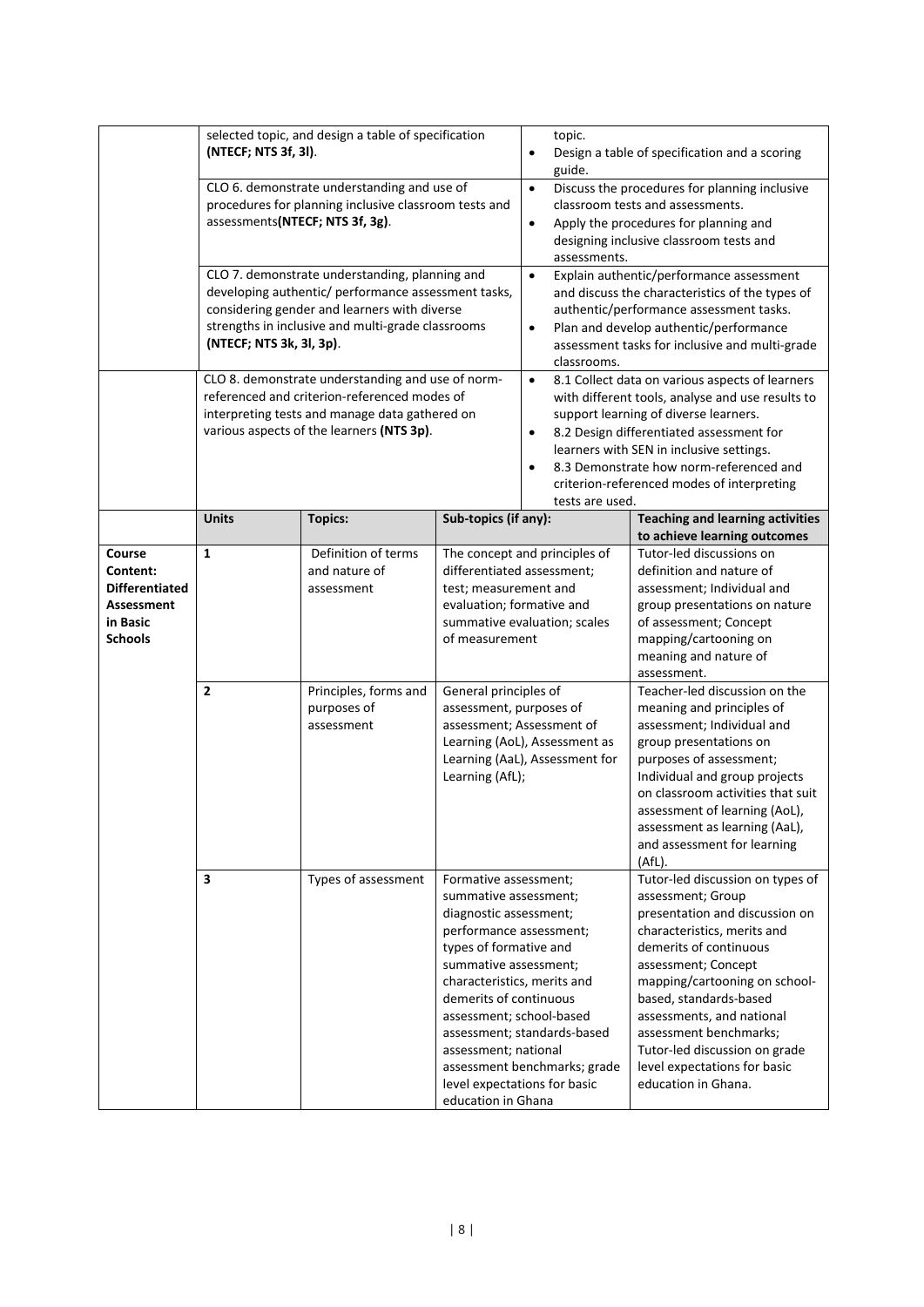|                                                                        | 4                                                                                                                                                                                                                                                                                                                                                                                                                                                                                                                   | Taxonomies of<br>educational<br>objectives (revised<br>version by Anderson<br>and Krathwohl,<br>2001) | The concept of learning<br>outcomes; behavioural<br>objectives; learning objectives;<br>cognitive domain objectives,<br>affective domain objectives<br>and psychomotor domain<br>objectives; the profile<br>dimensions                                                                                                             | Tutor-led and student-led<br>discussions on the concept of<br>learning outcomes and types of<br>objectives; Individual and group<br>presentations on cognitive,<br>affective and psychomotor<br>domains; Individual and group<br>projects to design taxonomies<br>of educational objectives. |  |  |
|------------------------------------------------------------------------|---------------------------------------------------------------------------------------------------------------------------------------------------------------------------------------------------------------------------------------------------------------------------------------------------------------------------------------------------------------------------------------------------------------------------------------------------------------------------------------------------------------------|-------------------------------------------------------------------------------------------------------|------------------------------------------------------------------------------------------------------------------------------------------------------------------------------------------------------------------------------------------------------------------------------------------------------------------------------------|----------------------------------------------------------------------------------------------------------------------------------------------------------------------------------------------------------------------------------------------------------------------------------------------|--|--|
|                                                                        | 5                                                                                                                                                                                                                                                                                                                                                                                                                                                                                                                   | Item formats                                                                                          | Types of Objective-type tests<br>and essay-type tests;<br>developing tables of<br>specification and scoring<br>guides                                                                                                                                                                                                              | Tutor led discussions on types<br>of objective-type-test; Talk for<br>learning approach for types of<br>essay-type test; Individual and<br>group projects on developing<br>tables of specification, test<br>items and scoring guide.                                                         |  |  |
|                                                                        | 6                                                                                                                                                                                                                                                                                                                                                                                                                                                                                                                   | Planning classroom<br>tests and<br>assessment                                                         | Types of achievement tests and<br>characteristics; constructing,<br>assembling, administering and<br>appraising of tests                                                                                                                                                                                                           | Talk for learning approach for<br>types and characteristics of<br>achievement tests; Tutor-led<br>and student-led<br>demonstrations on<br>constructing, assembling,<br>administering and appraising<br>test items; Reflective notes on<br>planning classroom tests and<br>assessment.        |  |  |
|                                                                        | $\overline{7}$                                                                                                                                                                                                                                                                                                                                                                                                                                                                                                      | Assessment<br>procedures for<br>inclusive classrooms                                                  | The concept<br>authentic/performance<br>assessment; principles of fair<br>assessment; learning stories<br>approach, socio-cultural<br>approach; using types of<br>observation, check lists, rating<br>scales, clinical interviews,<br>conversation, gallery work;<br>project development; task<br>analysis;<br>building portfolios | Concept mapping/cartooning<br>for meaning and characteristics<br>of the types of authentic or<br>performance assessment;<br>Group presentations of how to<br>plan and develop<br>authentic/performance<br>assessment tasks for inclusive<br>and multi-grade classrooms.                      |  |  |
|                                                                        | 8                                                                                                                                                                                                                                                                                                                                                                                                                                                                                                                   | Data presentation<br>and Interpretation of<br>tests and authentic<br>assessment data                  | Descriptive statistics; Norm-<br>referenced and criterion<br>criterion-referenced<br>interpretation of data; validity<br>and reliability issues; types of<br>feedback and how to use<br>feedback                                                                                                                                   | Tutor-led discussion on<br>interpretation of results from<br>norm-referenced and criterion-<br>referenced tests; Student-led<br>demonstration on how norm-<br>referenced and criterion-<br>referenced modes of<br>interpreting tests are used                                                |  |  |
| Course                                                                 |                                                                                                                                                                                                                                                                                                                                                                                                                                                                                                                     |                                                                                                       | <sup>1</sup> Component 1: Subject Portfolio Assessment (30% overall score)                                                                                                                                                                                                                                                         |                                                                                                                                                                                                                                                                                              |  |  |
| Assessment<br>(Educative<br>assessment:<br>of, for and as<br>learning) | $\bullet$<br>$\bullet$<br>$\bullet$                                                                                                                                                                                                                                                                                                                                                                                                                                                                                 | Midterm assessment = 20%<br>Reflective Journal = 40%                                                  | Selected items of students work (3 of them -10% each) = 30%                                                                                                                                                                                                                                                                        |                                                                                                                                                                                                                                                                                              |  |  |
|                                                                        | Organisation of the subject portfolio = 10% (how it is presented /organised)<br><b>NOTE</b><br>Review the upper primary basic school curriculum, create a wall chart which maps out the grade level<br>expectations and assessment bench marks for UP students, focus on the core subjects of English maths and<br>science. Write a short report which demonstrates your understanding of what these mean in practice for the<br>P5 teacher.<br>Weighting: 30%<br>Assesses Learning Outcomes: CLO 1 CLO 2 and CLO 3 |                                                                                                       |                                                                                                                                                                                                                                                                                                                                    |                                                                                                                                                                                                                                                                                              |  |  |

<sup>1</sup>**See rubrics on Subject Portfolio Assessment in Annex 6 of NTEAP**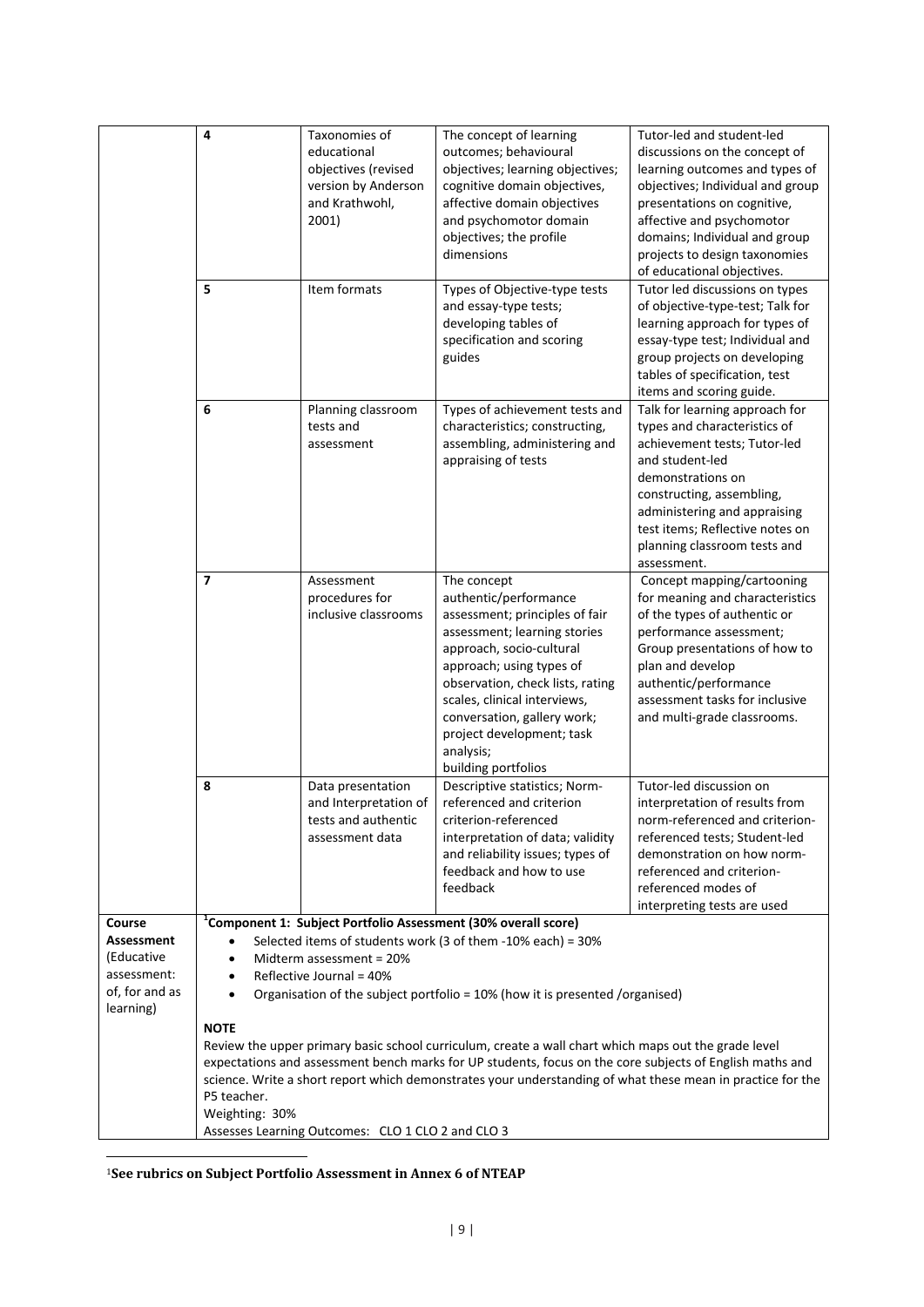|                      | <sup>2</sup> Component 2: Subject Project: (30% overall semester score)                                             |
|----------------------|---------------------------------------------------------------------------------------------------------------------|
|                      | Introduction, a clear statement of aim and purpose of the project = $10\%$                                          |
|                      | Methodology: what the student teacher has done and why to achieve the purpose of the project =<br>$\bullet$         |
|                      | 20%                                                                                                                 |
|                      | Substantive or main section = 40%<br>$\bullet$                                                                      |
|                      | Conclusion = 30%                                                                                                    |
|                      | <b>NOTE</b>                                                                                                         |
|                      | Peer assessment of group projects and presentations writing objectives across domains, designing table of           |
|                      | specification and writing test items on selected topics in their specialisms, demonstration and                     |
|                      | individual/group presentations on planning, conducting and interpreting tests in inclusive and multi-grade          |
|                      | classroom(soft skills to be developed include: honesty, digital literacy, respect for diversity, critical thinking) |
|                      | Assesses Learning Outcomes: CLO 4 CLO 5 CLO 6 CLO 7                                                                 |
|                      | <b>Component 3: End of Semester Exams 40%</b>                                                                       |
|                      | <b>NOTE</b>                                                                                                         |
|                      | Summary of Assessment Method: End of semester examination on nature of assessment, principles,                      |
|                      | purposes and types of assessment; designing table of specification and writing test items; conducting and           |
|                      | interpreting tests.                                                                                                 |
|                      | Weighting: 40%                                                                                                      |
|                      | Assesses Learning Outcomes: CLO 1,2,3,4,5,6,7,8<br>1. TESSA Online Educational Resources (www.tessafrica.net)       |
|                      | 2. T-TEL Modules (www.t-tel.org).                                                                                   |
|                      | Other Relevant Online Resources (www.Tess-india.net, www.oerafrica.org, www.futureLearn.com,<br>3.                  |
|                      | www.telmooc.org, www.col.org, Khan academy)                                                                         |
|                      | 4. The iBox (CENDLOS)                                                                                               |
|                      | YouTube<br>5.                                                                                                       |
| <b>Required Text</b> | Asamoah-Gyimah, K., & Anane, E. (n.d.). Assessment in basic schools. Cape Coast. Institute of Education.            |
| (Core)               | Eshun, P., & Effrim, P. K. (2008). Basics in measurement, evaluation and statistics in education. Cape Coast:       |
|                      | <b>Yaci Publications</b>                                                                                            |
|                      | Tamakloe, E. K. Amedahe, F. K., & Atta, E. T. (2005). Principles and methods of teaching. Accra: Black Mask         |
|                      | Ltd                                                                                                                 |
| <b>Additional</b>    | Alonge, M. F. (2004). Measurement and evaluation in education and psychology (2nd ed.). Ado-Ekiti:                  |
| <b>Reading List</b>  | Adedogo Pub. Co.                                                                                                    |
|                      | Anastasi, A. (1982). Psychological testing (6th ed.). New York: Macmillan Publishing Inc.                           |
|                      | Archer, F. K. (2002). Measurement and evaluation in education. Kumasi: Paks.                                        |
|                      | Burke, J. & Larry, C. (2008). Educational research: Quantitative, qualitative, and mixed approaches. New            |
|                      | York: Sage Publication.                                                                                             |
|                      | Carey, L. M. (2001). Measuring and evaluating school learning. Boston: Allyn Bacon.                                 |
|                      | Gronlund, E. (2003). Assessment of students' achievement. (7th ed.). Boston: McGrawHill.                            |
|                      | Nitko, A. J. (2001). Educational assessment of students (3rd ed.). New Jersey: Prentice-Hall.                       |
|                      | Onivehu, A. O. & Amoah, S. A. (2002). Essentials of measurement and evaluation. Accra: K. 'N' B. Publishers.        |

<sup>2</sup>**See rubrics on Subject Project Assessment in Annex 6 of NTEAP**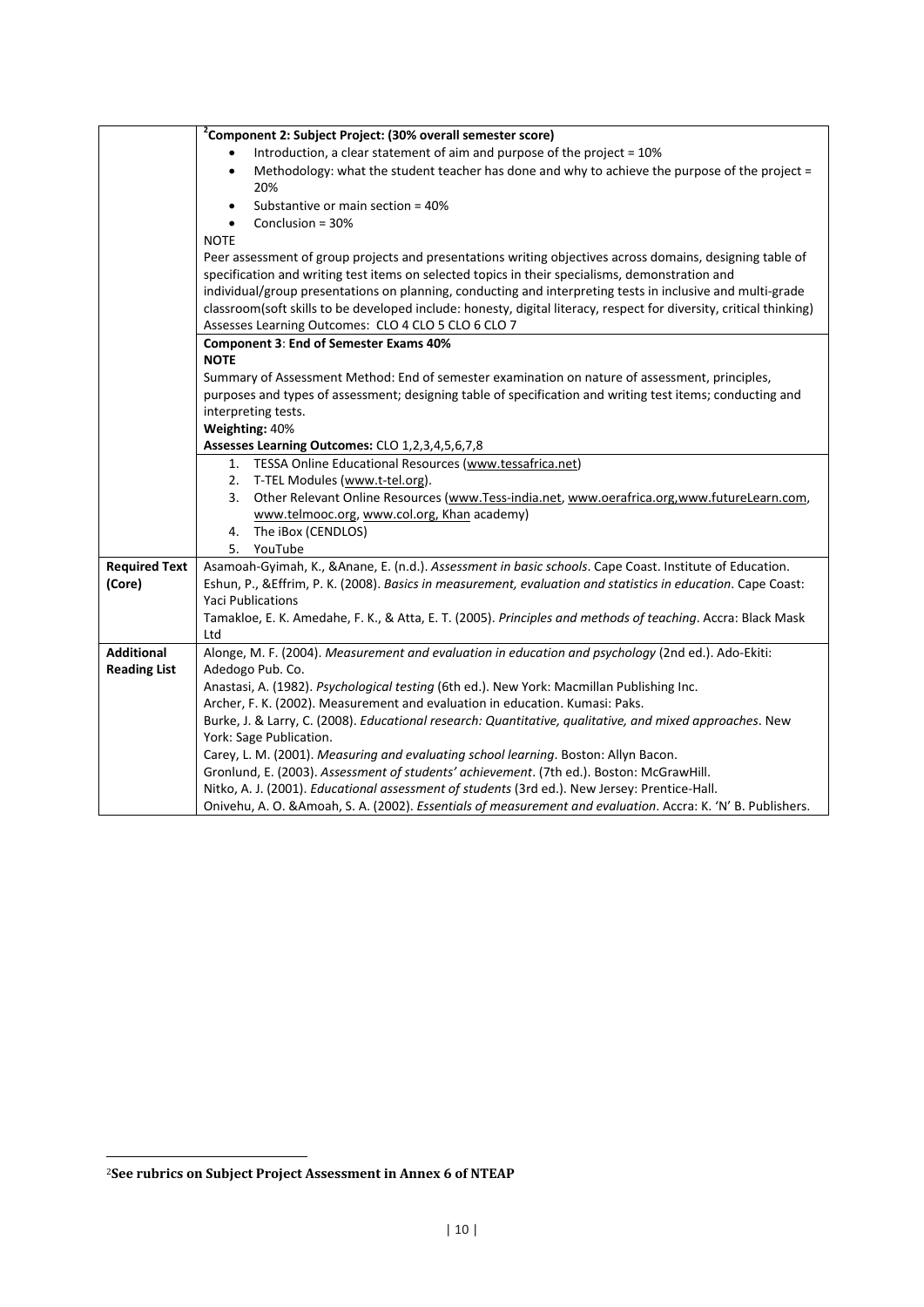| <b>Year of B.Ed.</b> |  |  |
|----------------------|--|--|
|                      |  |  |
|                      |  |  |

**Year of B.Ed.** <sup>2</sup> **Semester** <sup>1</sup> **Place of lesson in semester** 12 3 4 5 6 7 8 9 10 11 12

| <b>Title of Lesson</b>                            | Principles and nature of differentiated assessment<br><b>Lesson Duration</b>               |                                                                                                                                                                                       |              |                             |                                     | 3 Hours                                                                                      |           |
|---------------------------------------------------|--------------------------------------------------------------------------------------------|---------------------------------------------------------------------------------------------------------------------------------------------------------------------------------------|--------------|-----------------------------|-------------------------------------|----------------------------------------------------------------------------------------------|-----------|
|                                                   | The lesson is meant to prepare student teachers to demonstrate knowledge and understanding |                                                                                                                                                                                       |              |                             |                                     |                                                                                              |           |
| <b>Lesson description</b>                         |                                                                                            |                                                                                                                                                                                       |              |                             |                                     |                                                                                              |           |
|                                                   |                                                                                            | of the principles of differentiated assessment and basic concepts in assessment such as<br>assessment, testing, measurement and evaluation and the purposes of assessment. It aims to |              |                             |                                     |                                                                                              |           |
|                                                   |                                                                                            | assist them to apply these principles to assesses students in different context and prepare them                                                                                      |              |                             |                                     |                                                                                              |           |
|                                                   | for the Junior High School education.                                                      |                                                                                                                                                                                       |              |                             |                                     |                                                                                              |           |
| <b>Previous student teacher</b>                   |                                                                                            |                                                                                                                                                                                       |              |                             |                                     | Student teachers have observed their mentors assessing students during supported teaching in |           |
| knowledge, prior                                  | schools.                                                                                   |                                                                                                                                                                                       |              |                             |                                     |                                                                                              |           |
| learning (assumed)                                |                                                                                            |                                                                                                                                                                                       |              |                             |                                     | This first lesson introduces student teachers to the course learning outcomes and the 3      |           |
|                                                   | assessment components of the course.                                                       |                                                                                                                                                                                       |              |                             |                                     |                                                                                              |           |
| <b>Possible barriers to</b>                       |                                                                                            |                                                                                                                                                                                       |              |                             |                                     | Student teachers may not have been practically involved in assessment during the STS and may |           |
| learning in the lesson                            | have misconceptions about assessment.                                                      |                                                                                                                                                                                       |              |                             |                                     |                                                                                              |           |
|                                                   |                                                                                            |                                                                                                                                                                                       |              |                             |                                     | The have also taken a course in inclusive school-based inquiry and psychology to enable them |           |
|                                                   | appreciate the differences in learner characteristics and interest and readiness.          |                                                                                                                                                                                       |              |                             |                                     |                                                                                              |           |
| Lesson Delivery - chosen                          | Face-to-face                                                                               | <b>Practical</b>                                                                                                                                                                      | Work-        | <b>Seminars</b>             | Independent                         | e-learning                                                                                   | Practicum |
| to support student                                | [V]                                                                                        | <b>Activity</b>                                                                                                                                                                       | <b>Based</b> | $[\sqrt{1}]$                | <b>Study</b>                        | opportunities                                                                                |           |
| teachersin achieving the                          |                                                                                            |                                                                                                                                                                                       | Leaning      |                             | $\begin{bmatrix} \nu \end{bmatrix}$ | $\begin{bmatrix} \nu \end{bmatrix}$                                                          |           |
| outcomes                                          |                                                                                            |                                                                                                                                                                                       |              |                             |                                     |                                                                                              |           |
| Lesson Delivery - main<br>mode of delivery chosen | e-learning opportunities - the use of on-line resources and digital devices.               |                                                                                                                                                                                       |              |                             |                                     | Face-to-face - Discussion; Concept mapping/cartooning on meaning and nature of assessment.   |           |
| student<br>to<br>support                          |                                                                                            |                                                                                                                                                                                       |              |                             |                                     | Seminars: student and /or tutor led discussion and reflections from STS experiences.         |           |
| teachers in achieving the                         | Independent study: Individual and group presentations on nature of assessment              |                                                                                                                                                                                       |              |                             |                                     |                                                                                              |           |
| learning outcomes.                                |                                                                                            |                                                                                                                                                                                       |              |                             |                                     |                                                                                              |           |
|                                                   |                                                                                            |                                                                                                                                                                                       |              |                             |                                     |                                                                                              |           |
| Overarching<br>$\bullet$                          |                                                                                            |                                                                                                                                                                                       |              |                             |                                     | Demonstrate an understanding of the principles and concepts of differentiated assessment in  |           |
| outcome, what you                                 | upper primary schools(NTS 3k, 3l, 3p; NTECF p.46).                                         |                                                                                                                                                                                       |              |                             |                                     |                                                                                              |           |
| want the student                                  |                                                                                            |                                                                                                                                                                                       |              |                             |                                     |                                                                                              |           |
| teachers to achieve,                              |                                                                                            |                                                                                                                                                                                       |              |                             |                                     |                                                                                              |           |
| serves as basis for                               |                                                                                            |                                                                                                                                                                                       |              |                             |                                     |                                                                                              |           |
| the learning                                      |                                                                                            |                                                                                                                                                                                       |              |                             |                                     |                                                                                              |           |
| outcomes. An                                      |                                                                                            |                                                                                                                                                                                       |              |                             |                                     |                                                                                              |           |
| expanded version of                               |                                                                                            |                                                                                                                                                                                       |              |                             |                                     |                                                                                              |           |
| the description.                                  |                                                                                            |                                                                                                                                                                                       |              |                             |                                     |                                                                                              |           |
| Write in full aspects<br>$\bullet$                |                                                                                            |                                                                                                                                                                                       |              |                             |                                     |                                                                                              |           |
| of the NTS<br>addressed                           |                                                                                            |                                                                                                                                                                                       |              |                             |                                     |                                                                                              |           |
| <b>Learning Outcome</b><br>$\bullet$              | <b>Learning Outcomes</b>                                                                   |                                                                                                                                                                                       |              | <b>Learning Indicators</b>  |                                     | Identify which cross cutting                                                                 |           |
| for the lesson,                                   |                                                                                            |                                                                                                                                                                                       |              |                             |                                     | issues - core and transferable                                                               |           |
| picked and                                        |                                                                                            |                                                                                                                                                                                       |              |                             |                                     | skills, inclusivity, equity and                                                              |           |
| developed from the                                |                                                                                            |                                                                                                                                                                                       |              |                             |                                     | addressing diversity. How will                                                               |           |
| course specification                              |                                                                                            |                                                                                                                                                                                       |              |                             |                                     | these be addressed or                                                                        |           |
| <b>Learning indicators</b><br>$\bullet$           |                                                                                            |                                                                                                                                                                                       |              |                             |                                     | developed?                                                                                   |           |
| for each learning                                 | CLO 1. Demonstrate                                                                         |                                                                                                                                                                                       | $\bullet$    | Analyse the principles of   |                                     | Communication skills: through                                                                |           |
| outcome                                           | knowledge, understanding                                                                   |                                                                                                                                                                                       |              | differentiated assessment   |                                     | individual and group                                                                         |           |
|                                                   | of basic principles and                                                                    |                                                                                                                                                                                       | $\bullet$    | Explain the characteristics |                                     | presentations                                                                                |           |
|                                                   | concepts in differentiated                                                                 |                                                                                                                                                                                       |              | of basic concepts such as   |                                     | Digital literacy: the use of on-                                                             |           |
|                                                   | assessment such as                                                                         |                                                                                                                                                                                       |              | assessment, test,           |                                     | line resources and digital                                                                   |           |
|                                                   | assessment, testing,                                                                       |                                                                                                                                                                                       |              | measurement, and            |                                     | devices.                                                                                     |           |
|                                                   | measurement and                                                                            |                                                                                                                                                                                       |              | evaluation, as well as the  |                                     | Personal development:                                                                        |           |
|                                                   | evaluation and the purposes                                                                |                                                                                                                                                                                       |              | purposes of assessment.     |                                     | Through presentation and                                                                     |           |
|                                                   | of assessment (NTS 3k, 3l,                                                                 |                                                                                                                                                                                       | $\bullet$    | Differentiate among         |                                     | developing of arguments.                                                                     |           |
|                                                   | 3p; NTECF p.46).                                                                           |                                                                                                                                                                                       |              | assessment, test,           |                                     | Equity and inclusivity: using                                                                |           |
|                                                   |                                                                                            |                                                                                                                                                                                       |              |                             |                                     | various types of groups mixed                                                                |           |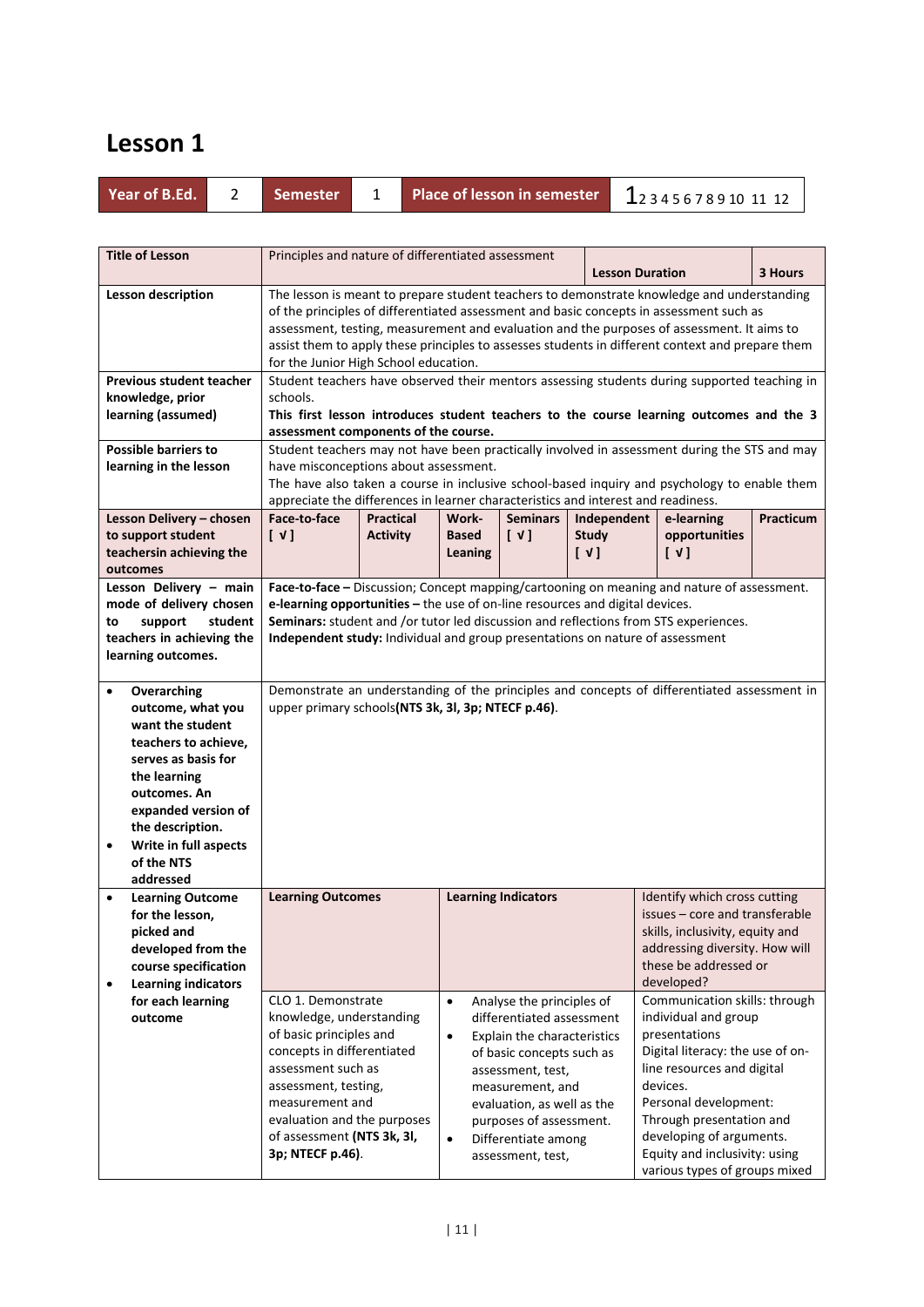|                              |                                                                                                                                                     |                      | measurement, and<br>evaluation.                                                                                                                                                                                                                                                                                                                                                                                                                                                      | gender/ability etc and gender<br>sensitive interactive strategies                                                                                                                                                                                                                                                           |  |  |  |
|------------------------------|-----------------------------------------------------------------------------------------------------------------------------------------------------|----------------------|--------------------------------------------------------------------------------------------------------------------------------------------------------------------------------------------------------------------------------------------------------------------------------------------------------------------------------------------------------------------------------------------------------------------------------------------------------------------------------------|-----------------------------------------------------------------------------------------------------------------------------------------------------------------------------------------------------------------------------------------------------------------------------------------------------------------------------|--|--|--|
|                              |                                                                                                                                                     |                      | and illustrations in<br>assessment.                                                                                                                                                                                                                                                                                                                                                                                                                                                  |                                                                                                                                                                                                                                                                                                                             |  |  |  |
| <b>Topic Title:</b>          |                                                                                                                                                     |                      | Teaching and learning activities to achieve outcomes depending                                                                                                                                                                                                                                                                                                                                                                                                                       |                                                                                                                                                                                                                                                                                                                             |  |  |  |
| Principles and nature of     | Sub-topic                                                                                                                                           | Stage/time           | on the delivery mode selected. Teacher-led collaborative group<br>work or independent.                                                                                                                                                                                                                                                                                                                                                                                               |                                                                                                                                                                                                                                                                                                                             |  |  |  |
| differentiated<br>assessment |                                                                                                                                                     |                      | <b>Teacher Activity</b>                                                                                                                                                                                                                                                                                                                                                                                                                                                              | <b>Student Activity</b>                                                                                                                                                                                                                                                                                                     |  |  |  |
|                              | Introduction<br>to the course<br>manual                                                                                                             | 20 minutes           | Face-to-face:<br>Introduce student teachers to the<br>Course Manual and discuss the<br>various components including<br>assessment procedures                                                                                                                                                                                                                                                                                                                                         | Face-to-face:<br>Participate in the<br>discussion of various<br>components of the<br>course manual, take<br>opportunity to ask<br>questions about the<br><b>Course Manual including</b><br>assessment procedures.<br>Outline their<br>expectations and views<br>about the mathematics                                       |  |  |  |
|                              | Meaning and<br>principles of<br>differentiated<br>assessment<br>Identification<br>and<br>explanation of<br>characteristics<br>and basic<br>concepts | 20 minutes           | Reviews RPK through questioning on<br>how they observed their mentors<br>assess learners during their STS and<br>why assessment should be<br>differentiated.<br>Guide student teachers to use their<br>phones to search for the meaning of<br>differentiated assessment or guide<br>them by providing prompts from<br>their supported teaching<br>experiences.<br>Let tutors think-pair and share                                                                                    | course.<br>Share experiences on<br>how mentors assessed<br>learners during STS.<br>Provide responses on<br>why assessment should<br>be differentiated<br>drawing on their STS<br>experiences and<br>knowledge in<br>psychology.<br>Use phones to search for<br>the meaning of<br>differentiated<br>assessment or reflect on |  |  |  |
|                              | <b>Differences</b><br>among<br>assessment,<br>test,<br>measurement,<br>and<br>evaluation.                                                           | 20 minutes<br>1 hour | Their views on the principles of<br>differentiated assessment.<br>Use concept cartoons to initiate a<br>discussion on meaning and<br>characteristics of concepts such as<br>assessment, test, measurement, and<br>evaluation, as well as the purposes<br>of assessment.<br><b>Independent learning</b><br>Student teachers are assignedinto<br>four groups (mixed gender/ability)for<br>group toresearch on assessment,<br>test, measurement, and evaluation<br>and present in class | prompts provided or<br>respond<br>Pairs share their views<br>on principles of<br>differentiated<br>assessment<br>Engage in discussion of<br>concepts.<br><b>Independent learning</b><br>Student teachers<br>participate actively in<br>groups and present their<br>report.                                                  |  |  |  |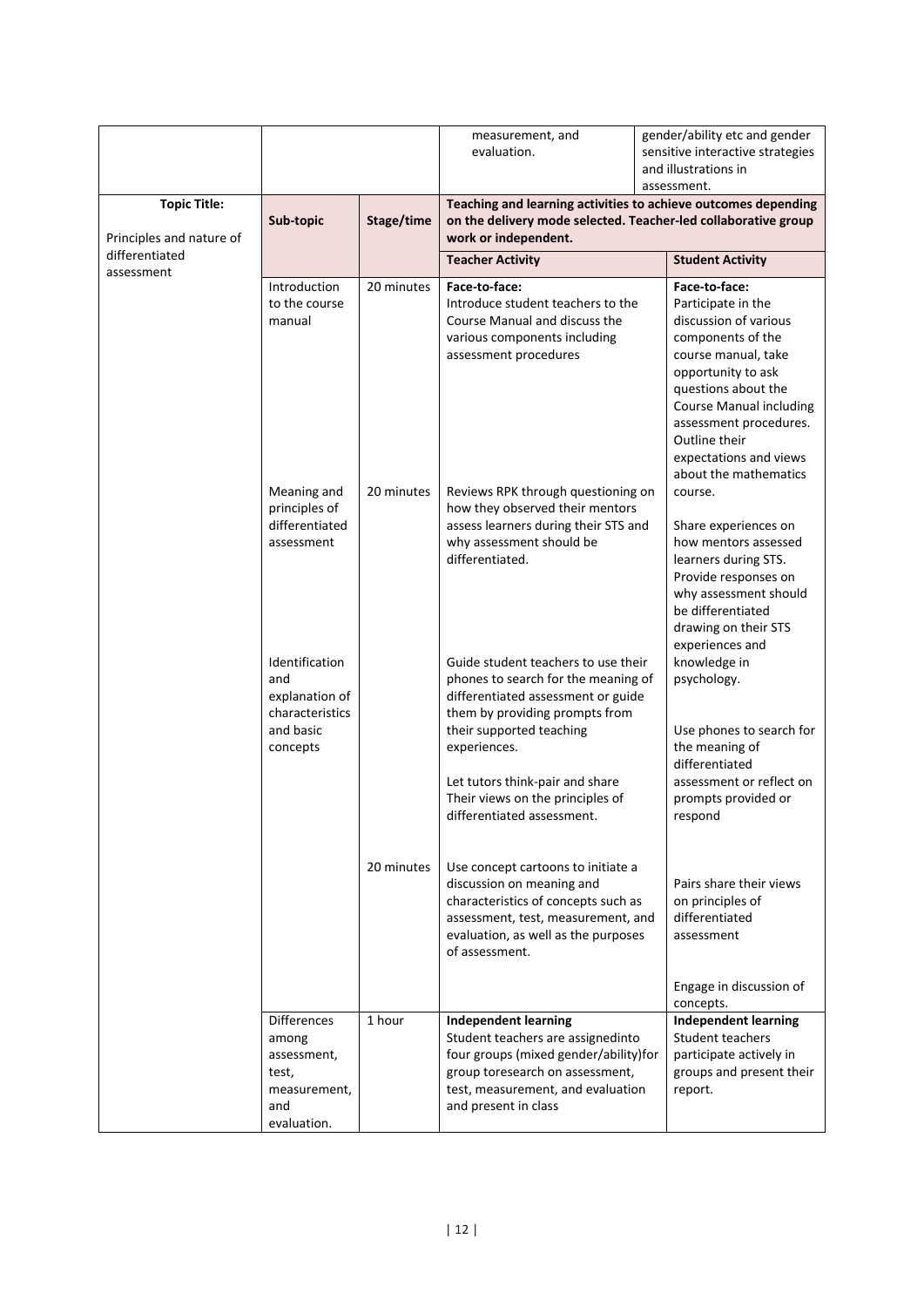|                                | Age                                     | 50 minutes                                                                                                                        | Seminar:                                                                                                                                                                        | Seminar:                 |  |  |  |
|--------------------------------|-----------------------------------------|-----------------------------------------------------------------------------------------------------------------------------------|---------------------------------------------------------------------------------------------------------------------------------------------------------------------------------|--------------------------|--|--|--|
|                                | appropriate                             |                                                                                                                                   | Use pyramid discussions to                                                                                                                                                      | Shares experiences with  |  |  |  |
|                                | differentiated                          |                                                                                                                                   | generate interactions on                                                                                                                                                        | based on STS experiences |  |  |  |
|                                | assessment                              |                                                                                                                                   | purposes of age appropriate                                                                                                                                                     |                          |  |  |  |
|                                | and purposes                            |                                                                                                                                   | assessment citing illustrations                                                                                                                                                 |                          |  |  |  |
|                                | of assessment                           |                                                                                                                                   | from STS experiences.                                                                                                                                                           |                          |  |  |  |
|                                | Closure                                 | 10 minutes                                                                                                                        | Review key concepts through                                                                                                                                                     | Participate in review of |  |  |  |
|                                |                                         |                                                                                                                                   | questions and answers and                                                                                                                                                       | lesson by responding to  |  |  |  |
|                                |                                         |                                                                                                                                   | summarise lesson                                                                                                                                                                | questions.               |  |  |  |
| Lesson assessments -           |                                         |                                                                                                                                   | In-lesson Assessment: individual and group presentation on principles and nature of                                                                                             |                          |  |  |  |
| evaluation of learning: of,    |                                         |                                                                                                                                   | differentiated assessment, conceptual distinctions and purposes of assessment.                                                                                                  |                          |  |  |  |
| for and as learning within     | CLO <sub>1</sub>                        |                                                                                                                                   |                                                                                                                                                                                 |                          |  |  |  |
| the lesson                     | <b>NTS</b>                              |                                                                                                                                   |                                                                                                                                                                                 |                          |  |  |  |
|                                |                                         |                                                                                                                                   | h)Sets meaningful tasks that encourages learner collaboration and leads to                                                                                                      |                          |  |  |  |
|                                | purposeful learning.                    |                                                                                                                                   |                                                                                                                                                                                 |                          |  |  |  |
|                                |                                         |                                                                                                                                   | i) Explains concepts clearly using examples familiar to students.                                                                                                               |                          |  |  |  |
|                                |                                         |                                                                                                                                   | j) Produces and uses a variety of teaching and learning resources including ICT, to                                                                                             |                          |  |  |  |
|                                | enhance learning.                       |                                                                                                                                   |                                                                                                                                                                                 |                          |  |  |  |
| <b>Instructional Resources</b> |                                         |                                                                                                                                   |                                                                                                                                                                                 |                          |  |  |  |
|                                | tel.org).                               | TESSA Online Educational Resources (www.tessafrica.net). T-TEL Modules (www.t-<br>1.                                              |                                                                                                                                                                                 |                          |  |  |  |
|                                | 2.                                      |                                                                                                                                   |                                                                                                                                                                                 |                          |  |  |  |
|                                |                                         | Other Relevant Online Resources (www.Tess-india.net,<br>www.oerafrica.org,www.futureLearn.com, www.telmooc.org, www.col.org, Khan |                                                                                                                                                                                 |                          |  |  |  |
|                                |                                         | academy)                                                                                                                          |                                                                                                                                                                                 |                          |  |  |  |
|                                | 3.                                      | The iBox (CENDLOS)                                                                                                                |                                                                                                                                                                                 |                          |  |  |  |
|                                | 4.<br>YouTube                           |                                                                                                                                   |                                                                                                                                                                                 |                          |  |  |  |
| <b>Required Text (core)</b>    |                                         |                                                                                                                                   | Asamoah-Gyimah, K., &Anane, E. (n.d.). Assessment in basic schools. Cape Coast. Institute of                                                                                    |                          |  |  |  |
|                                | Education.                              |                                                                                                                                   |                                                                                                                                                                                 |                          |  |  |  |
|                                |                                         |                                                                                                                                   | Eshun, P.&Effrim, P. K. (2008). Basics in measurement, evaluation and statistics in education.                                                                                  |                          |  |  |  |
|                                | Cape Coast: Yaci Publications           |                                                                                                                                   |                                                                                                                                                                                 |                          |  |  |  |
|                                |                                         |                                                                                                                                   | Tamakloe, E. K. Amedahe, F. K., & Atta, E. T. (2005). Principles and methods of teaching. Accra:                                                                                |                          |  |  |  |
|                                | <b>Black Mask Ltd</b>                   |                                                                                                                                   |                                                                                                                                                                                 |                          |  |  |  |
| <b>Additional Reading List</b> |                                         |                                                                                                                                   | Alonge, M. F. (2004). Measurement and evaluation in education and psychology (2nd ed.).                                                                                         |                          |  |  |  |
|                                | Ado-Ekiti: Adedogo Pub. Co.             |                                                                                                                                   |                                                                                                                                                                                 |                          |  |  |  |
|                                |                                         |                                                                                                                                   | Anastasi, A. (1982). Psychological testing (6th ed.). New York: Macmillan Publishing Inc.                                                                                       |                          |  |  |  |
|                                |                                         |                                                                                                                                   | Archer, F. K. (2002). Measurement and evaluation in education. Kumasi: Paks.                                                                                                    |                          |  |  |  |
|                                |                                         |                                                                                                                                   | Burke, J. & Larry, C. (2008). Educational research: Quantitative, qualitative, and mixed                                                                                        |                          |  |  |  |
|                                | approaches. New York: Sage Publication. |                                                                                                                                   |                                                                                                                                                                                 |                          |  |  |  |
|                                |                                         |                                                                                                                                   | Carey, L. M. (2001). Measuring and evaluating school learning. Boston: Allyn Bacon.<br>Gronlund, E. (2003). Assessment of students' achievement. (7th ed.). Boston: McGrawHill. |                          |  |  |  |
|                                |                                         |                                                                                                                                   | Nitko, A. J. (2001). Educational assessment of students (3rd ed.). New Jersey: Prentice-Hall.                                                                                   |                          |  |  |  |
|                                |                                         |                                                                                                                                   | Onivehu, A. O. & Amoah, S. A. (2002). Essentials of measurement and evaluation. Accra: K. 'N'                                                                                   |                          |  |  |  |
|                                | B. Publishers.                          |                                                                                                                                   |                                                                                                                                                                                 |                          |  |  |  |
| <b>CPD needs</b>               |                                         |                                                                                                                                   | E-Assessment in Primary Schools. Principles and nature of differentiated assessment                                                                                             |                          |  |  |  |
|                                |                                         |                                                                                                                                   |                                                                                                                                                                                 |                          |  |  |  |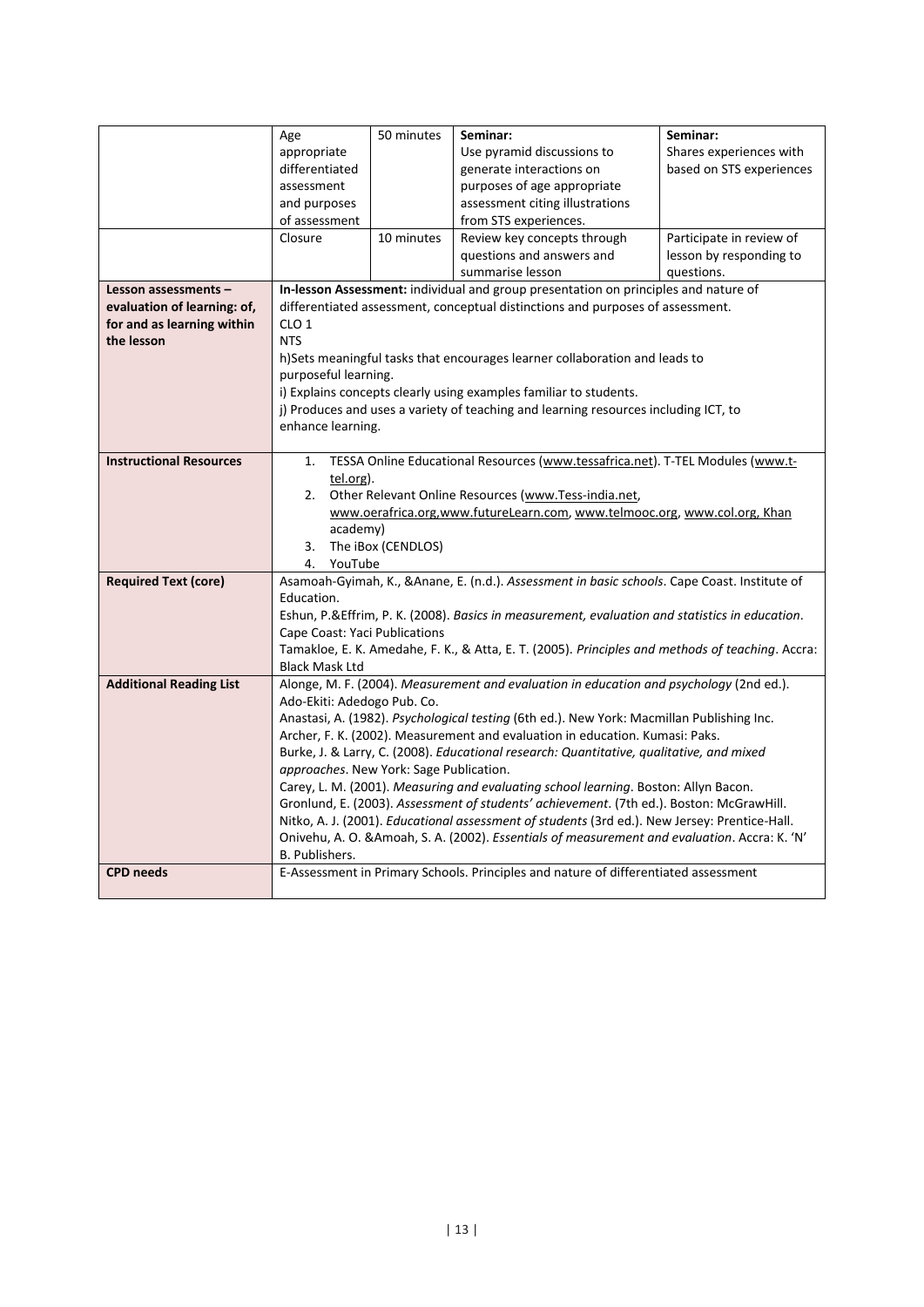| Year of B.Ed.                                                                                                                                                                         | $\overline{2}$ |     | <b>Place of lesson in semester</b><br><b>Semester</b><br>1                                                                                                                                                                                                                                                                                                                                                                                           |                 |                                            |                                                                                                                                                                                                                                                                                                                                                            | 123456789101112 |  |                                                                                                                                                                                                                                                                                                                                                                                                            |           |
|---------------------------------------------------------------------------------------------------------------------------------------------------------------------------------------|----------------|-----|------------------------------------------------------------------------------------------------------------------------------------------------------------------------------------------------------------------------------------------------------------------------------------------------------------------------------------------------------------------------------------------------------------------------------------------------------|-----------------|--------------------------------------------|------------------------------------------------------------------------------------------------------------------------------------------------------------------------------------------------------------------------------------------------------------------------------------------------------------------------------------------------------------|-----------------|--|------------------------------------------------------------------------------------------------------------------------------------------------------------------------------------------------------------------------------------------------------------------------------------------------------------------------------------------------------------------------------------------------------------|-----------|
|                                                                                                                                                                                       |                |     |                                                                                                                                                                                                                                                                                                                                                                                                                                                      |                 |                                            |                                                                                                                                                                                                                                                                                                                                                            |                 |  |                                                                                                                                                                                                                                                                                                                                                                                                            |           |
| <b>Title of Lesson</b>                                                                                                                                                                |                |     | and as learning                                                                                                                                                                                                                                                                                                                                                                                                                                      |                 |                                            | Principles, forms and purposes of assessment for/of                                                                                                                                                                                                                                                                                                        |                 |  | <b>Lesson Duration</b>                                                                                                                                                                                                                                                                                                                                                                                     | 3 Hours   |
| Lesson description                                                                                                                                                                    |                |     | The lesson seeks to explore the principles and purpose of different forms of assessment of<br>primary school learners as well as managing transition from Upper Primary through to the<br>junior high school level. The purpose is to assist the students to appreciate all the<br>principles that guides how assessment is conducted and how it is used to support the<br>teaching and learning process especially for students with diverse needs. |                 |                                            |                                                                                                                                                                                                                                                                                                                                                            |                 |  |                                                                                                                                                                                                                                                                                                                                                                                                            |           |
| <b>Previous student teacher</b>                                                                                                                                                       |                |     |                                                                                                                                                                                                                                                                                                                                                                                                                                                      |                 |                                            |                                                                                                                                                                                                                                                                                                                                                            |                 |  | Student teachers have observed their mentors using different forms of assessment during                                                                                                                                                                                                                                                                                                                    |           |
| knowledge, prior learning                                                                                                                                                             |                |     |                                                                                                                                                                                                                                                                                                                                                                                                                                                      |                 |                                            |                                                                                                                                                                                                                                                                                                                                                            |                 |  | supported teaching in schools. They have also taken a lesson in basic concepts of                                                                                                                                                                                                                                                                                                                          |           |
| (assumed)                                                                                                                                                                             |                |     | assessment.                                                                                                                                                                                                                                                                                                                                                                                                                                          |                 |                                            |                                                                                                                                                                                                                                                                                                                                                            |                 |  |                                                                                                                                                                                                                                                                                                                                                                                                            |           |
| Possible barriers to learning in                                                                                                                                                      |                |     | Misconceptions about assessment                                                                                                                                                                                                                                                                                                                                                                                                                      |                 |                                            |                                                                                                                                                                                                                                                                                                                                                            |                 |  |                                                                                                                                                                                                                                                                                                                                                                                                            |           |
| the lesson                                                                                                                                                                            |                |     |                                                                                                                                                                                                                                                                                                                                                                                                                                                      |                 |                                            |                                                                                                                                                                                                                                                                                                                                                            |                 |  |                                                                                                                                                                                                                                                                                                                                                                                                            |           |
| Lesson Delivery - chosen to                                                                                                                                                           |                |     | Face-to-                                                                                                                                                                                                                                                                                                                                                                                                                                             | <b>Practica</b> | Work-                                      | <b>Seminar</b>                                                                                                                                                                                                                                                                                                                                             | Independent     |  | e-learning                                                                                                                                                                                                                                                                                                                                                                                                 | Practicum |
| support student teachers in                                                                                                                                                           |                |     | face $[v]$                                                                                                                                                                                                                                                                                                                                                                                                                                           |                 | <b>Based</b>                               | S                                                                                                                                                                                                                                                                                                                                                          | <b>Study</b>    |  | opportunities                                                                                                                                                                                                                                                                                                                                                                                              |           |
| achieving the outcomes                                                                                                                                                                |                |     |                                                                                                                                                                                                                                                                                                                                                                                                                                                      | <b>Activity</b> | Leaning                                    | $\begin{bmatrix} \vee \end{bmatrix}$                                                                                                                                                                                                                                                                                                                       |                 |  |                                                                                                                                                                                                                                                                                                                                                                                                            |           |
|                                                                                                                                                                                       |                |     |                                                                                                                                                                                                                                                                                                                                                                                                                                                      | $\sqrt{1}$      |                                            |                                                                                                                                                                                                                                                                                                                                                            |                 |  |                                                                                                                                                                                                                                                                                                                                                                                                            |           |
| Lesson Delivery - main mode<br>of delivery chosen to support<br>student teachers in achieving<br>the learning outcomes.                                                               |                |     | Face-to-face: Discussion, lecturette, think, pair share should be used in facilitating lessons.<br>Seminar: Student teachers work ontopics either individually or in groups for presentations<br>on factors that influence curriculum development in Ghana<br>Practical activity: Students are asked to study the B4-B6 curriculum and identify the<br>various assessment components.                                                                |                 |                                            |                                                                                                                                                                                                                                                                                                                                                            |                 |  |                                                                                                                                                                                                                                                                                                                                                                                                            |           |
| you want the student teachers<br>to achieve, serves as basis for<br>the learning outcomes. An<br>expanded version of<br>description.<br>Write in full aspects of the NTS<br>addressed |                | the | Demonstrate knowledge and understanding of principles and purposes of assessment.<br>(NTECF; NTS 3k, 3l, 3m, 3p).                                                                                                                                                                                                                                                                                                                                    |                 |                                            |                                                                                                                                                                                                                                                                                                                                                            |                 |  |                                                                                                                                                                                                                                                                                                                                                                                                            |           |
| Learning Outcome for the                                                                                                                                                              |                |     | <b>Learning Outcomes</b>                                                                                                                                                                                                                                                                                                                                                                                                                             |                 |                                            | <b>Learning Indicators</b>                                                                                                                                                                                                                                                                                                                                 |                 |  | Identify which cross                                                                                                                                                                                                                                                                                                                                                                                       |           |
| lesson, picked and developed<br>from the course specification<br>Learning indicators for each<br>learning outcome                                                                     |                |     |                                                                                                                                                                                                                                                                                                                                                                                                                                                      |                 |                                            |                                                                                                                                                                                                                                                                                                                                                            |                 |  | cutting issues - core and<br>transferable skills,<br>inclusivity, equity and<br>addressing diversity. How<br>will these be addressed or<br>developed?                                                                                                                                                                                                                                                      |           |
|                                                                                                                                                                                       |                |     | <b>CLO</b><br>2.                                                                                                                                                                                                                                                                                                                                                                                                                                     | demonstrate     | $\bullet$                                  | Differentiate among the                                                                                                                                                                                                                                                                                                                                    |                 |  | <b>Communication skills:</b>                                                                                                                                                                                                                                                                                                                                                                               |           |
|                                                                                                                                                                                       |                |     | knowledge,<br>understanding and use of<br>assessment<br>learning/of learning and<br>learning<br>as<br>projects (NTECF; NTS 3k,<br>3l, 3m, 3p).                                                                                                                                                                                                                                                                                                       | through         | for<br>$\bullet$<br>$\bullet$<br>$\bullet$ | forms of assessment:<br>Assessment of Learning<br>(AoL), Assessment as<br>Learning (AaL), Assessment<br>for Learning (AfL);<br>Discuss the purposes of the<br>various forms of<br>assessment;<br>Create various assessment<br>activities under the different<br>forms of assessment<br>Use different forms of<br>assessment during STS and<br>child study. |                 |  | through questions and<br>answers.<br>Digital literacy: Surfing<br>the internet for relevant<br>information on themes to<br>be discussed.<br>Personal development:<br>Through seminar<br>discussions.<br>Equity and inclusivity:<br>application of principles<br>to design assessment for<br>various primary pupils<br>with diverse learners<br>Critical thinking: create<br>varying forms of<br>assessment |           |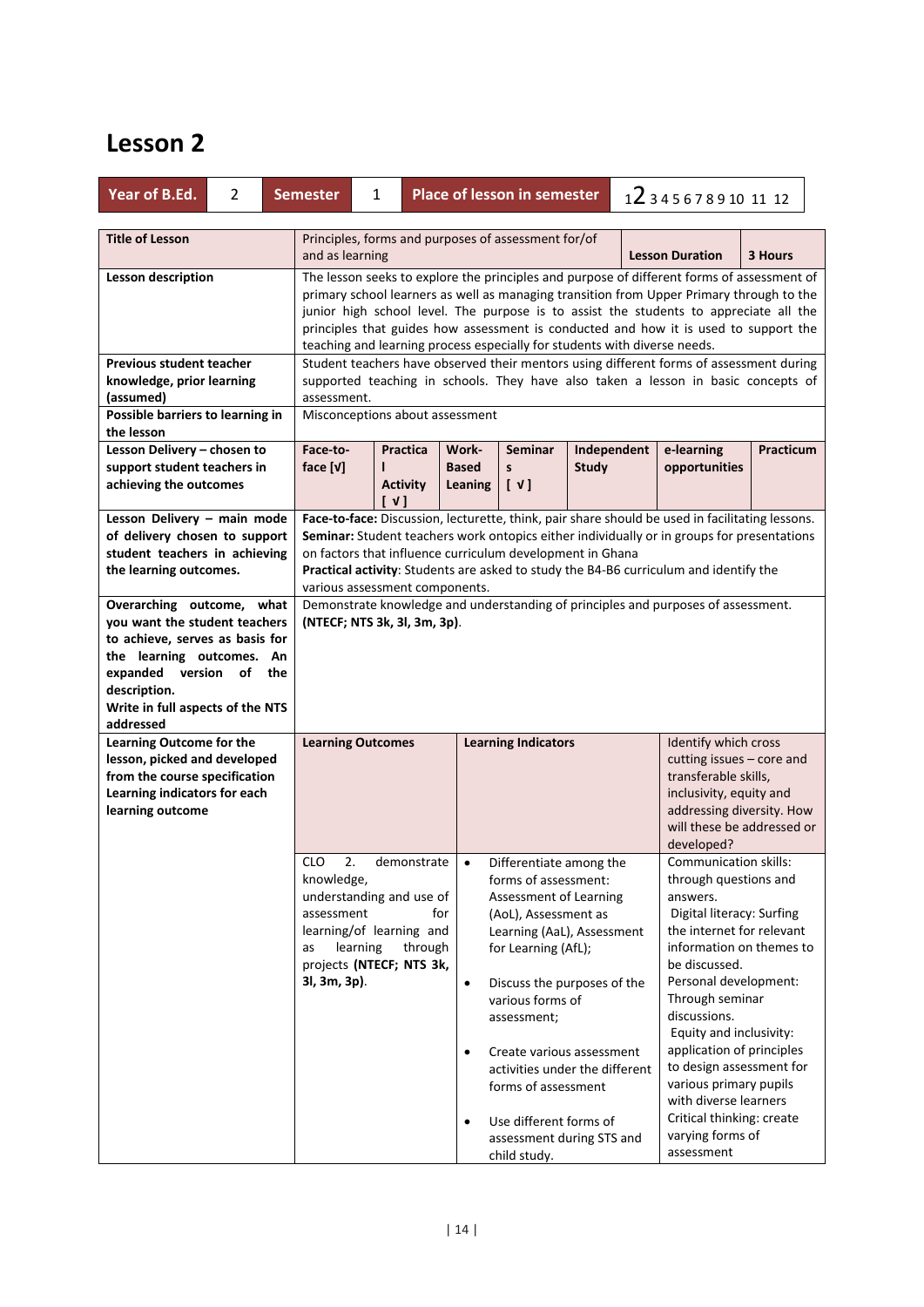| <b>Topic Title:</b><br>Principles and purposes of<br>assessment | Sub-topic                                                                                                                               | Stage/time | Teaching and learning activities to achieve outcomes<br>depending on the delivery mode selected. Teacher-led<br>collaborative group work or independent.                                                                                                                                                                                                                                      |                                                                                                                                                                                                                                                                                                                |
|-----------------------------------------------------------------|-----------------------------------------------------------------------------------------------------------------------------------------|------------|-----------------------------------------------------------------------------------------------------------------------------------------------------------------------------------------------------------------------------------------------------------------------------------------------------------------------------------------------------------------------------------------------|----------------------------------------------------------------------------------------------------------------------------------------------------------------------------------------------------------------------------------------------------------------------------------------------------------------|
|                                                                 |                                                                                                                                         |            | <b>Teacher Activity</b>                                                                                                                                                                                                                                                                                                                                                                       | <b>Student Activity</b>                                                                                                                                                                                                                                                                                        |
|                                                                 | General<br>principles of<br>assessment                                                                                                  | 20 minutes | Face-to-face<br>Explores RPK through<br>questioning.<br>Tutor guides students to<br>review basic concepts in<br>assessment. (PD theme 2)                                                                                                                                                                                                                                                      | Face-to-face<br>Provides relevant<br>responses for questions                                                                                                                                                                                                                                                   |
|                                                                 |                                                                                                                                         | 30 minutes | Face-to-face<br>Teacher-led discussion<br>$\bullet$<br>using think, pair<br>shareon the meaning<br>and three forms of<br>assessment;<br>Teacher lead class to<br>$\bullet$<br>examine the<br>differences among the<br>forms assessment.                                                                                                                                                       | Face-to-face<br>Participate in discussions<br>through questions and<br>answers base on their STS<br>experiences.                                                                                                                                                                                               |
|                                                                 | Purposes of<br>assessment;<br>Assessment of<br>Learning (AoL),<br>Assessment as<br>Learning (AaL),<br>Assessment for<br>Learning (AfL); | 1 hour     | Practical activity and<br>seminar<br>Put student into small<br>groups and guide purposes<br>of the assessment:<br>formsAssessment of<br>Learning (AoL),<br>Assessment as Learning<br>(AaL), Assessment for<br>Learning (AfL);<br>Let groups present on<br>purposes of assessment.<br>Move round various<br>groups to provide support<br>where necessary (PD                                   | <b>Practical activity</b><br>Student teachers Work in<br>their groups to examine<br>purpose of assessment<br>Groups present findings<br>to whole class                                                                                                                                                         |
|                                                                 |                                                                                                                                         | 1 hour     | theme 4)<br>Practical activity and<br>Seminar<br>Guide student teachers to<br>work in their small mixed<br>ability groups to create<br>various activities of the<br>assessment forms under<br>selected topics from the<br>upper primary<br>Guide them to examine<br>the assessment practices<br>provided in the syllabuses<br>and critique. This should<br>be presented in the next<br>lesson | <b>Seminar</b><br>Randomly selected groups<br>present to the whole<br>class. Groups compare<br>with what they have and<br>critique.<br>Work in their small mixed<br>ability groups to examine<br>assessment practices<br>provided in the upper<br>primary curriculum and<br>present during the next<br>lesson. |
|                                                                 | Closure                                                                                                                                 | 10 minutes | Review key aspects and<br>summarise lesson through<br>questions and answers                                                                                                                                                                                                                                                                                                                   | Respond to questions to<br>review lesson                                                                                                                                                                                                                                                                       |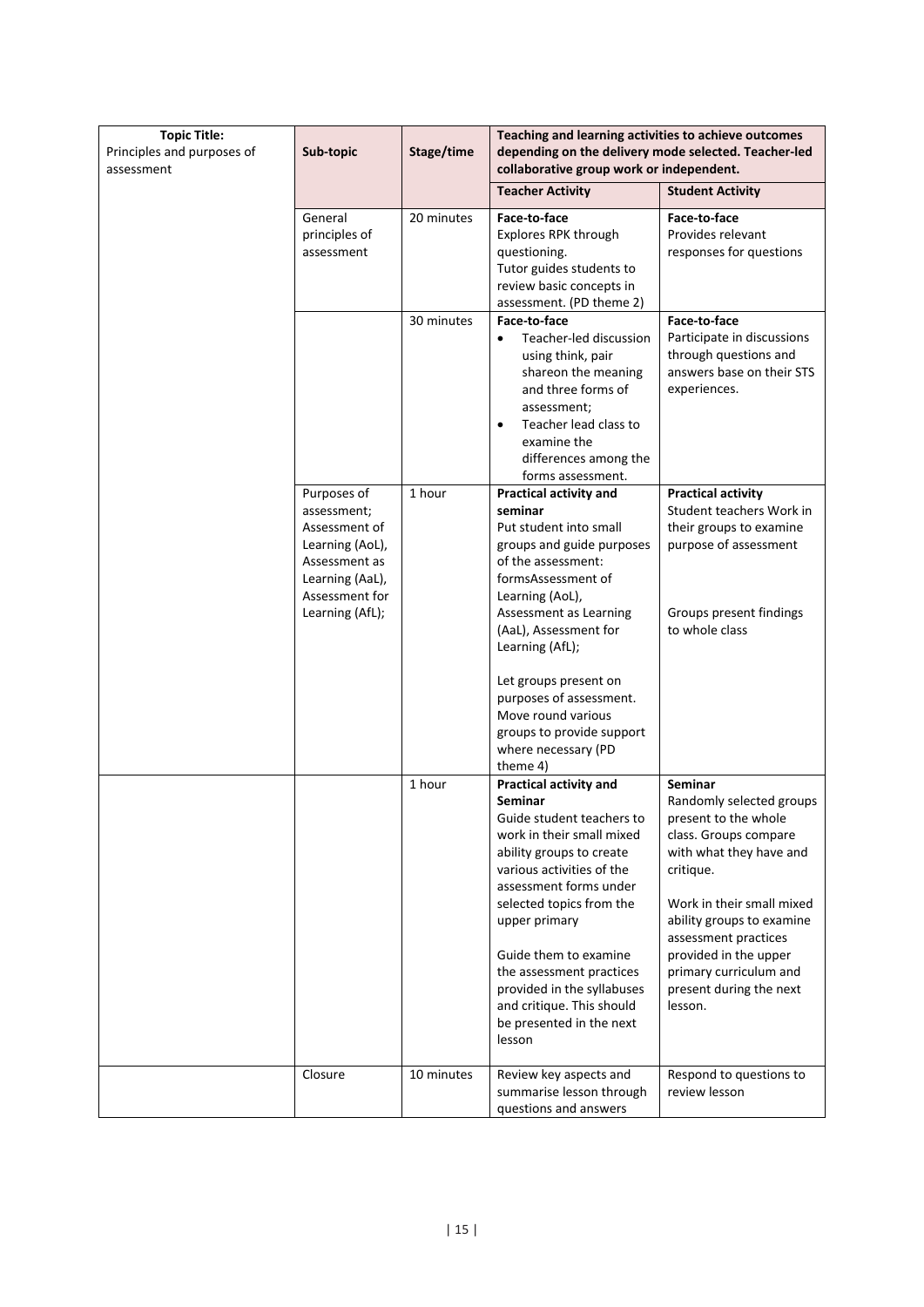| Lesson assessments -            | In-lesson Assessment: Peers Review of group presentation for other members to ask             |
|---------------------------------|-----------------------------------------------------------------------------------------------|
| evaluation of learning: of, for | questions and contribute to discussion.                                                       |
| and as learning within the      | <b>Component 1: Formative Assessment</b>                                                      |
| lesson                          | Group work on examining assessment practices under AaL, AfL and AoL provided in the           |
|                                 | syllabus under various topics and corresponding indicators to be addressed should be          |
|                                 | presented and scored to count towards grading in the 5 <sup>th</sup> week. CLO 2              |
|                                 | <b>NTS</b>                                                                                    |
|                                 | k) Integrates a variety of assessment modes into teaching to support learning.                |
|                                 | I) Listens to learners and gives constructive feedback.                                       |
|                                 | m) Identifies and remediates learners' difficulties or misconceptions, referring              |
|                                 | learners whose needs lie outside the competency of the teacher.                               |
|                                 | n) Keeps meaningful records of every learner and communicates progress clearly to             |
|                                 | parents and learners.                                                                         |
|                                 | o) Demonstrates awareness of national and school learning outcomes of learners.               |
|                                 | p) Uses objective criterion referencing to assess learners.                                   |
| <b>Instructional Resources</b>  | TESSA Online Educational Resources (www.tessafrica.net)<br>$\bullet$                          |
|                                 | T-TEL Modules (www.t-tel.org).<br>٠                                                           |
|                                 | Other Relevant Online Resources (www.Tess-india.net,<br>$\bullet$                             |
|                                 | www.oerafrica.org,www.futureLearn.com, www.telmooc.org, www.col.org, Khan                     |
|                                 | academy)                                                                                      |
|                                 | The iBox (CENDLOS)<br>$\bullet$                                                               |
|                                 | YouTube<br>$\bullet$                                                                          |
|                                 | Transforming Teacher Education and Learning (2016). Group work: Professional<br>٠             |
|                                 | development guide for tutors. Accra. Ministry of Education (www.t-tel.org).                   |
|                                 | Transforming Teacher Education and Learning (2016). Questioning: Professional<br>٠            |
|                                 | development guide for tutors. Accra. Ministry of                                              |
|                                 | Education (www.t-tel.org).<br>٠                                                               |
|                                 | Other Relevant Online Resources (www.Tess-india.net,<br>$\bullet$                             |
|                                 | www.oerafrica.org,www.futureLearn.com, www.telmooc.org, www.col.org, Khan                     |
|                                 | academy)                                                                                      |
|                                 | Primary school Curriculum and syllabuses<br>٠                                                 |
| <b>Required Text (core)</b>     | Asamoah-Gyimah, K., & Anane, E. (n.d.). Assessment in basic schools. Cape Coast. Institute    |
|                                 | of Education.                                                                                 |
|                                 | Eshun, P., & Effrim, P. K. (2008). Basics in measurement, evaluation and statistics in        |
|                                 | education. Cape Coast: Yaci Publications                                                      |
|                                 | Tamakloe, E. K. Amedahe, F. K., & Atta, E. T. (2005). Principles and methods of teaching.     |
|                                 | Accra: Black Mask Ltd                                                                         |
| <b>Additional Reading List</b>  | Alonge, M. F. (2004). Measurement and evaluation in education and psychology (2nd ed.).       |
|                                 | Ado-Ekiti: Adedogo Pub. Co.                                                                   |
|                                 | Anastasi, A. (1982). Psychological testing (6th ed.). New York: Macmillan Publishing Inc.     |
|                                 | Archer, F. K. (2002). Measurement and evaluation in education. Kumasi: Paks.                  |
|                                 | Burke, J. & Larry, C. (2008). Educational research: Quantitative, qualitative, and mixed      |
|                                 | approaches. New York: Sage Publication.                                                       |
|                                 | Carey, L. M. (2001). Measuring and evaluating school learning. Boston: Allyn Bacon.           |
|                                 | Gronlund, E. (2003). Assessment of students' achievement. (7th ed.). Boston: McGrawHill.      |
|                                 | Nitko, A. J. (2001). Educational assessment of students (3rd ed.). New Jersey: Prentice-Hall. |
|                                 | Onivehu, A. O. & Amoah, S. A. (2002). Essentials of measurement and evaluation. Accra: K.     |
| <b>CPD</b> needs                | 'N' B. Publishers.<br>The Pre-tertiary Curriculumand its assessment components.               |
|                                 |                                                                                               |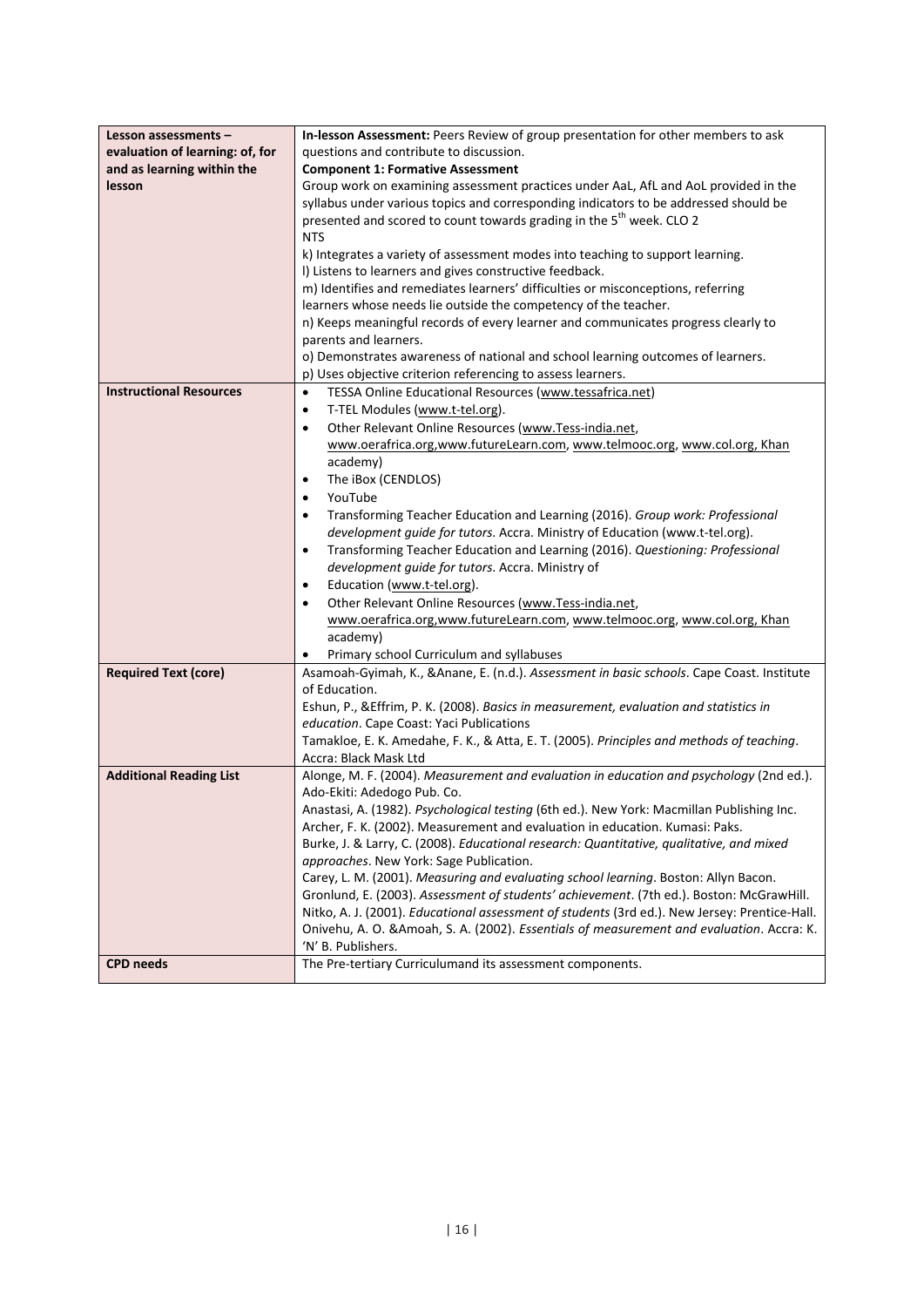| <b>Title of Lesson</b><br>Types of assessment<br><b>Lesson Duration</b><br>3 Hours                                                                                                                                                                                                                                                                                                                                            |
|-------------------------------------------------------------------------------------------------------------------------------------------------------------------------------------------------------------------------------------------------------------------------------------------------------------------------------------------------------------------------------------------------------------------------------|
| This lesson aims to prepare students todemonstrate knowledge and understanding of the grade<br><b>Lesson description</b><br>level expectations and assessment benchmarks for basic schools in Ghana. It is also structured to<br>enable them identify and apply the various types of assessment to address the needs of diverse<br>learners in order to meet the grade level expectations and national assessment benchmarks. |
| <b>Previous student</b><br>Student teachers have knowledge and understanding of the principles and purpose of                                                                                                                                                                                                                                                                                                                 |
| teacher knowledge,<br>assessment. Moreover, they had the opportunity of embarking on STS activities which exposed                                                                                                                                                                                                                                                                                                             |
| prior learning<br>them to the primary school curriculum and its assessment components.                                                                                                                                                                                                                                                                                                                                        |
| (assumed)<br><b>Possible barriers to</b>                                                                                                                                                                                                                                                                                                                                                                                      |
| Students have not prepared test items before.<br>learning in the lesson                                                                                                                                                                                                                                                                                                                                                       |
| Face-to-face [<br>Practicum<br>Practical<br>Work-<br><b>Seminars</b><br>Independent<br>e-learning<br>Lesson Delivery -                                                                                                                                                                                                                                                                                                        |
| $\begin{bmatrix} \vee \end{bmatrix}$<br>Study [ √ ]<br>chosen to support<br>v <sub>l</sub><br><b>Activity</b><br><b>Based</b><br>opportunities                                                                                                                                                                                                                                                                                |
| student teachers in<br>$[\vee]$<br>$[\vee]$<br>Leaning                                                                                                                                                                                                                                                                                                                                                                        |
| achieving the                                                                                                                                                                                                                                                                                                                                                                                                                 |
| outcomes                                                                                                                                                                                                                                                                                                                                                                                                                      |
| Face-to-face - Discussion, lecturette, think, pair share should be used in facilitating lessons on<br>Lesson Delivery - main                                                                                                                                                                                                                                                                                                  |
| mode<br>of<br>delivery<br>types of assessment.                                                                                                                                                                                                                                                                                                                                                                                |
| e-learning opportunities - use mobile phones and other digital devices to look for information<br>chosen<br>support<br>to                                                                                                                                                                                                                                                                                                     |
| student teachers<br>online for presentations on types of assessment.<br>in.                                                                                                                                                                                                                                                                                                                                                   |
| Independent study: student teachers engage with relevant and appropriate curriculum to identify<br>achieving the learning<br>various types of assessment.<br>outcomes.                                                                                                                                                                                                                                                        |
| Practical Activity: Group presentation and discussion on characteristics, merits and demerits of                                                                                                                                                                                                                                                                                                                              |
| the various types of assessment.                                                                                                                                                                                                                                                                                                                                                                                              |
|                                                                                                                                                                                                                                                                                                                                                                                                                               |
| demonstrate knowledge and understanding of the types of assessment and assessment<br>Overarching<br>$\bullet$                                                                                                                                                                                                                                                                                                                 |
| benchmarks for basic schools in Ghana(NTS 3g, 3k, 3l, 3p; NTECF).<br>what<br>outcome,                                                                                                                                                                                                                                                                                                                                         |
| the<br>want<br>you                                                                                                                                                                                                                                                                                                                                                                                                            |
| student teachers                                                                                                                                                                                                                                                                                                                                                                                                              |
| to achieve, serves                                                                                                                                                                                                                                                                                                                                                                                                            |
| as basis for the                                                                                                                                                                                                                                                                                                                                                                                                              |
| learning outcomes.<br>expanded<br>An                                                                                                                                                                                                                                                                                                                                                                                          |
| of<br>version<br>the                                                                                                                                                                                                                                                                                                                                                                                                          |
| description.                                                                                                                                                                                                                                                                                                                                                                                                                  |
| Write<br>full<br>in<br>٠                                                                                                                                                                                                                                                                                                                                                                                                      |
| aspects of the NTS                                                                                                                                                                                                                                                                                                                                                                                                            |
| addressed                                                                                                                                                                                                                                                                                                                                                                                                                     |
| <b>Learning Indicators</b><br>Identify which cross<br><b>Learning Outcome</b><br><b>Learning Outcomes</b><br>$\bullet$                                                                                                                                                                                                                                                                                                        |
| cutting issues - core and<br>for the lesson,                                                                                                                                                                                                                                                                                                                                                                                  |
| transferable skills,<br>picked and<br>inclusivity, equity and                                                                                                                                                                                                                                                                                                                                                                 |
| developed from<br>addressing diversity. How<br>the course                                                                                                                                                                                                                                                                                                                                                                     |
| will these be addressed or<br>specification                                                                                                                                                                                                                                                                                                                                                                                   |
| developed?<br><b>Learning indicators</b><br>$\bullet$                                                                                                                                                                                                                                                                                                                                                                         |
| CLO 3. demonstrate<br>Communication skills:<br>for each learning<br>$\bullet$<br>Distinguish between formative                                                                                                                                                                                                                                                                                                                |
| knowledge and<br>and summative assessment<br>through group<br>outcome                                                                                                                                                                                                                                                                                                                                                         |
| understanding of types of<br>presentations<br>Examine the characteristics of<br>$\bullet$                                                                                                                                                                                                                                                                                                                                     |
| assessment and the grade<br>Digital literacy: Surfing<br>diagnostic assessment; school-                                                                                                                                                                                                                                                                                                                                       |
| level expectations and<br>the internet for relevant<br>based assessment; and                                                                                                                                                                                                                                                                                                                                                  |
| assessment benchmarks for<br>information on themes to<br>standards-based assessment                                                                                                                                                                                                                                                                                                                                           |
| basic schools in Ghana(NTS<br>be discussed.<br>Discuss the merits and demerits<br>$\bullet$                                                                                                                                                                                                                                                                                                                                   |
| Personal development:<br>3g, 3k, 3l, 3p; NTECF).<br>of the continuous assessment<br>Appreciation of                                                                                                                                                                                                                                                                                                                           |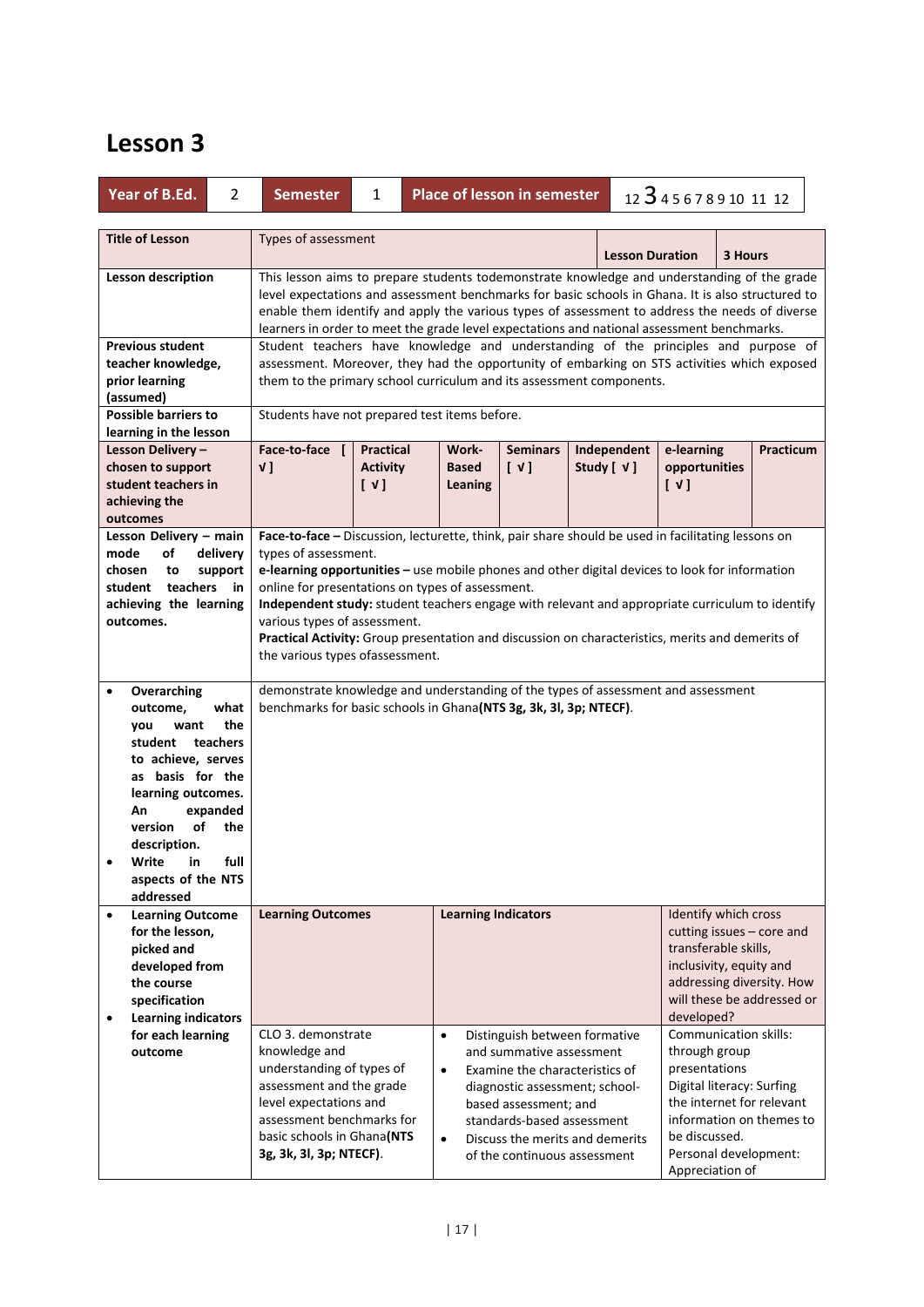| <b>Topic Title:</b> |                                                                                                                                         |                          | <b>Examine the differences</b><br>$\bullet$<br>between the former objective-<br>based and current standards<br>based primary curriculum.<br>Discuss the grade level<br>$\bullet$<br>expectations and assessment<br>benchmarks for upper primary<br>pupils in Ghana.<br>Discuss the advantaged and<br>$\bullet$<br>challenges in the use of<br>standards based assessment in<br>Ghana and how they can be<br>addressed<br>Teaching and learning activities to achieve outcomes depending                                                                                                                                                                                      | assessment in<br>educational delivery<br>Respect and diversity:<br>Designing Assessment for<br>all primary students with<br>diverse background for<br>Diversity, Equity and<br>inclusivity                                                                                                                                                                                           |  |
|---------------------|-----------------------------------------------------------------------------------------------------------------------------------------|--------------------------|------------------------------------------------------------------------------------------------------------------------------------------------------------------------------------------------------------------------------------------------------------------------------------------------------------------------------------------------------------------------------------------------------------------------------------------------------------------------------------------------------------------------------------------------------------------------------------------------------------------------------------------------------------------------------|--------------------------------------------------------------------------------------------------------------------------------------------------------------------------------------------------------------------------------------------------------------------------------------------------------------------------------------------------------------------------------------|--|
| Types of assessment | Sub-topic                                                                                                                               | Stage/time               | on the delivery mode selected. Teacher-led collaborative group<br>work or independent.                                                                                                                                                                                                                                                                                                                                                                                                                                                                                                                                                                                       |                                                                                                                                                                                                                                                                                                                                                                                      |  |
|                     |                                                                                                                                         |                          | <b>Teacher Activity</b>                                                                                                                                                                                                                                                                                                                                                                                                                                                                                                                                                                                                                                                      | <b>Student Activity</b>                                                                                                                                                                                                                                                                                                                                                              |  |
|                     | Introduction to<br>types of<br>assessment.                                                                                              | 40 minutes               | Face-to-face<br>Reviews RPK using<br>$\bullet$<br>questioning to explore<br>student teachers<br>understanding(PD theme 2)<br>Select groups at random to<br>present last week's<br>assignment. Let them use<br>comments to revise work<br>for final submission for<br>scoring in week five                                                                                                                                                                                                                                                                                                                                                                                    | Provide relevant<br>$\bullet$<br>answersto<br>questions posed.<br>Present last<br>week's<br>assignment and<br>revise for<br>submission in<br>week 5 for<br>scoring                                                                                                                                                                                                                   |  |
|                     | Formative<br>assessment<br>and<br>types of<br>formative<br>assessment                                                                   | 40 minutes               | e-learning opportunities:<br>Guides students to use mobile<br>phones and other digital devices to<br>look for information online on<br>formative assessment and types of<br>formative assessment and share<br>their answers in class. Guide them to<br>provide relevance examples from<br>their experience during STS                                                                                                                                                                                                                                                                                                                                                        | e-learning opportunities:<br>Student teachers use<br>mobile phones and other<br>digital devices to look for<br>information online on<br>formative assessment and<br>types of formative<br>assessment and share<br>their answers in class.<br>Share some experience<br>from STS                                                                                                       |  |
|                     | Characteristics,<br>merits and<br>demerits of<br>continuous<br>assessment<br>Objective<br>based and<br>standards<br>based<br>curriculum | 40 minutes<br>30 minutes | Face-to-face<br>Leads discussion on meaning and<br>characteristics of continuous<br>assessment. Guide student teachers<br>to search for information using their<br>phones<br>Use pyramid discussion to initiate<br>discussion on merits and demerits.<br>Let two big groups formed from the<br>pyramid appoint representatives to<br>debate<br><b>Practical Activity:</b><br>Leads discussionsusing concept<br>mapping/cartooning and assist<br>students to work in pairs or small<br>mixed ability groups on similarities<br>and differences between the<br>Objective based and standards based<br>curriculum and present to class<br>random. Soft copies or hard copies of | Face-to-face<br>Search for information on<br>meaning of CA using their<br>phones and share<br>Two big groups formed<br>from the pyramid appoint<br>representatives to debate<br>merits and demerits:<br>Whether CA is necessary<br>or unnecessary<br><b>Practical Activity:</b><br>Student teachers work in<br>pairs or small groups on<br>assigned task and share<br>their answers. |  |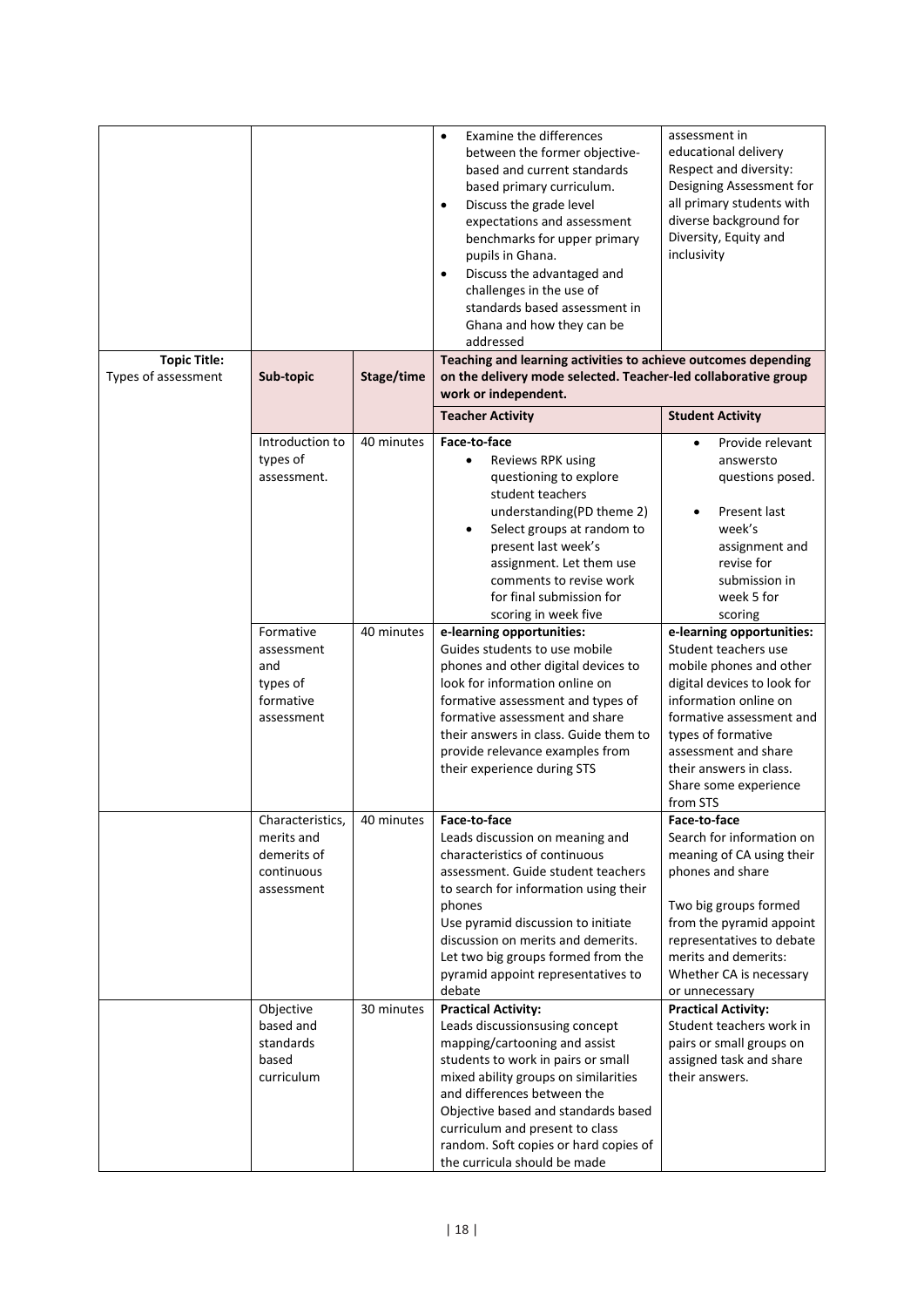|                                                    |                               |                                      | available to students                                                                                                                                                                |                                                       |
|----------------------------------------------------|-------------------------------|--------------------------------------|--------------------------------------------------------------------------------------------------------------------------------------------------------------------------------------|-------------------------------------------------------|
|                                                    |                               |                                      | (PD theme 2, 3, 4)                                                                                                                                                                   |                                                       |
|                                                    | Grade level                   | 10 minutes                           | Guides student teachers to go                                                                                                                                                        | Go through primary                                    |
|                                                    | expectations                  |                                      | through the primary curriculum                                                                                                                                                       | curriculum to identify and                            |
|                                                    | for upper                     |                                      | identify and share the grade                                                                                                                                                         | share grade expectations                              |
|                                                    | primary pupils                |                                      | expectations for upper primary                                                                                                                                                       | for upper primary                                     |
|                                                    | and national                  |                                      | pupils and national assessment                                                                                                                                                       | learners and national                                 |
|                                                    | assessment                    |                                      | benchmarks                                                                                                                                                                           | assessment benchmarks                                 |
|                                                    | benchmarks<br>Strengths and   | 15                                   | Put student teachers into pairs or                                                                                                                                                   | Work in pairs or smaller                              |
|                                                    | challenges of                 | minutes                              | smaller groups to start working on                                                                                                                                                   | groups on Strengths and                               |
|                                                    | the use of                    |                                      | Strengths and challenges of the use                                                                                                                                                  | challenges of the use of                              |
|                                                    | standards                     |                                      | of standards based curriculum in                                                                                                                                                     | standards based                                       |
|                                                    | based                         |                                      | Ghana and how they can be                                                                                                                                                            | curriculum in Ghana and                               |
|                                                    | curriculum in                 |                                      | addressed.                                                                                                                                                                           | how they can be                                       |
|                                                    | Ghana and                     |                                      | Let them share preliminary ideas and                                                                                                                                                 | addressed. Share                                      |
|                                                    | how they can<br>be addressed  |                                      | present full details in next lesson                                                                                                                                                  | preliminary ideas and<br>present full details in next |
|                                                    |                               |                                      |                                                                                                                                                                                      | lesson                                                |
|                                                    | Closure                       | 5 minutes                            | Review key points through questions                                                                                                                                                  | Provide responses for                                 |
|                                                    |                               |                                      | and answers                                                                                                                                                                          | review of key point in the                            |
|                                                    |                               |                                      |                                                                                                                                                                                      | lesson.                                               |
| Lesson assessments -                               |                               |                                      | In-lesson Assessment:Grouppresentationon various tasks assigned during the lesson. CLO 3                                                                                             |                                                       |
| evaluation of learning:<br>of, for and as learning | <b>NTS</b>                    |                                      |                                                                                                                                                                                      |                                                       |
| within the lesson                                  |                               |                                      | k) Integrates a variety of assessment modes into teaching to support learning.                                                                                                       |                                                       |
|                                                    |                               |                                      | I) Listens to learners and gives constructive feedback.                                                                                                                              |                                                       |
|                                                    |                               |                                      | m) Identifies and remediates learners' difficulties or misconceptions, referring                                                                                                     |                                                       |
|                                                    |                               |                                      | learners whose needs lie outside the competency of the teacher.                                                                                                                      |                                                       |
|                                                    |                               |                                      | n) Keeps meaningful records of every learner and communicates progress clearly to                                                                                                    |                                                       |
|                                                    | parents and learners.         |                                      |                                                                                                                                                                                      |                                                       |
|                                                    |                               |                                      | o) Demonstrates awareness of national and school learning outcomes of learners.<br>p) Uses objective criterion referencing to assess learners.                                       |                                                       |
| <b>Instructional Resources</b>                     | $\bullet$                     |                                      | TESSA Online Educational Resources (www.tessafrica.net)                                                                                                                              |                                                       |
|                                                    | $\bullet$                     | T-TEL Modules (www.t-tel.org).       |                                                                                                                                                                                      |                                                       |
|                                                    | $\bullet$                     |                                      | Other Relevant Online Resources (www.Tess-india.net,                                                                                                                                 |                                                       |
|                                                    |                               |                                      | www.oerafrica.org,www.futureLearn.com, www.telmooc.org, www.col.org, Khan academy)                                                                                                   |                                                       |
|                                                    | The iBox (CENDLOS)<br>YouTube |                                      |                                                                                                                                                                                      |                                                       |
|                                                    |                               |                                      | Transforming Teacher Education and Learning (2016). Group work: Professional development                                                                                             |                                                       |
|                                                    |                               |                                      | guide for tutors. Accra. Ministry of Education (www.t-tel.org).                                                                                                                      |                                                       |
|                                                    |                               |                                      | Transforming Teacher Education and Learning (2016). Questioning: Professional development                                                                                            |                                                       |
|                                                    |                               | guide for tutors. Accra. Ministry of |                                                                                                                                                                                      |                                                       |
|                                                    |                               | Education (www.t-tel.org).           |                                                                                                                                                                                      |                                                       |
|                                                    |                               |                                      | Other Relevant Online Resources (www.Tess-india.net,<br>www.oerafrica.org,www.futureLearn.com, www.telmooc.org, www.col.org, Khan academy)                                           |                                                       |
|                                                    |                               |                                      |                                                                                                                                                                                      |                                                       |
| <b>Required Text (core)</b>                        |                               |                                      | Asamoah-Gyimah, K., & Anane, E. (n.d.). Assessment in basic schools. Cape Coast. Institute of                                                                                        |                                                       |
|                                                    | Education.                    |                                      |                                                                                                                                                                                      |                                                       |
|                                                    |                               |                                      | Eshun, P., & Effrim, P. K. (2008). Basics in measurement, evaluation and statistics in education.                                                                                    |                                                       |
|                                                    | Cape Coast: Yaci Publications |                                      |                                                                                                                                                                                      |                                                       |
|                                                    | <b>Black Mask Ltd</b>         |                                      | Tamakloe, E. K. Amedahe, F. K., & Atta, E. T. (2005). Principles and methods of teaching. Accra:                                                                                     |                                                       |
| <b>Additional Reading List</b>                     |                               |                                      | Alonge, M. F. (2004). Measurement and evaluation in education and psychology (2nd ed.). Ado-                                                                                         |                                                       |
|                                                    | Ekiti: Adedogo Pub. Co.       |                                      |                                                                                                                                                                                      |                                                       |
|                                                    |                               |                                      | Anastasi, A. (1982). Psychological testing (6th ed.). New York: Macmillan Publishing Inc.                                                                                            |                                                       |
|                                                    |                               |                                      | Archer, F. K. (2002). Measurement and evaluation in education. Kumasi: Paks.<br>Burke, J. & Larry, C. (2008). Educational research: Quantitative, qualitative, and mixed approaches. |                                                       |
|                                                    | New York: Sage Publication.   |                                      |                                                                                                                                                                                      |                                                       |
|                                                    |                               |                                      | Carey, L. M. (2001). Measuring and evaluating school learning. Boston: Allyn Bacon.                                                                                                  |                                                       |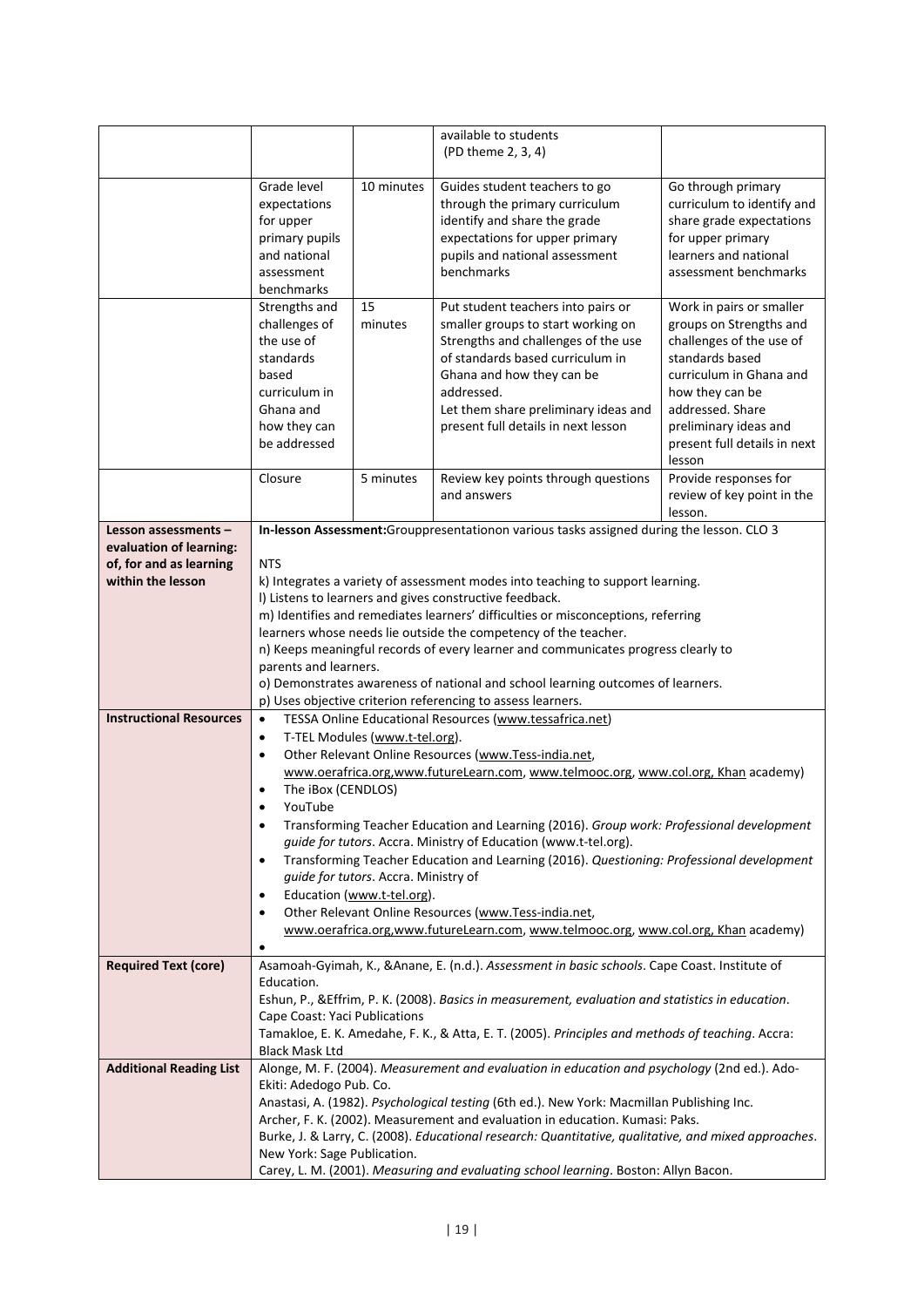|                  | Gronlund, E. (2003). Assessment of students' achievement. (7th ed.). Boston: McGrawHill.         |
|------------------|--------------------------------------------------------------------------------------------------|
|                  | Nitko, A. J. (2001). Educational assessment of students (3rd ed.). New Jersey: Prentice-Hall.    |
|                  | Onivehu, A. O. & Amoah, S. A. (2002). Essentials of measurement and evaluation. Accra: K. 'N' B. |
|                  | Publishers.                                                                                      |
| <b>CPD</b> needs | The Pre-tertiary curriculum Curriculumand its assessment components.                             |
|                  |                                                                                                  |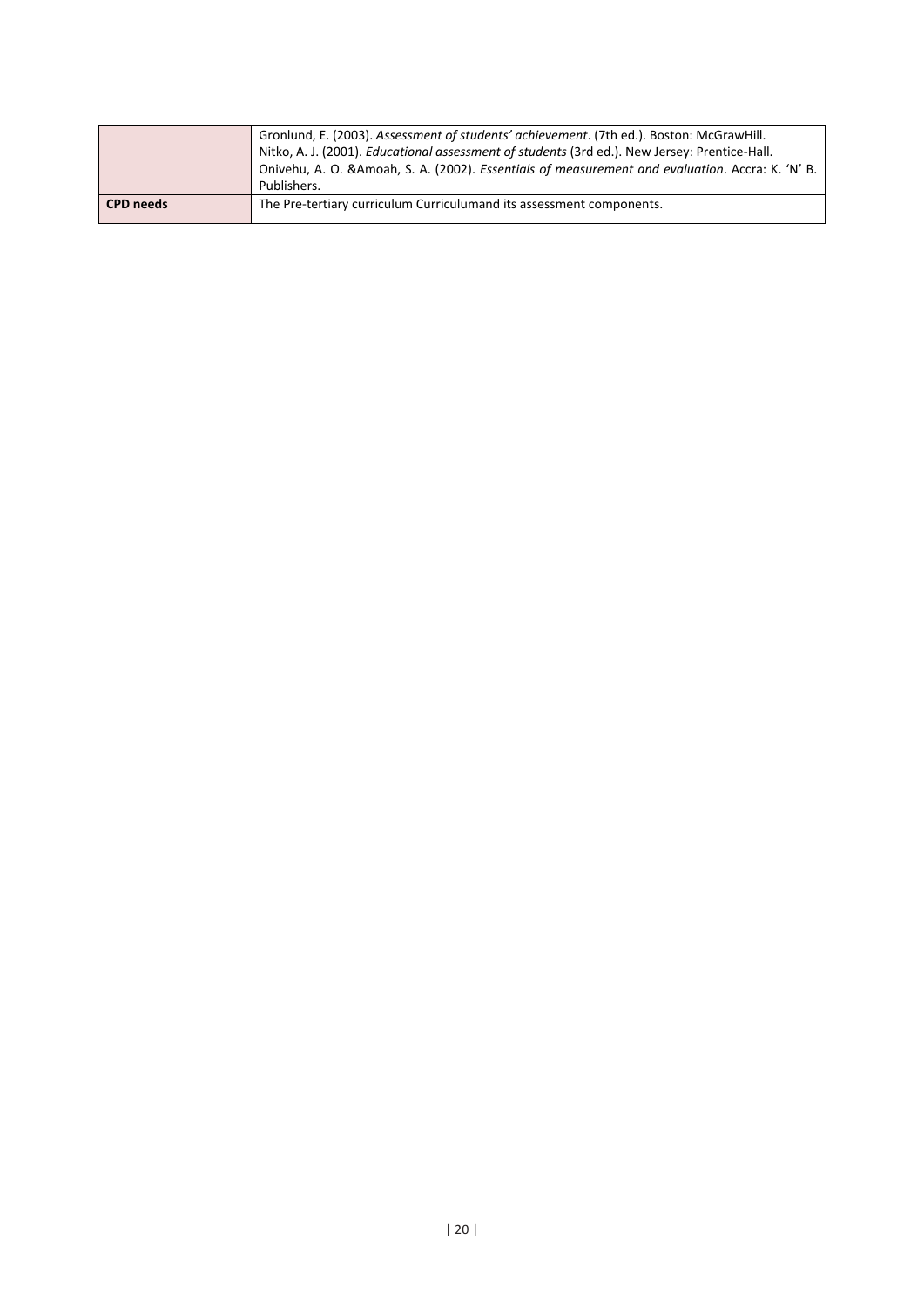|                       | Year of B.Ed.                                                                                                                                                                                                                               | $\overline{2}$           | <b>Semester</b>                                                                                                                                                                                                                                                                                                                                                                                                                                                   | 1                                                                                                                                                                                                                                                                                                                                                                                                                                                                              |                                               | <b>Place of lesson in semester</b>                                                            |                                                                                         | 123456789101112             |                                                                                                                                                                         |         |  |
|-----------------------|---------------------------------------------------------------------------------------------------------------------------------------------------------------------------------------------------------------------------------------------|--------------------------|-------------------------------------------------------------------------------------------------------------------------------------------------------------------------------------------------------------------------------------------------------------------------------------------------------------------------------------------------------------------------------------------------------------------------------------------------------------------|--------------------------------------------------------------------------------------------------------------------------------------------------------------------------------------------------------------------------------------------------------------------------------------------------------------------------------------------------------------------------------------------------------------------------------------------------------------------------------|-----------------------------------------------|-----------------------------------------------------------------------------------------------|-----------------------------------------------------------------------------------------|-----------------------------|-------------------------------------------------------------------------------------------------------------------------------------------------------------------------|---------|--|
|                       | <b>Title of Lesson</b>                                                                                                                                                                                                                      |                          | Taxonomies of educational objectives (Revised version by Anderson<br>and Krathwohl, 2001)<br>Lesson<br><b>Duration</b>                                                                                                                                                                                                                                                                                                                                            |                                                                                                                                                                                                                                                                                                                                                                                                                                                                                |                                               |                                                                                               |                                                                                         |                             |                                                                                                                                                                         | 3 Hours |  |
|                       | <b>Lesson description</b>                                                                                                                                                                                                                   |                          |                                                                                                                                                                                                                                                                                                                                                                                                                                                                   | This lesson aims to prepare students todemonstrateunderstanding and use of comprehensive and<br>appropriate learning objectives and outcomes in relation to the various domains of learning in<br>learning plans. It is planned to assist student teachers to appreciate criteria in writing learning<br>objectives in their learning plans to enable them provide or develop appropriate assessment<br>practices to address indictors/objectives in the curriculum during STS |                                               |                                                                                               |                                                                                         |                             |                                                                                                                                                                         |         |  |
|                       | <b>Previous student</b><br>teacher knowledge,<br>prior learning<br>(assumed)                                                                                                                                                                |                          | Student teachers had the opportunity of embarking on STS activities which exposed them to<br>primary school curriculum and lesson plans.                                                                                                                                                                                                                                                                                                                          |                                                                                                                                                                                                                                                                                                                                                                                                                                                                                |                                               |                                                                                               |                                                                                         |                             |                                                                                                                                                                         |         |  |
|                       | <b>Possible barriers to</b><br>learning in the lesson                                                                                                                                                                                       |                          |                                                                                                                                                                                                                                                                                                                                                                                                                                                                   |                                                                                                                                                                                                                                                                                                                                                                                                                                                                                | Students have not prepared lesson plan before |                                                                                               |                                                                                         |                             |                                                                                                                                                                         |         |  |
|                       | Lesson Delivery-<br>chosen to support<br>student teachers in<br>achieving the<br>outcomes                                                                                                                                                   |                          | <b>Practical</b><br>Independent<br>Face-to-<br>Work-<br><b>Seminars</b><br>face $[\sqrt{1}]$<br><b>Activity</b><br><b>Based</b><br>$\begin{smallmatrix} \end{smallmatrix}$<br>Study $[ V ]$<br>$[\vee]$<br>Leaning                                                                                                                                                                                                                                                |                                                                                                                                                                                                                                                                                                                                                                                                                                                                                |                                               |                                                                                               | $\Box$                                                                                  | e-learning<br>opportunities | <b>Practicum</b>                                                                                                                                                        |         |  |
| Lesson<br>main<br>the | <b>Delivery</b><br>mode<br>delivery chosen<br>support<br>student<br>teachers in achieving<br>learning<br>outcomes.                                                                                                                          | of<br>to                 | Face-to-face - Discussion, lecturette, think, pair share should be used in facilitating lessons on<br>concept of learning outcomes and types of objectives.<br>Independent study: student teachers engage with relevant and appropriate curriculum to identify<br>and make presentations on cognitive, affective and psychomotor domains.<br>Practical Activity: Group presentation and discussion on projects to design taxonomies of<br>educational objectives. |                                                                                                                                                                                                                                                                                                                                                                                                                                                                                |                                               |                                                                                               |                                                                                         |                             |                                                                                                                                                                         |         |  |
| $\bullet$             | Overarching<br>outcome,<br>what<br>want<br>you<br>student teachers<br>to achieve, serves<br>as basis for the<br>learning<br>outcomes.<br>expanded version<br>οf<br>description.<br>Write<br>in<br>aspects of<br>the<br><b>NTS addressed</b> | the<br>An<br>the<br>full | NTS 3k, 3l, 3p).                                                                                                                                                                                                                                                                                                                                                                                                                                                  |                                                                                                                                                                                                                                                                                                                                                                                                                                                                                |                                               |                                                                                               |                                                                                         |                             | demonstrate understanding and use of comprehensive and appropriate learning objectives (NTECF;                                                                          |         |  |
| $\bullet$             | Learning<br><b>Outcome for the</b><br>lesson, picked<br>and developed<br>from the course<br>specification                                                                                                                                   |                          | <b>Learning Outcomes</b>                                                                                                                                                                                                                                                                                                                                                                                                                                          |                                                                                                                                                                                                                                                                                                                                                                                                                                                                                |                                               | <b>Learning Indicators</b>                                                                    |                                                                                         |                             | Identify which cross<br>cutting issues - core and<br>transferable skills,<br>inclusivity, equity and<br>addressing diversity. How<br>will these be addressed or         |         |  |
| $\bullet$             | <b>Learning</b><br>indicators for<br>each learning<br>outcome                                                                                                                                                                               |                          | CLO 4. demonstrate<br>of learning in learning                                                                                                                                                                                                                                                                                                                                                                                                                     | understanding and use of<br>comprehensive and appropriate<br>learning objectives and outcomes<br>in relation to the various domains<br>plans(NTECF; NTS 3k, 3l, 3p).                                                                                                                                                                                                                                                                                                           | $\bullet$<br>$\bullet$                        | Formulate appropriate<br>learning objectives and<br>domains of learning in<br>learning plans. | Enumerate the criteria in<br>setting learning objectives.<br>outcomes under the various |                             | developed?<br><b>Communication skills:</b><br>through group<br>presentations<br>Personal development:<br>Learning about different<br>domains.<br>Respect and diversity: |         |  |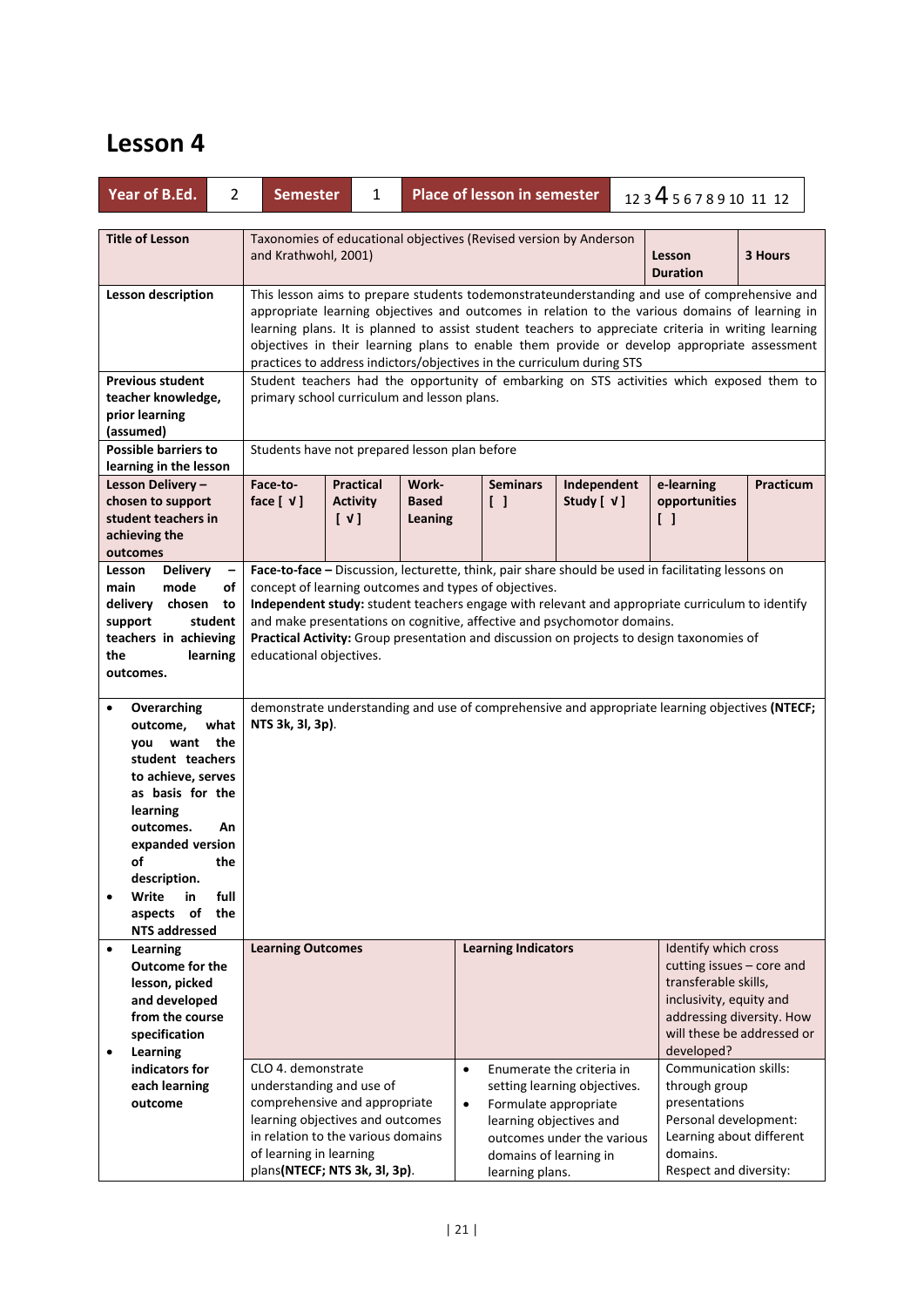| <b>Topic Title:</b>                     |                                                                                                                                       |            | Teaching and learning activities to achieve outcomes                                                                                                                                                                                                                                      | Learning objectives and<br>outcomes in line with the<br>various domains of<br>learning in learning plans.<br>Develop critical thinking<br>skills when developing<br>assessment practices to<br>address<br>indicators/expectations or<br>objectives in the<br>curriculum |
|-----------------------------------------|---------------------------------------------------------------------------------------------------------------------------------------|------------|-------------------------------------------------------------------------------------------------------------------------------------------------------------------------------------------------------------------------------------------------------------------------------------------|-------------------------------------------------------------------------------------------------------------------------------------------------------------------------------------------------------------------------------------------------------------------------|
| Taxonomies of<br>educational objectives | Sub-topic                                                                                                                             | Stage/time | depending on the delivery mode selected. Teacher-led<br>collaborative group work or independent.                                                                                                                                                                                          |                                                                                                                                                                                                                                                                         |
|                                         |                                                                                                                                       |            | <b>Teacher Activity</b>                                                                                                                                                                                                                                                                   | <b>Student Activity</b>                                                                                                                                                                                                                                                 |
|                                         | Introduction                                                                                                                          | 20 minutes | Face-to-face<br>Select groups randomly to<br>present last week's assignment.<br>Reviews RPK using questions and<br>answers on their experiences<br>with STS and their observations<br>about lesson plans they came in                                                                     | Selected groups present<br>last week's assignment.<br>Provide relevant<br>answers to<br>questions posed<br>and applying the<br>knowledge                                                                                                                                |
|                                         |                                                                                                                                       |            | contact with.<br>(PD theme 2)                                                                                                                                                                                                                                                             | gained during<br>STS.                                                                                                                                                                                                                                                   |
|                                         | The concept of<br>learning outcomes<br>and types of<br>objectives<br>(behavioural and<br>learning)                                    | 40 minutes | Face-to-Face:<br>Leads discussionsusing concept<br>mapping/cartooning and assist<br>students to appreciate the<br>concept of learning outcomes<br>and types of objectives; (PD<br>theme 2, 3, 4).<br>Students are grouped into mixed<br>ability and discusses the types of                | Face-to-Face:<br><b>Student teachers</b><br>participate in lesson and<br>use their STS experience<br>to answer questions<br>Students participate in<br>groups and share their STS                                                                                       |
|                                         | <b>Types of Domains</b><br>(cognitive, affective<br>and psychomotor)                                                                  | 60 minutes | objectives<br><b>Independent Study:</b><br>Individual study and group<br>presentations on cognitive,<br>affective and psychomotor<br>domains(PD theme 2, 3, 4)<br>Students are grouped into mixed<br>ability and discusses the various<br>domains                                         | experiences.<br><b>Independent Study:</b><br><b>Student teachers</b><br>participate in group<br>activities                                                                                                                                                              |
|                                         | Educational<br>Objectives<br>(cognitive domain<br>objectives, affective<br>domain objectives<br>and psychomotor<br>domain objectives) | 50 minutes | <b>Practical Activity:</b><br>Teacher provides and discusses<br>samples of educational<br>objectives/indicators from the<br>Pre-tertiary curriculum.<br>Student are supported in groups<br>of mixed ability to work on<br>projects to write indicators/<br>objectives for selected topics | <b>Practical Activity:</b><br>Students participate in<br>groups and share what<br>they have written.                                                                                                                                                                    |
|                                         | Closure                                                                                                                               | 10 minutes | Review key points and<br>summarise lesson through<br>questions and answers. Give a<br>reading assignment on stages in<br>classroom testing                                                                                                                                                | Respond to questions to<br>review key points                                                                                                                                                                                                                            |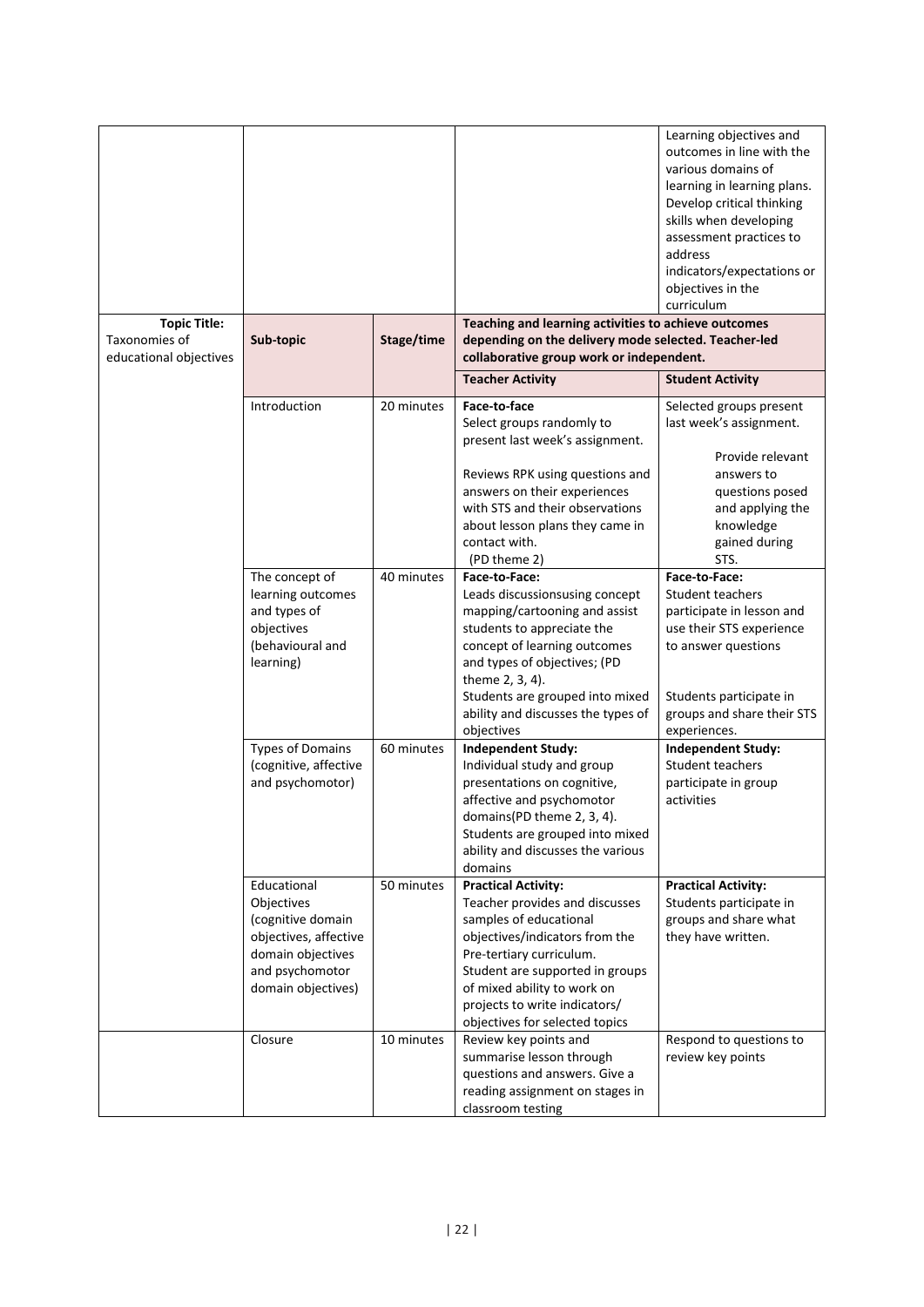| Lesson assessments -<br>evaluation of<br>learning: of, for and | In-lesson Assessment: Grouppresentation of assigned tasks during lessons CLO 4<br><b>Component 1: Continuous Assessment</b>                                                              |
|----------------------------------------------------------------|------------------------------------------------------------------------------------------------------------------------------------------------------------------------------------------|
| as learning within the<br>lesson                               | Student work on writing indicators for selected topics and assessment practices (AoL, AaL, AfL) that<br>can be used to address the indicators to be submitted in the 5 week for scoring. |
|                                                                |                                                                                                                                                                                          |
| Instructional                                                  | TESSA Online Educational Resources (www.tessafrica.net)<br>$\bullet$                                                                                                                     |
| <b>Resources</b>                                               | T-TEL Modules (www.t-tel.org).<br>$\bullet$                                                                                                                                              |
|                                                                | Other Relevant Online Resources (www.Tess-india.net,<br>$\bullet$                                                                                                                        |
|                                                                | www.oerafrica.org, www.futureLearn.com, www.telmooc.org, www.col.org, Khan academy)                                                                                                      |
|                                                                | The iBox (CENDLOS)<br>$\bullet$                                                                                                                                                          |
|                                                                | YouTube<br>$\bullet$                                                                                                                                                                     |
|                                                                | Transforming Teacher Education and Learning (2016). Group work: Professional development<br>$\bullet$<br>guide for tutors. Accra. Ministry of Education (www.t-tel.org).                 |
|                                                                | Transforming Teacher Education and Learning (2016). Questioning: Professional development<br>$\bullet$                                                                                   |
|                                                                | guide for tutors. Accra. Ministry of                                                                                                                                                     |
|                                                                | Education (www.t-tel.org).<br>$\bullet$                                                                                                                                                  |
|                                                                | Other Relevant Online Resources (www.Tess-india.net,<br>$\bullet$                                                                                                                        |
|                                                                | www.oerafrica.org,www.futureLearn.com, www.telmooc.org, www.col.org, Khan academy)                                                                                                       |
| <b>Required Text (core)</b>                                    | Asamoah-Gyimah, K., &Anane, E. (n.d.). Assessment in basic schools. Cape Coast. Institute of                                                                                             |
|                                                                | Education.                                                                                                                                                                               |
|                                                                | Eshun, P., & Effrim, P. K. (2008). Basics in measurement, evaluation and statistics in education. Cape<br><b>Coast: Yaci Publications</b>                                                |
|                                                                | Tamakloe, E. K. Amedahe, F. K., & Atta, E. T. (2005). Principles and methods of teaching. Accra:                                                                                         |
|                                                                | <b>Black Mask Ltd</b>                                                                                                                                                                    |
| <b>Additional Reading</b><br>List                              | Alonge, M. F. (2004). Measurement and evaluation in education and psychology (2nd ed.). Ado-<br>Ekiti: Adedogo Pub. Co.                                                                  |
|                                                                | Anastasi, A. (1982). Psychological testing (6th ed.). New York: Macmillan Publishing Inc.                                                                                                |
|                                                                | Archer, F. K. (2002). Measurement and evaluation in education. Kumasi: Paks.                                                                                                             |
|                                                                | Burke, J. & Larry, C. (2008). Educational research: Quantitative, qualitative, and mixed approaches.                                                                                     |
|                                                                | New York: Sage Publication.                                                                                                                                                              |
|                                                                | Carey, L. M. (2001). Measuring and evaluating school learning. Boston: Allyn Bacon.                                                                                                      |
|                                                                | Gronlund, E. (2003). Assessment of students' achievement. (7th ed.). Boston: McGrawHill.                                                                                                 |
|                                                                | Nitko, A. J. (2001). Educational assessment of students (3rd ed.). New Jersey: Prentice-Hall.                                                                                            |
|                                                                | Onivehu, A. O. &Amoah, S. A. (2002). Essentials of measurement and evaluation. Accra: K. 'N' B.<br>Publishers.                                                                           |
| <b>CPD</b> needs                                               | The Upper Primmary Curriculum                                                                                                                                                            |
|                                                                |                                                                                                                                                                                          |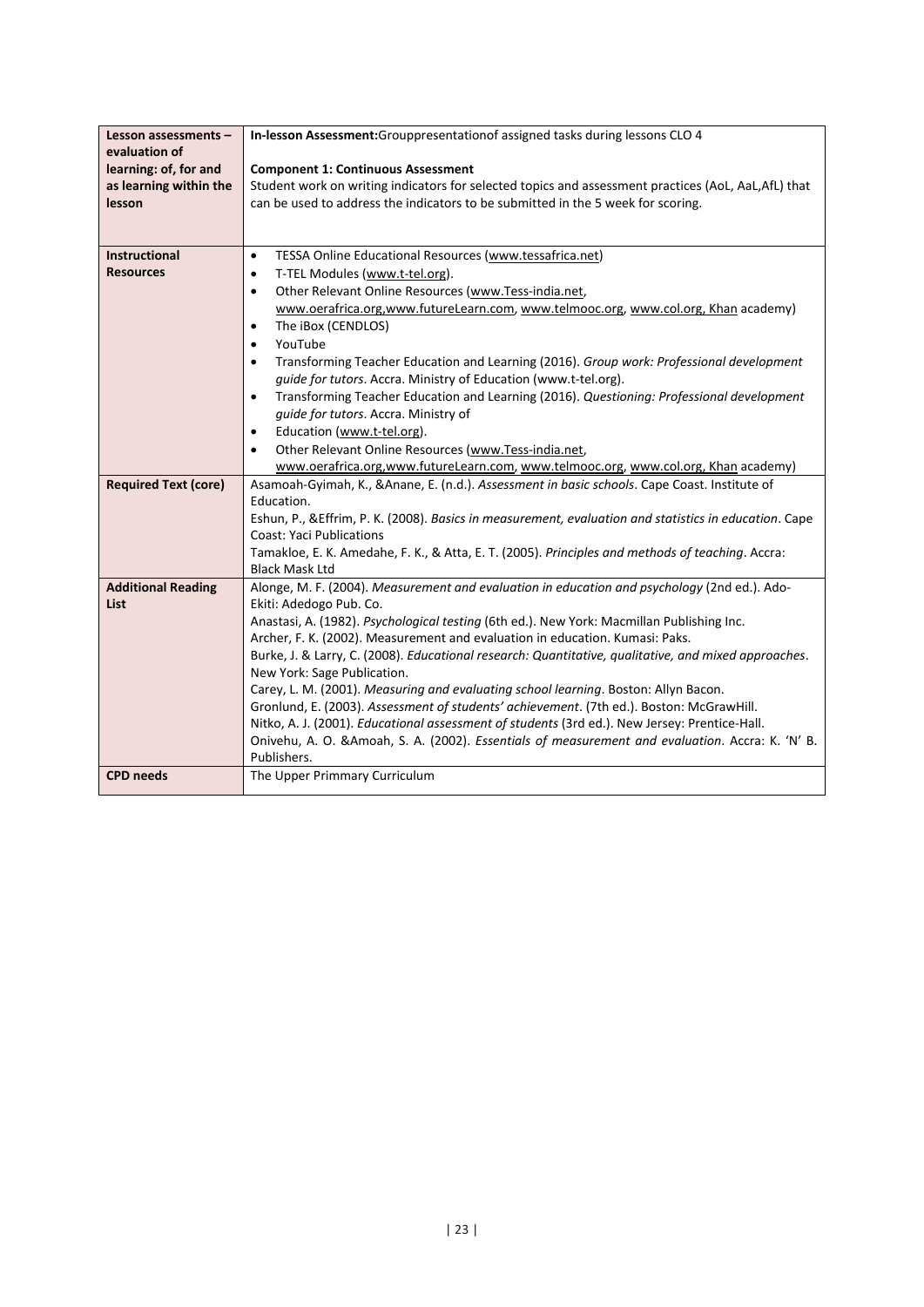| Year of B.Ed.<br>2                                                                                                                                                                                                                                                                                                                                                                         | <b>Semester</b><br>1                                                                                                                                                                                                                                                                                                                                                                                                                      | <b>Place of lesson in semester</b>                                                                                                                                                                                                                                                                                                                                                                                                                                                                                                                                                         |                            | 123456789101112                                                                                                                                                                                                                                                                                                                                                                                                                                                                               |           |  |  |  |
|--------------------------------------------------------------------------------------------------------------------------------------------------------------------------------------------------------------------------------------------------------------------------------------------------------------------------------------------------------------------------------------------|-------------------------------------------------------------------------------------------------------------------------------------------------------------------------------------------------------------------------------------------------------------------------------------------------------------------------------------------------------------------------------------------------------------------------------------------|--------------------------------------------------------------------------------------------------------------------------------------------------------------------------------------------------------------------------------------------------------------------------------------------------------------------------------------------------------------------------------------------------------------------------------------------------------------------------------------------------------------------------------------------------------------------------------------------|----------------------------|-----------------------------------------------------------------------------------------------------------------------------------------------------------------------------------------------------------------------------------------------------------------------------------------------------------------------------------------------------------------------------------------------------------------------------------------------------------------------------------------------|-----------|--|--|--|
| <b>Title of Lesson</b>                                                                                                                                                                                                                                                                                                                                                                     |                                                                                                                                                                                                                                                                                                                                                                                                                                           | Stages in classroom testing I<br><b>Lesson Duration</b><br>3 Hours                                                                                                                                                                                                                                                                                                                                                                                                                                                                                                                         |                            |                                                                                                                                                                                                                                                                                                                                                                                                                                                                                               |           |  |  |  |
| <b>Lesson description</b>                                                                                                                                                                                                                                                                                                                                                                  | This lesson aims to prepare students todemonstrateunderstanding and use of the various<br>principles used in writing test items. The course also plans to assist students to develop<br>capacity to design a table of specification in item construction and test scoring guide for<br>constructed test items for a selected topic. This will equip them with skills to enable them<br>write good test items that word address indicators |                                                                                                                                                                                                                                                                                                                                                                                                                                                                                                                                                                                            |                            |                                                                                                                                                                                                                                                                                                                                                                                                                                                                                               |           |  |  |  |
| <b>Previous student teacher</b><br>knowledge, prior learning<br>(assumed)                                                                                                                                                                                                                                                                                                                  |                                                                                                                                                                                                                                                                                                                                                                                                                                           | Student teachers had the opportunity of embarking on STS activities which exposed them<br>to primary school curriculum and exercises set by teachers.                                                                                                                                                                                                                                                                                                                                                                                                                                      |                            |                                                                                                                                                                                                                                                                                                                                                                                                                                                                                               |           |  |  |  |
| <b>Possible barriers to learning</b><br>in the lesson                                                                                                                                                                                                                                                                                                                                      |                                                                                                                                                                                                                                                                                                                                                                                                                                           | Students may have phobia for tests and exams from their previous experiences.                                                                                                                                                                                                                                                                                                                                                                                                                                                                                                              |                            |                                                                                                                                                                                                                                                                                                                                                                                                                                                                                               |           |  |  |  |
| Lesson Delivery - chosen to<br>support student teachers in<br>achieving the outcomes                                                                                                                                                                                                                                                                                                       | Face-<br><b>Practical</b><br>to-face<br><b>Activity</b><br>[V]<br>$[\vee]$                                                                                                                                                                                                                                                                                                                                                                | <b>Seminars</b><br>Work-<br>$\begin{bmatrix} \end{bmatrix}$<br><b>Based</b><br>Leaning                                                                                                                                                                                                                                                                                                                                                                                                                                                                                                     | Independent<br>Study [ √ ] | e-learning<br>opportunities<br>$\Box$                                                                                                                                                                                                                                                                                                                                                                                                                                                         | Practicum |  |  |  |
| Lesson Delivery - main<br>mode of delivery chosen to<br>support student teachers in<br>achieving<br>the<br>learning<br>outcomes.<br>Overarching<br>outcome,<br>$\bullet$<br>what you want<br>the<br>student teachers<br>to<br>achieve, serves as basis<br>the<br>for<br>learning<br>outcomes. An expanded<br>version<br>of<br>the<br>description.<br>Write in full aspects of<br>$\bullet$ | educational objectives.                                                                                                                                                                                                                                                                                                                                                                                                                   | Face-to-face - Discussion, lecturette, think, pair share should be used in facilitating<br>lessons on concept of learning outcomes and types of objectives.<br>Independent study: student teachers engage with relevant and appropriate curriculum to<br>identify and make presentations on cognitive, affective and psychomotor domains.<br>Practical Activity: Group presentation and discussion on projects to design taxonomies of<br>Demonstrate understanding and use of the various principles used in constructing test<br>items and how to score/grade test. (NTECF; NTS 3f, 3l). |                            |                                                                                                                                                                                                                                                                                                                                                                                                                                                                                               |           |  |  |  |
| the NTS addressed<br><b>Learning Outcome for</b><br>$\bullet$<br>the lesson, picked and<br>developed from the<br>course specification<br>Learning indicators for<br>٠<br>each learning outcome                                                                                                                                                                                             | Learning<br><b>Outcomes</b><br>CLO 5.<br>demonstrate<br>understanding and<br>development for<br>designing a table of<br>specification,<br>constructing test<br>items for a<br>selected topic, and<br>a scoring guide<br>(NTECF; NTS 3f, 3l).                                                                                                                                                                                              | <b>Learning Indicators</b><br>Follow guidelines for<br>$\bullet$<br>developing various item<br>formats<br>Develop various item<br>$\bullet$<br>formats for assessing<br>upper primary learners<br>during STS<br>Constructand scoring test<br>$\bullet$<br>items                                                                                                                                                                                                                                                                                                                            |                            | Identify which cross cutting issues<br>- core and transferable skills,<br>inclusivity, equity and addressing<br>diversity. How will these be<br>addressed or developed?<br>Communication skills: through<br>group presentations<br>Personal development: Learning<br>about different domains.<br>Respect and diversity: Learning<br>objectives and outcomes in line<br>with the various domains of<br>learning in learning plans.<br>Critical thinking developed during<br>test item writing. |           |  |  |  |
|                                                                                                                                                                                                                                                                                                                                                                                            |                                                                                                                                                                                                                                                                                                                                                                                                                                           |                                                                                                                                                                                                                                                                                                                                                                                                                                                                                                                                                                                            |                            |                                                                                                                                                                                                                                                                                                                                                                                                                                                                                               |           |  |  |  |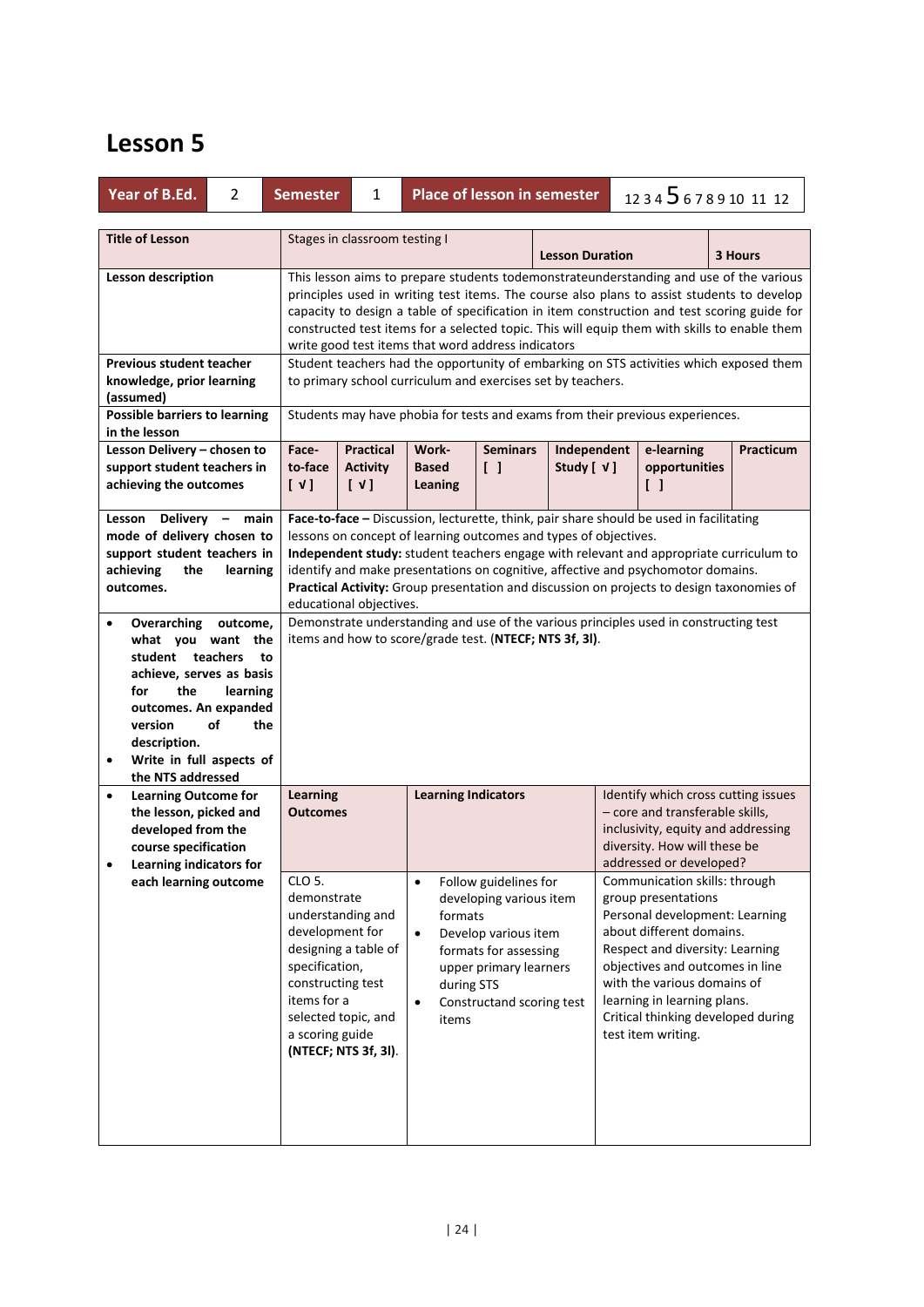| <b>Topic Title:</b> |                          |            | Teaching and learning activities to achieve outcomes                                                                                                        |                                                                                                    |  |  |
|---------------------|--------------------------|------------|-------------------------------------------------------------------------------------------------------------------------------------------------------------|----------------------------------------------------------------------------------------------------|--|--|
| Item Format         | Sub-topic                | Stage/time | depending on the delivery mode selected. Teacher-led<br>collaborative group work or independent.                                                            |                                                                                                    |  |  |
|                     |                          |            | <b>Teacher Activity</b>                                                                                                                                     | <b>Student Activity</b>                                                                            |  |  |
|                     | Introduction             | 20 minutes | Face-to-face<br>Reviews RPK using<br>questions and answers on<br>their experiences with<br>STS and their<br>observations about<br>lesson plans they came in | Provide relevant answers to<br>questions posed and applying<br>the knowledge gained during<br>STS. |  |  |
|                     |                          |            | contact with.                                                                                                                                               |                                                                                                    |  |  |
|                     |                          |            | (PD theme 2)                                                                                                                                                |                                                                                                    |  |  |
|                     | Constructing<br>the test | 60 minutes | Face-to-face& group                                                                                                                                         | Face-to-face & group<br>activity                                                                   |  |  |
|                     |                          |            | activity<br>Use Lecturette to                                                                                                                               | Listen carefully noting the                                                                        |  |  |
|                     |                          |            | introduce basic stages in                                                                                                                                   | stages and ask questions                                                                           |  |  |
|                     |                          |            | test construction:                                                                                                                                          | where necessary.                                                                                   |  |  |
|                     |                          |            | Constructing the test                                                                                                                                       |                                                                                                    |  |  |
|                     |                          |            | Administering the test<br>Scoring the test                                                                                                                  | Work in small groups, on a<br>principle. Present findings to                                       |  |  |
|                     |                          |            | Analyzing the test item                                                                                                                                     | whole class. Note additions<br>and expansions made by                                              |  |  |
|                     |                          |            | Take student teachers                                                                                                                                       | tutor                                                                                              |  |  |
|                     |                          |            | through the first stage:                                                                                                                                    |                                                                                                    |  |  |
|                     |                          |            | principles of test                                                                                                                                          |                                                                                                    |  |  |
|                     |                          |            | construction                                                                                                                                                |                                                                                                    |  |  |
|                     |                          |            | Put student teachers into                                                                                                                                   |                                                                                                    |  |  |
|                     |                          |            | small groups, assign a                                                                                                                                      |                                                                                                    |  |  |
|                     |                          |            | principle to each group<br>and guide them to work                                                                                                           |                                                                                                    |  |  |
|                     |                          |            | on what goes into each.                                                                                                                                     |                                                                                                    |  |  |
|                     |                          |            | Let them present their                                                                                                                                      |                                                                                                    |  |  |
|                     |                          |            | findings whiles you                                                                                                                                         |                                                                                                    |  |  |
|                     |                          |            | expand areas that need                                                                                                                                      |                                                                                                    |  |  |
|                     |                          |            | clarification such as                                                                                                                                       |                                                                                                    |  |  |
|                     |                          |            | developing table of                                                                                                                                         |                                                                                                    |  |  |
|                     |                          |            | specification                                                                                                                                               |                                                                                                    |  |  |
|                     |                          |            | underdetermining what                                                                                                                                       |                                                                                                    |  |  |
|                     |                          |            | is to be tested.                                                                                                                                            |                                                                                                    |  |  |
|                     | Type of tests:           | 60 minutes | Face-to-Face & practical                                                                                                                                    | Face-to-Face & practical                                                                           |  |  |
|                     | Types of                 |            | activity Leads discussion                                                                                                                                   | activity                                                                                           |  |  |
|                     | Objective-type           |            | on types of objective-type                                                                                                                                  | Participate in activities by                                                                       |  |  |
|                     | tests                    |            | tests and guidelines for                                                                                                                                    | listening to directives from                                                                       |  |  |
|                     |                          |            | constructing each (PD                                                                                                                                       | tutor.                                                                                             |  |  |
|                     |                          |            | theme 2, 3, 4).                                                                                                                                             |                                                                                                    |  |  |
|                     |                          |            | Types are:                                                                                                                                                  |                                                                                                    |  |  |
|                     |                          |            | <b>Selection type (Multiple</b><br>choice, true or false,                                                                                                   |                                                                                                    |  |  |
|                     |                          |            | matching)                                                                                                                                                   |                                                                                                    |  |  |
|                     |                          |            | Supply type (sentence                                                                                                                                       |                                                                                                    |  |  |
|                     |                          |            | completion, fill in the                                                                                                                                     |                                                                                                    |  |  |
|                     |                          |            | blank, short answers)                                                                                                                                       |                                                                                                    |  |  |
|                     |                          | 15 minutes | <b>Practical activity</b>                                                                                                                                   | <b>Practical activity</b>                                                                          |  |  |
|                     |                          |            | Let student teachers work                                                                                                                                   | Work in pairs to develop 2                                                                         |  |  |
|                     |                          |            | in pairs to develop 2                                                                                                                                       | items under each of the                                                                            |  |  |
|                     |                          |            | items under each of the                                                                                                                                     | types using the guide lines.                                                                       |  |  |
|                     |                          |            | types using the guide                                                                                                                                       | Exchange for peer                                                                                  |  |  |
|                     |                          |            | lines. Topics should be                                                                                                                                     | assessment and comments                                                                            |  |  |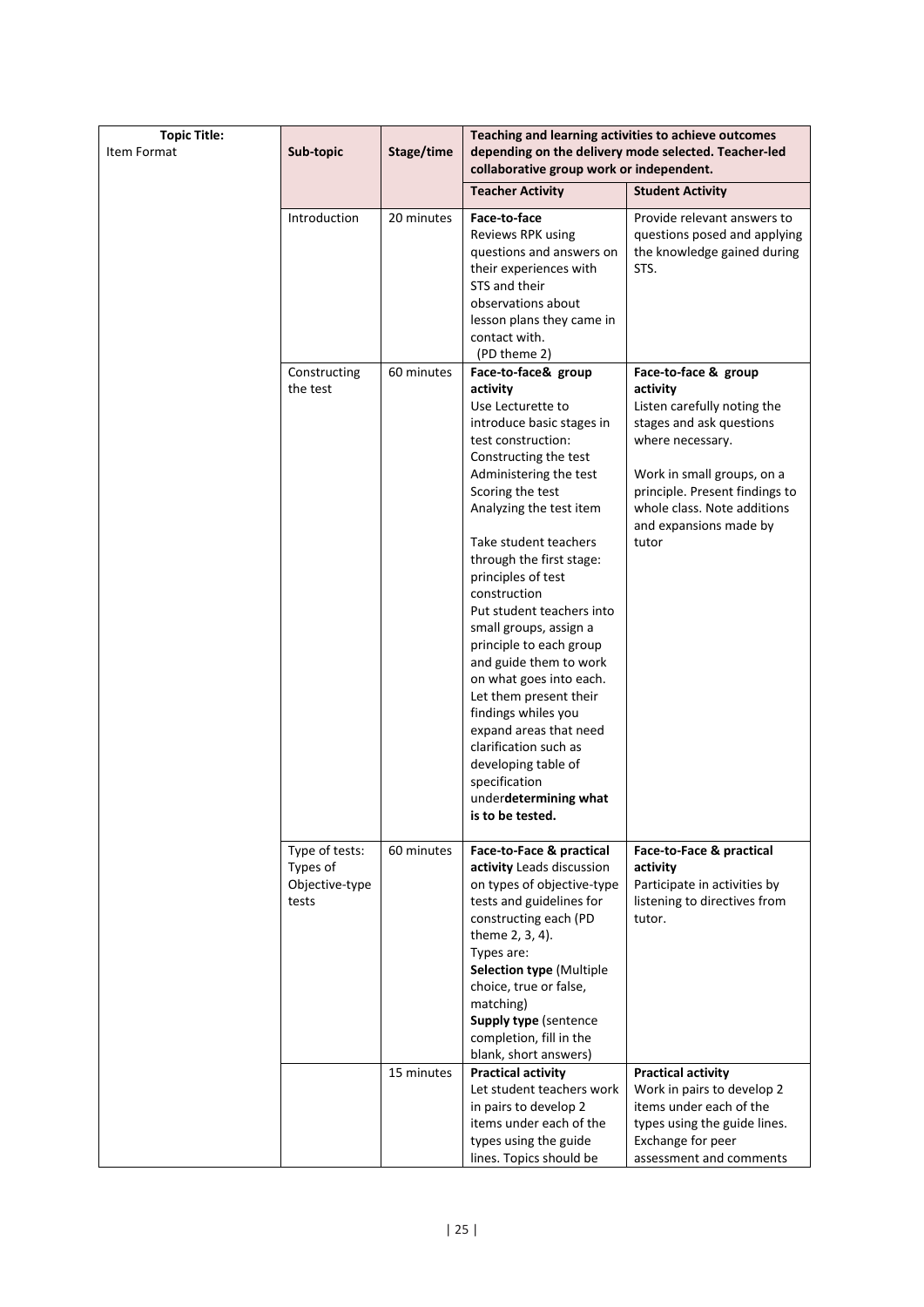|                                |                                              |                                | selected from the                                                                         |                                                                                            |  |
|--------------------------------|----------------------------------------------|--------------------------------|-------------------------------------------------------------------------------------------|--------------------------------------------------------------------------------------------|--|
|                                |                                              |                                | subjects in the pre-                                                                      |                                                                                            |  |
|                                |                                              |                                | tertiary upper primary                                                                    |                                                                                            |  |
|                                |                                              |                                | curriculum                                                                                |                                                                                            |  |
|                                |                                              |                                | Let them exchange for                                                                     |                                                                                            |  |
|                                |                                              |                                | peer assessment and                                                                       |                                                                                            |  |
|                                |                                              |                                | comments                                                                                  |                                                                                            |  |
|                                |                                              | 15 minutes                     | Face-to-face                                                                              | Face-to-face                                                                               |  |
|                                |                                              |                                | Lead discussion on                                                                        | Take part in                                                                               |  |
|                                |                                              |                                | strength and weaknesses                                                                   | discussingstrength and                                                                     |  |
|                                |                                              |                                | of objective type tests                                                                   | weaknesses of objective type                                                               |  |
|                                |                                              |                                |                                                                                           | tests                                                                                      |  |
|                                | Conclusion                                   | 10 minutes                     | Give project to be                                                                        | Work on project in pairs to                                                                |  |
|                                |                                              |                                | presented the following                                                                   | be presented the following                                                                 |  |
|                                |                                              |                                | week. Let students work                                                                   | week. Let students work in                                                                 |  |
|                                |                                              |                                | in pairs to create 5 items                                                                | pairs to create 5 items under                                                              |  |
|                                |                                              |                                | under each type. Topics                                                                   | each type                                                                                  |  |
|                                |                                              |                                | should be selected from                                                                   | Respond to questions to                                                                    |  |
|                                |                                              |                                | subjects in the pre-                                                                      | review lesson                                                                              |  |
|                                |                                              |                                | tertiary upper primary                                                                    |                                                                                            |  |
|                                |                                              |                                | curriculum.                                                                               |                                                                                            |  |
|                                |                                              |                                |                                                                                           |                                                                                            |  |
|                                |                                              |                                | Review key concepts and                                                                   |                                                                                            |  |
|                                |                                              |                                | summarise lesson                                                                          |                                                                                            |  |
| Lesson assessments -           |                                              |                                |                                                                                           | In-lesson Assessment: Grouppresentationtasks assigned in the course of the lesson. CLO 5   |  |
| evaluation of learning: of,    |                                              |                                | Semester project to be part of portfolio to be scored                                     |                                                                                            |  |
| for and as learning within     |                                              |                                | Work in pairs to Develop 10 objective test items (with all types) and 3 essay types items |                                                                                            |  |
| the lesson                     | with their scoring guides (marking schemes). |                                |                                                                                           |                                                                                            |  |
|                                | NTS <sub>3</sub>                             |                                |                                                                                           |                                                                                            |  |
|                                |                                              |                                |                                                                                           |                                                                                            |  |
|                                |                                              |                                | k) Integrates a variety of assessment modes into teaching to support learning.            |                                                                                            |  |
|                                |                                              |                                | I) Listens to learners and gives constructive feedback.                                   |                                                                                            |  |
|                                |                                              |                                | m) Identifies and remediates learners' difficulties or misconceptions, referring          |                                                                                            |  |
|                                |                                              |                                | learners whose needs lie outside the competency of the teacher.                           |                                                                                            |  |
|                                |                                              |                                | n) Keeps meaningful records of every learner and communicates progress clearly to         |                                                                                            |  |
|                                | parents and learners.                        |                                |                                                                                           |                                                                                            |  |
|                                |                                              |                                | o) Demonstrates awareness of national and school learning outcomes of learners.           |                                                                                            |  |
| <b>Instructional Resources</b> |                                              |                                | p) Uses objective criterion referencing to assess learners.                               |                                                                                            |  |
|                                | $\bullet$                                    |                                | TESSA Online Educational Resources (www.tessafrica.net)                                   |                                                                                            |  |
|                                | $\bullet$                                    | T-TEL Modules (www.t-tel.org). |                                                                                           |                                                                                            |  |
|                                | $\bullet$                                    |                                | Other Relevant Online Resources (www.Tess-india.net,                                      |                                                                                            |  |
|                                |                                              |                                | www.oerafrica.org,www.futureLearn.com, www.telmooc.org, www.col.org, Khan                 |                                                                                            |  |
|                                | academy)                                     |                                |                                                                                           |                                                                                            |  |
|                                | The iBox (CENDLOS)<br>٠                      |                                |                                                                                           |                                                                                            |  |
|                                | YouTube<br>٠                                 |                                |                                                                                           |                                                                                            |  |
|                                | ٠                                            |                                | Transforming Teacher Education and Learning (2016). Group work: Professional              |                                                                                            |  |
|                                |                                              |                                | development guide for tutors. Accra. Ministry of Education (www.t-tel.org).               |                                                                                            |  |
|                                | $\bullet$                                    |                                | Transforming Teacher Education and Learning (2016). Questioning: Professional             |                                                                                            |  |
|                                |                                              |                                | development guide for tutors. Accra. Ministry of                                          |                                                                                            |  |
|                                | $\bullet$                                    | Education (www.t-tel.org).     |                                                                                           |                                                                                            |  |
|                                | $\bullet$                                    |                                | Other Relevant Online Resources (www.Tess-india.net,                                      |                                                                                            |  |
|                                |                                              |                                | www.oerafrica.org,www.futureLearn.com, www.telmooc.org, www.col.org, Khan                 |                                                                                            |  |
|                                | academy)                                     |                                |                                                                                           |                                                                                            |  |
|                                | $\bullet$                                    |                                |                                                                                           |                                                                                            |  |
| <b>Required Text (core)</b>    |                                              |                                |                                                                                           | Asamoah-Gyimah, K., & Anane, E. (n.d.). Assessment in basic schools. Cape Coast. Institute |  |
|                                | of Education.                                |                                |                                                                                           |                                                                                            |  |
|                                |                                              |                                | Eshun, P., & Effrim, P. K. (2008). Basics in measurement, evaluation and statistics in    |                                                                                            |  |
|                                | education. Cape Coast: Yaci Publications     |                                |                                                                                           |                                                                                            |  |
|                                |                                              |                                | Tamakloe, E. K. Amedahe, F. K., & Atta, E. T. (2005). Principles and methods of teaching. |                                                                                            |  |
|                                | Accra: Black Mask Ltd                        |                                |                                                                                           |                                                                                            |  |
| <b>Additional Reading List</b> |                                              |                                |                                                                                           | Alonge, M. F. (2004). Measurement and evaluation in education and psychology (2nd ed.).    |  |
|                                | Ado-Ekiti: Adedogo Pub. Co.                  |                                |                                                                                           |                                                                                            |  |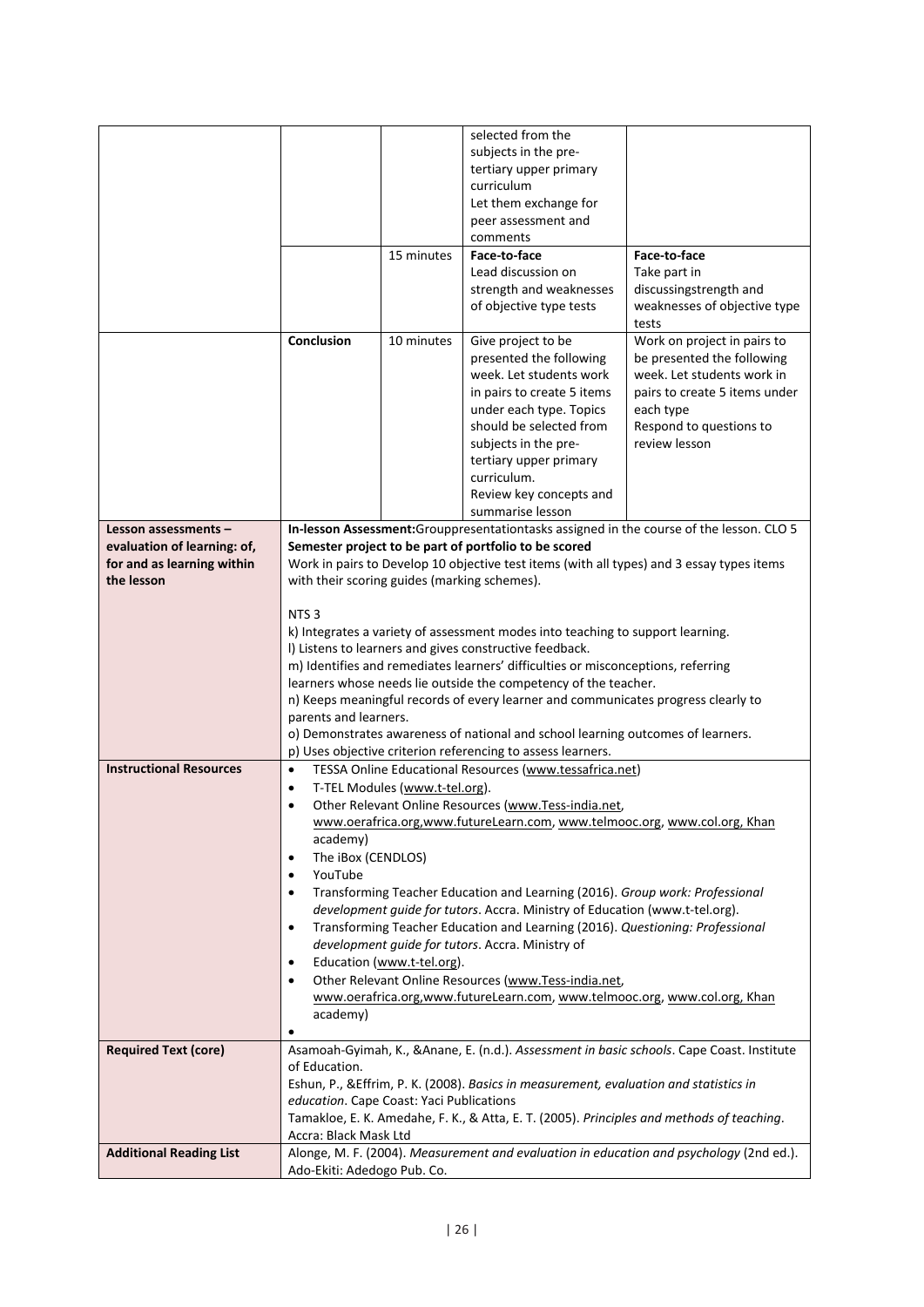|                  | Anastasi, A. (1982). <i>Psychological testing</i> (6th ed.). New York: Macmillan Publishing Inc. |
|------------------|--------------------------------------------------------------------------------------------------|
|                  | Archer, F. K. (2002). Measurement and evaluation in education. Kumasi: Paks.                     |
|                  | Burke, J. & Larry, C. (2008). Educational research: Quantitative, qualitative, and mixed         |
|                  | <i>approaches.</i> New York: Sage Publication.                                                   |
|                  | Carey, L. M. (2001). Measuring and evaluating school learning. Boston: Allyn Bacon.              |
|                  | Gronlund, E. (2003). Assessment of students' achievement. (7th ed.). Boston: McGrawHill.         |
|                  | Nitko, A. J. (2001). Educational assessment of students (3rd ed.). New Jersey: Prentice-Hall.    |
|                  | Onivehu, A. O. & Amoah, S. A. (2002). Essentials of measurement and evaluation. Accra: K.        |
|                  | 'N' B. Publishers.                                                                               |
| <b>CPD</b> needs | Item construction                                                                                |
|                  |                                                                                                  |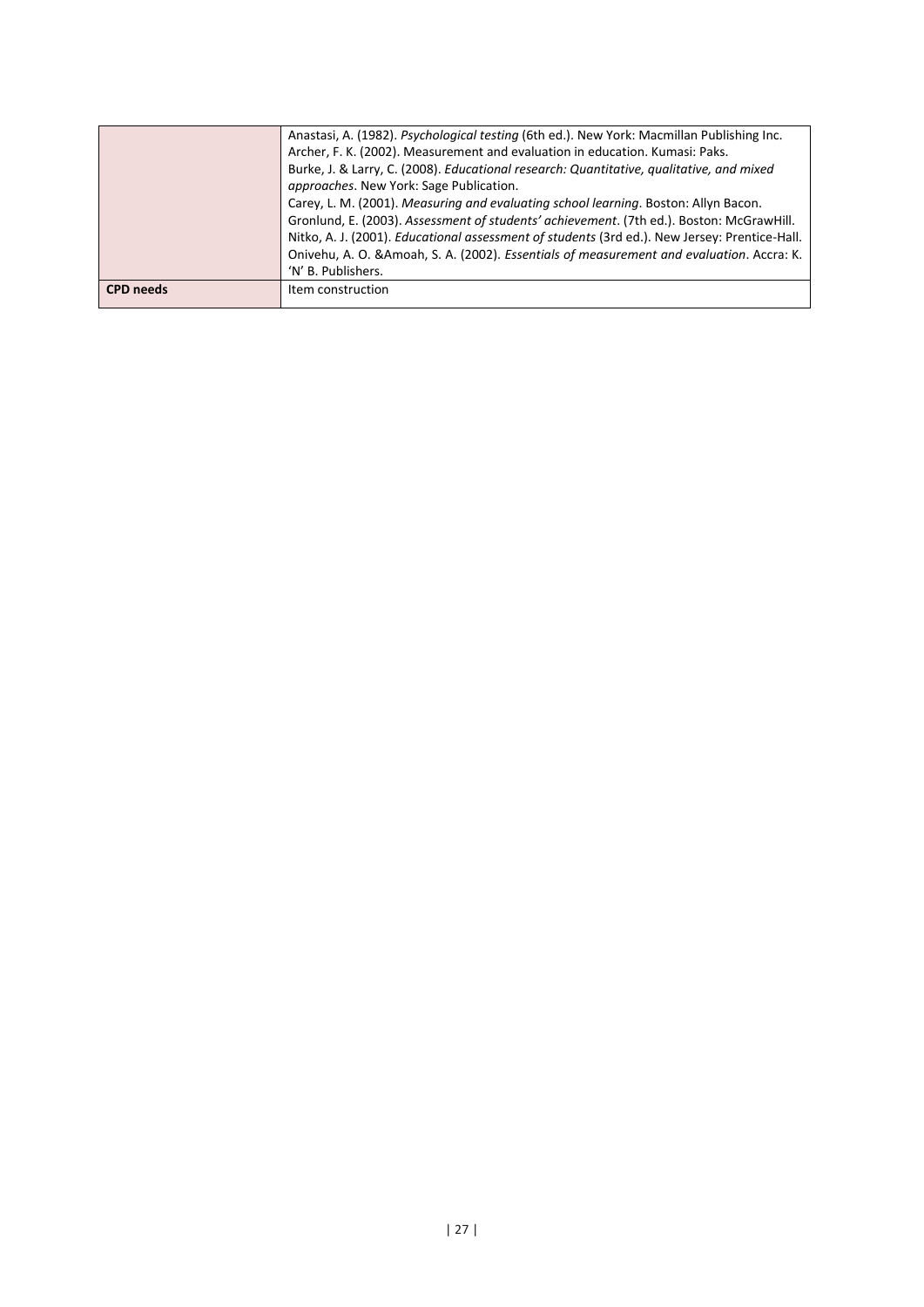| Year of B.Ed.<br>$\overline{2}$                                                                                                                                                                                                                                       | <b>Semester</b>                                                                                                                                                                                                                                                                                                                                                                                                                           | 1                                                                                                                                                                                                                                                                                                                                                                                                                                                                 |                | Place of lesson in semester                                  |                                                                                                                                                                                | 123456789101112                                                                                                                                                                                                                                                                                                          |                                   |  |
|-----------------------------------------------------------------------------------------------------------------------------------------------------------------------------------------------------------------------------------------------------------------------|-------------------------------------------------------------------------------------------------------------------------------------------------------------------------------------------------------------------------------------------------------------------------------------------------------------------------------------------------------------------------------------------------------------------------------------------|-------------------------------------------------------------------------------------------------------------------------------------------------------------------------------------------------------------------------------------------------------------------------------------------------------------------------------------------------------------------------------------------------------------------------------------------------------------------|----------------|--------------------------------------------------------------|--------------------------------------------------------------------------------------------------------------------------------------------------------------------------------|--------------------------------------------------------------------------------------------------------------------------------------------------------------------------------------------------------------------------------------------------------------------------------------------------------------------------|-----------------------------------|--|
| <b>Title of Lesson</b>                                                                                                                                                                                                                                                | Stages in classroom testing 2                                                                                                                                                                                                                                                                                                                                                                                                             |                                                                                                                                                                                                                                                                                                                                                                                                                                                                   |                |                                                              |                                                                                                                                                                                | <b>Lesson Duration</b>                                                                                                                                                                                                                                                                                                   | 3 Hours                           |  |
| <b>Lesson description</b>                                                                                                                                                                                                                                             | This lesson aims to prepare students todemonstrateunderstanding and use of the various<br>principles used in writing test items. The course also plans to assist students to develop capacity<br>to design a table of specification in item construction and test scoring guide for constructed test<br>items for a selected topic. This will equip them with skills to enable them write good test items<br>that word address indicators |                                                                                                                                                                                                                                                                                                                                                                                                                                                                   |                |                                                              |                                                                                                                                                                                |                                                                                                                                                                                                                                                                                                                          |                                   |  |
| <b>Previous student</b><br>teacher knowledge,<br>prior learning<br>(assumed)<br><b>Possible barriers to</b>                                                                                                                                                           |                                                                                                                                                                                                                                                                                                                                                                                                                                           | Student teachers had the opportunity of embarking on STS activities which exposed them to<br>primary school curriculum and exercises set by teachers.<br>Students may have phobia for tests and exams from their previous experiences.                                                                                                                                                                                                                            |                |                                                              |                                                                                                                                                                                |                                                                                                                                                                                                                                                                                                                          |                                   |  |
| learning in the lesson<br>Lesson Delivery -<br>chosen to support<br>student teachers in<br>achieving the outcomes                                                                                                                                                     | Face-to-<br>face<br>$\begin{bmatrix} \vee \end{bmatrix}$<br>[V]                                                                                                                                                                                                                                                                                                                                                                           | <b>Practical</b><br>Work-<br><b>Activity</b><br><b>Based</b>                                                                                                                                                                                                                                                                                                                                                                                                      | <b>Leaning</b> | <b>Seminars</b><br>$\begin{bmatrix} \end{bmatrix}$           | Independent<br>Study [ √ ]                                                                                                                                                     | e-learning<br>opportunities<br>$\Box$                                                                                                                                                                                                                                                                                    | Practicum                         |  |
| Lesson Delivery - main<br>mode<br>of<br>delivery<br>chosen<br>to<br>support<br>teachers<br>student<br>in<br>achieving the learning<br>outcomes.                                                                                                                       |                                                                                                                                                                                                                                                                                                                                                                                                                                           | Face-to-face - Discussion, lecturette, think, pair share should be used in facilitating lessons on<br>concept of learning outcomes and types of objectives.<br>Independent study: student teachers engage with relevant and appropriate curriculum to<br>identify and make presentations on cognitive, affective and psychomotor domains.<br>Practical Activity: Group presentation and discussion on projects to design taxonomies of<br>educational objectives. |                |                                                              |                                                                                                                                                                                |                                                                                                                                                                                                                                                                                                                          |                                   |  |
| Overarching<br>$\bullet$<br>outcome, what you<br>want the student<br>teachers to achieve,<br>serves as basis for<br>the<br>learning<br>outcomes.<br>An<br>version<br>expanded<br>of the description.<br>Write in full aspects<br>of<br>the<br><b>NTS</b><br>addressed | demonstrate understanding and use of the various principles used in constructing test items and<br>how to score/grade test. (NTECF; NTS 3f, 3l).                                                                                                                                                                                                                                                                                          |                                                                                                                                                                                                                                                                                                                                                                                                                                                                   |                |                                                              |                                                                                                                                                                                |                                                                                                                                                                                                                                                                                                                          |                                   |  |
| <b>Learning Outcome</b><br>$\bullet$<br>for the lesson,<br>picked and<br>developed from the<br>course specification<br><b>Learning indicators</b><br>$\bullet$                                                                                                        | <b>Learning Outcomes</b>                                                                                                                                                                                                                                                                                                                                                                                                                  |                                                                                                                                                                                                                                                                                                                                                                                                                                                                   |                | <b>Learning Indicators</b>                                   |                                                                                                                                                                                | Identify which cross cutting<br>issues – core and<br>equity and addressing<br>diversity. How will these be<br>addressed or developed?                                                                                                                                                                                    | transferable skills, inclusivity, |  |
| for each learning<br>outcome                                                                                                                                                                                                                                          | CLO 5. demonstrate<br>understanding and development<br>for designing a table of<br>specification, constructing test<br>items for a selected topic, and a<br>scoring guide (NTECF; NTS 3f,<br>3I).                                                                                                                                                                                                                                         |                                                                                                                                                                                                                                                                                                                                                                                                                                                                   |                | $\bullet$<br>formats<br>$\bullet$<br>during STS<br>$\bullet$ | Follow guidelines for<br>developing various item<br>Develop various item<br>formats for assessing<br>upper primary learners<br>Construct, administer<br>and scoring test items | Communication skills:<br>through group presentations<br>Personal development:<br>Learning about different<br>domains.<br>Respect and diversity:<br>Learning objectives and<br>outcomes in line with the<br>various domains of learning<br>in learning plans.<br>Critical thinking developed<br>during test item writing. |                                   |  |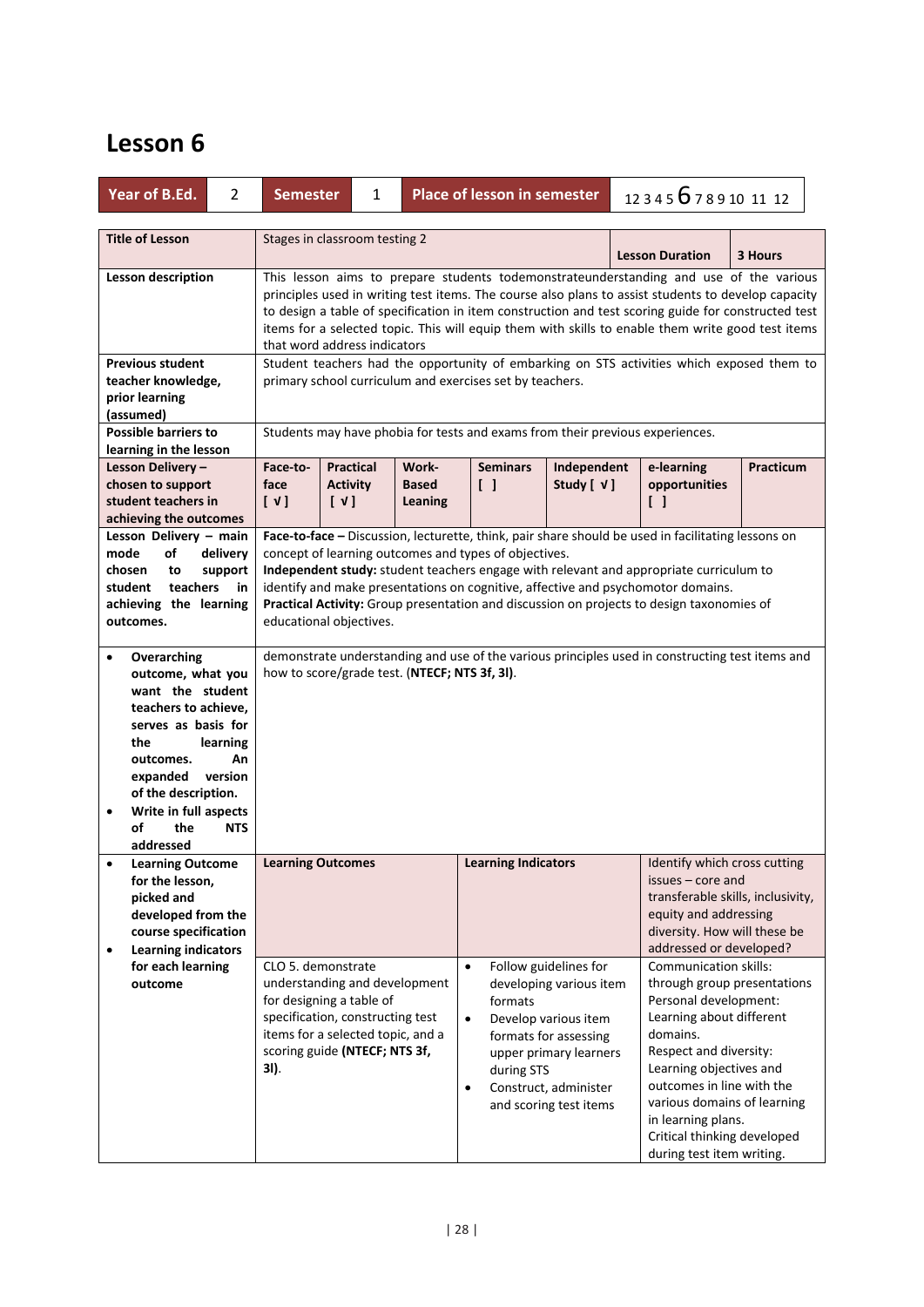| <b>Topic Title:</b> |                                       |            |                                                                                                                                                                                                                                                                                                                                                                  | Teaching and learning activities to achieve outcomes depending                                                                                                                                                                                                                                                              |
|---------------------|---------------------------------------|------------|------------------------------------------------------------------------------------------------------------------------------------------------------------------------------------------------------------------------------------------------------------------------------------------------------------------------------------------------------------------|-----------------------------------------------------------------------------------------------------------------------------------------------------------------------------------------------------------------------------------------------------------------------------------------------------------------------------|
| Item Format         | Sub-topic                             | Stage/time | work or independent.                                                                                                                                                                                                                                                                                                                                             | on the delivery mode selected. Teacher-led collaborative group                                                                                                                                                                                                                                                              |
|                     |                                       |            | <b>Teacher Activity</b>                                                                                                                                                                                                                                                                                                                                          | <b>Student Activity</b>                                                                                                                                                                                                                                                                                                     |
|                     | Introduction                          | 30 minutes | Face-to-face<br>Reviews RPK using questions<br>and answers on their<br>experiences with STS and<br>their observations about<br>lesson plans they came in<br>contact with. (PD theme 2)<br>Guide them to present<br>previous week's assignment.                                                                                                                   | Provide relevant answers to<br>questions posed and applying<br>the knowledge gained during<br>STS.<br>Exchange assignments for peer<br>assessment and discuss<br>comments.                                                                                                                                                  |
|                     |                                       |            | Let them exchange for with<br>other groups for peer                                                                                                                                                                                                                                                                                                              |                                                                                                                                                                                                                                                                                                                             |
|                     |                                       |            | assessment and comments.                                                                                                                                                                                                                                                                                                                                         |                                                                                                                                                                                                                                                                                                                             |
|                     | Type of tests:<br>Essay-type<br>tests | 40 minutes | Face-to-Face & practical<br>activity Leads discussion on<br>essay-type tests and<br>guidelines for constructing<br>them(PD theme $2, 3, 4$ ).                                                                                                                                                                                                                    | Face-to-Face & practical activity<br>Participate in activities by<br>listening to directives from tutor.                                                                                                                                                                                                                    |
|                     |                                       | 30 minutes | <b>Practical activity</b><br>Let student teachers work in<br>pairs to develop 4 items<br>under each of the types<br>using the guide lines. Select<br>topic from subjects in the<br>upper primary<br>Let them exchange for peer<br>assessment and comments                                                                                                        | <b>Practical activity</b><br>Work in pairs to develop 4 items<br>under each of the types using the<br>guide lines.<br>Exchange for peer assessment<br>and comments                                                                                                                                                          |
|                     |                                       | 20 minutes | Face-to-face                                                                                                                                                                                                                                                                                                                                                     | Face-to-face                                                                                                                                                                                                                                                                                                                |
|                     |                                       |            | Lead discussion on strength<br>and weaknesses of essay<br>type tests                                                                                                                                                                                                                                                                                             | Take part in discussingstrength<br>and weaknesses of essay type<br>tests                                                                                                                                                                                                                                                    |
|                     | Administering                         | 40 minutes | Face-to-face and practical                                                                                                                                                                                                                                                                                                                                       | Face-to-face and practical                                                                                                                                                                                                                                                                                                  |
|                     | and scoring<br>the test               |            | activity<br>Explore student teachers STS<br>experiences on how<br>assessment is administered<br>in their schools of practice.<br>Use any appropriate talk for<br>learning approach to discuss<br>how assessment should be<br>administered (PD theme 3)<br>Through questioning<br>examine student teachers'<br>knowledge on how tests<br>administered are scored. | activity<br>Take part in discussions on how<br>assessment should be<br>administered drawing<br>experiences from STS (PD theme<br>3)<br>Identify and examine the strength<br>and weaknesses each of the two<br>types of scoring rubrics using<br>pyramid discussion:<br>Analytic scoring rubrics<br>Holistic scoring rubrics |
|                     |                                       |            | Guide them to identify and<br>examine the strength and<br>weaknesses each of the two<br>types of scoring rubrics using<br>pyramid discussion:<br>Analytic scoring rubrics<br>Holistic scoring rubrics<br>Representatives of the two                                                                                                                              | Representatives of the two large<br>groups formed from the pyramid<br>should present work done for<br>comments                                                                                                                                                                                                              |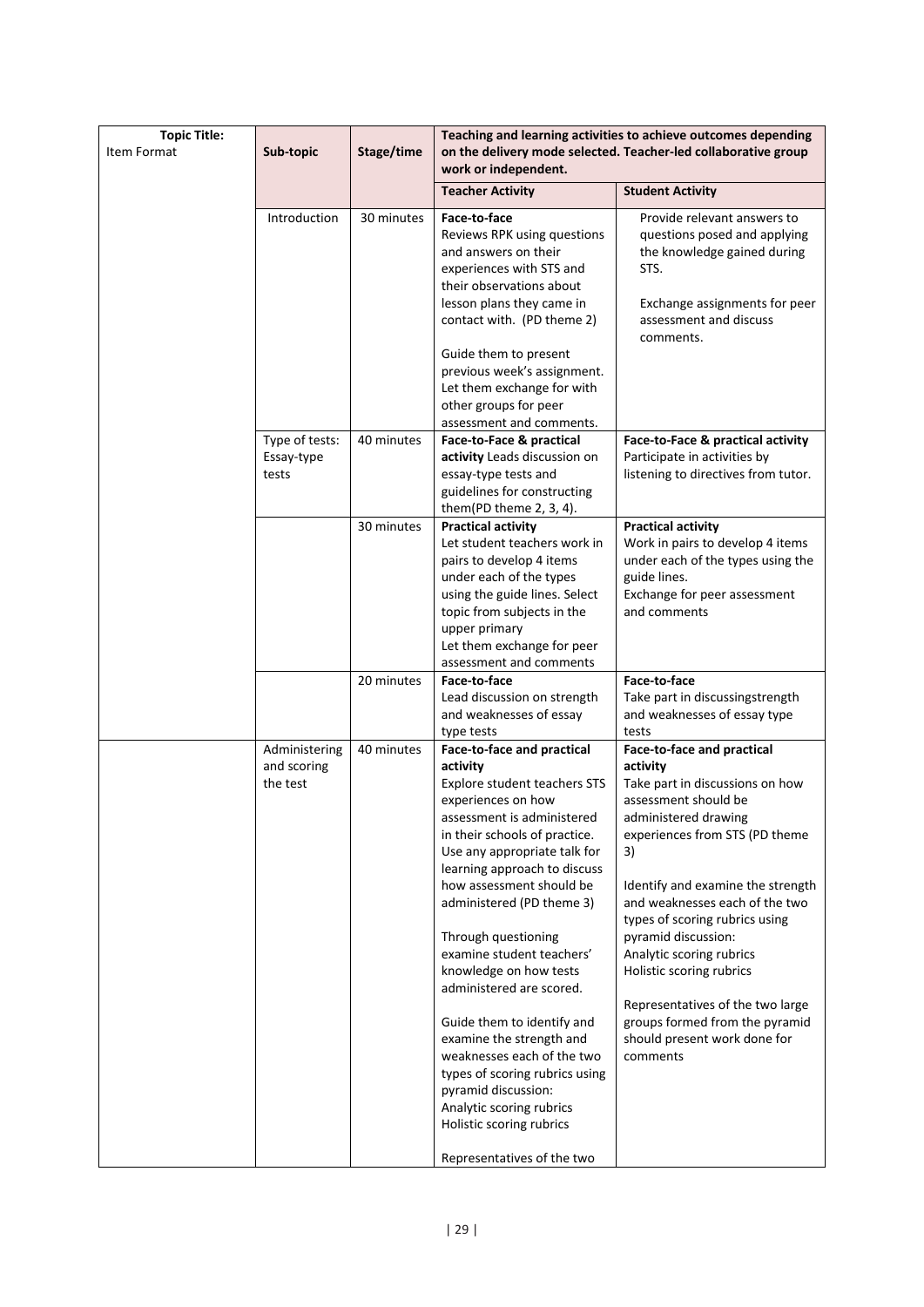|                                |                                                                                    |                                                                                                            | large groups formed from                                                                          |                                                                                                  |  |  |  |  |  |
|--------------------------------|------------------------------------------------------------------------------------|------------------------------------------------------------------------------------------------------------|---------------------------------------------------------------------------------------------------|--------------------------------------------------------------------------------------------------|--|--|--|--|--|
|                                |                                                                                    |                                                                                                            | the pyramid should present                                                                        |                                                                                                  |  |  |  |  |  |
|                                |                                                                                    |                                                                                                            | work done                                                                                         |                                                                                                  |  |  |  |  |  |
|                                | Conclusion                                                                         | 20 minutes                                                                                                 | Give project to be presented                                                                      | Work on project in pairs to be                                                                   |  |  |  |  |  |
|                                |                                                                                    |                                                                                                            | the following week. Let                                                                           | presented the following week. Let                                                                |  |  |  |  |  |
|                                |                                                                                    |                                                                                                            | students work in pairs to                                                                         | students work in pairs to create 5                                                               |  |  |  |  |  |
|                                |                                                                                    |                                                                                                            | create 5 items under each                                                                         | items under each type                                                                            |  |  |  |  |  |
|                                |                                                                                    |                                                                                                            |                                                                                                   |                                                                                                  |  |  |  |  |  |
|                                |                                                                                    |                                                                                                            | type                                                                                              | Respond to questions to review                                                                   |  |  |  |  |  |
|                                |                                                                                    |                                                                                                            | Review key concepts and                                                                           | lesson                                                                                           |  |  |  |  |  |
|                                |                                                                                    |                                                                                                            | summarise lesson                                                                                  |                                                                                                  |  |  |  |  |  |
| Lesson assessments -           |                                                                                    |                                                                                                            | In-lesson Assessment: Group presentation tasks assigned in the course of the lesson. CLO 5        |                                                                                                  |  |  |  |  |  |
| evaluation of learning:        |                                                                                    |                                                                                                            |                                                                                                   | Tasks on objectives and essay test items constructed and peer assessed will be part of portfolio |  |  |  |  |  |
| of, for and as learning        |                                                                                    |                                                                                                            | to be assess. Topic treated will be part of quiz in week 9.                                       |                                                                                                  |  |  |  |  |  |
| within the lesson              | NTS <sub>3</sub>                                                                   |                                                                                                            |                                                                                                   |                                                                                                  |  |  |  |  |  |
|                                |                                                                                    |                                                                                                            | k) Integrates a variety of assessment modes into teaching to support learning.                    |                                                                                                  |  |  |  |  |  |
|                                |                                                                                    |                                                                                                            | I) Listens to learners and gives constructive feedback.                                           |                                                                                                  |  |  |  |  |  |
|                                |                                                                                    |                                                                                                            | m) Identifies and remediates learners' difficulties or misconceptions, referring                  |                                                                                                  |  |  |  |  |  |
|                                |                                                                                    |                                                                                                            | learners whose needs lie outside the competency of the teacher.                                   |                                                                                                  |  |  |  |  |  |
|                                |                                                                                    | n) Keeps meaningful records of every learner and communicates progress clearly to<br>parents and learners. |                                                                                                   |                                                                                                  |  |  |  |  |  |
|                                |                                                                                    | o) Demonstrates awareness of national and school learning outcomes of learners.                            |                                                                                                   |                                                                                                  |  |  |  |  |  |
|                                |                                                                                    | p) Uses objective criterion referencing to assess learners.                                                |                                                                                                   |                                                                                                  |  |  |  |  |  |
|                                |                                                                                    | TESSA Online Educational Resources (www.tessafrica.net)                                                    |                                                                                                   |                                                                                                  |  |  |  |  |  |
| <b>Instructional Resources</b> | $\bullet$                                                                          |                                                                                                            |                                                                                                   |                                                                                                  |  |  |  |  |  |
|                                | T-TEL Modules (www.t-tel.org).<br>$\bullet$                                        |                                                                                                            |                                                                                                   |                                                                                                  |  |  |  |  |  |
|                                | Other Relevant Online Resources (www.Tess-india.net,<br>$\bullet$                  |                                                                                                            |                                                                                                   |                                                                                                  |  |  |  |  |  |
|                                | www.oerafrica.org,www.futureLearn.com, www.telmooc.org, www.col.org, Khan academy) |                                                                                                            |                                                                                                   |                                                                                                  |  |  |  |  |  |
|                                | The iBox (CENDLOS)<br>٠                                                            |                                                                                                            |                                                                                                   |                                                                                                  |  |  |  |  |  |
|                                | YouTube<br>$\bullet$                                                               |                                                                                                            |                                                                                                   |                                                                                                  |  |  |  |  |  |
|                                | $\bullet$                                                                          |                                                                                                            |                                                                                                   | Transforming Teacher Education and Learning (2016). Group work: Professional development         |  |  |  |  |  |
|                                |                                                                                    |                                                                                                            | guide for tutors. Accra. Ministry of Education (www.t-tel.org).                                   |                                                                                                  |  |  |  |  |  |
|                                | $\bullet$                                                                          |                                                                                                            |                                                                                                   | Transforming Teacher Education and Learning (2016). Questioning: Professional development        |  |  |  |  |  |
|                                |                                                                                    | guide for tutors. Accra. Ministry of                                                                       |                                                                                                   |                                                                                                  |  |  |  |  |  |
|                                | $\bullet$                                                                          | Education (www.t-tel.org).                                                                                 |                                                                                                   |                                                                                                  |  |  |  |  |  |
|                                | $\bullet$                                                                          |                                                                                                            | Other Relevant Online Resources (www.Tess-india.net,                                              |                                                                                                  |  |  |  |  |  |
|                                |                                                                                    | www.oerafrica.org,www.futureLearn.com, www.telmooc.org, www.col.org, Khan academy)                         |                                                                                                   |                                                                                                  |  |  |  |  |  |
|                                |                                                                                    |                                                                                                            |                                                                                                   |                                                                                                  |  |  |  |  |  |
| <b>Required Text (core)</b>    |                                                                                    |                                                                                                            | Asamoah-Gyimah, K., & Anane, E. (n.d.). Assessment in basic schools. Cape Coast. Institute of     |                                                                                                  |  |  |  |  |  |
|                                | Education.                                                                         |                                                                                                            |                                                                                                   |                                                                                                  |  |  |  |  |  |
|                                |                                                                                    |                                                                                                            | Eshun, P., & Effrim, P. K. (2008). Basics in measurement, evaluation and statistics in education. |                                                                                                  |  |  |  |  |  |
|                                | Cape Coast: Yaci Publications                                                      |                                                                                                            |                                                                                                   |                                                                                                  |  |  |  |  |  |
|                                |                                                                                    |                                                                                                            |                                                                                                   | Tamakloe, E. K. Amedahe, F. K., & Atta, E. T. (2005). Principles and methods of teaching. Accra: |  |  |  |  |  |
|                                | <b>Black Mask Ltd</b>                                                              |                                                                                                            |                                                                                                   |                                                                                                  |  |  |  |  |  |
| <b>Additional Reading List</b> |                                                                                    |                                                                                                            |                                                                                                   | Alonge, M. F. (2004). Measurement and evaluation in education and psychology (2nd ed.). Ado-     |  |  |  |  |  |
|                                | Ekiti: Adedogo Pub. Co.                                                            |                                                                                                            |                                                                                                   |                                                                                                  |  |  |  |  |  |
|                                |                                                                                    |                                                                                                            | Anastasi, A. (1982). Psychological testing (6th ed.). New York: Macmillan Publishing Inc.         |                                                                                                  |  |  |  |  |  |
|                                |                                                                                    |                                                                                                            | Archer, F. K. (2002). Measurement and evaluation in education. Kumasi: Paks.                      |                                                                                                  |  |  |  |  |  |
|                                |                                                                                    |                                                                                                            | Burke, J. & Larry, C. (2008). Educational research: Quantitative, qualitative, and mixed          |                                                                                                  |  |  |  |  |  |
|                                | approaches. New York: Sage Publication.                                            |                                                                                                            |                                                                                                   |                                                                                                  |  |  |  |  |  |
|                                |                                                                                    |                                                                                                            | Carey, L. M. (2001). Measuring and evaluating school learning. Boston: Allyn Bacon.               |                                                                                                  |  |  |  |  |  |
|                                |                                                                                    |                                                                                                            | Gronlund, E. (2003). Assessment of students' achievement. (7th ed.). Boston: McGrawHill.          |                                                                                                  |  |  |  |  |  |
|                                |                                                                                    |                                                                                                            | Nitko, A. J. (2001). Educational assessment of students (3rd ed.). New Jersey: Prentice-Hall.     |                                                                                                  |  |  |  |  |  |
|                                |                                                                                    |                                                                                                            |                                                                                                   | Onivehu, A. O. & Amoah, S. A. (2002). Essentials of measurement and evaluation. Accra: K. 'N' B. |  |  |  |  |  |
|                                | Publishers.                                                                        |                                                                                                            |                                                                                                   |                                                                                                  |  |  |  |  |  |
| <b>CPD</b> needs               | Item construction                                                                  |                                                                                                            |                                                                                                   |                                                                                                  |  |  |  |  |  |
|                                |                                                                                    |                                                                                                            |                                                                                                   |                                                                                                  |  |  |  |  |  |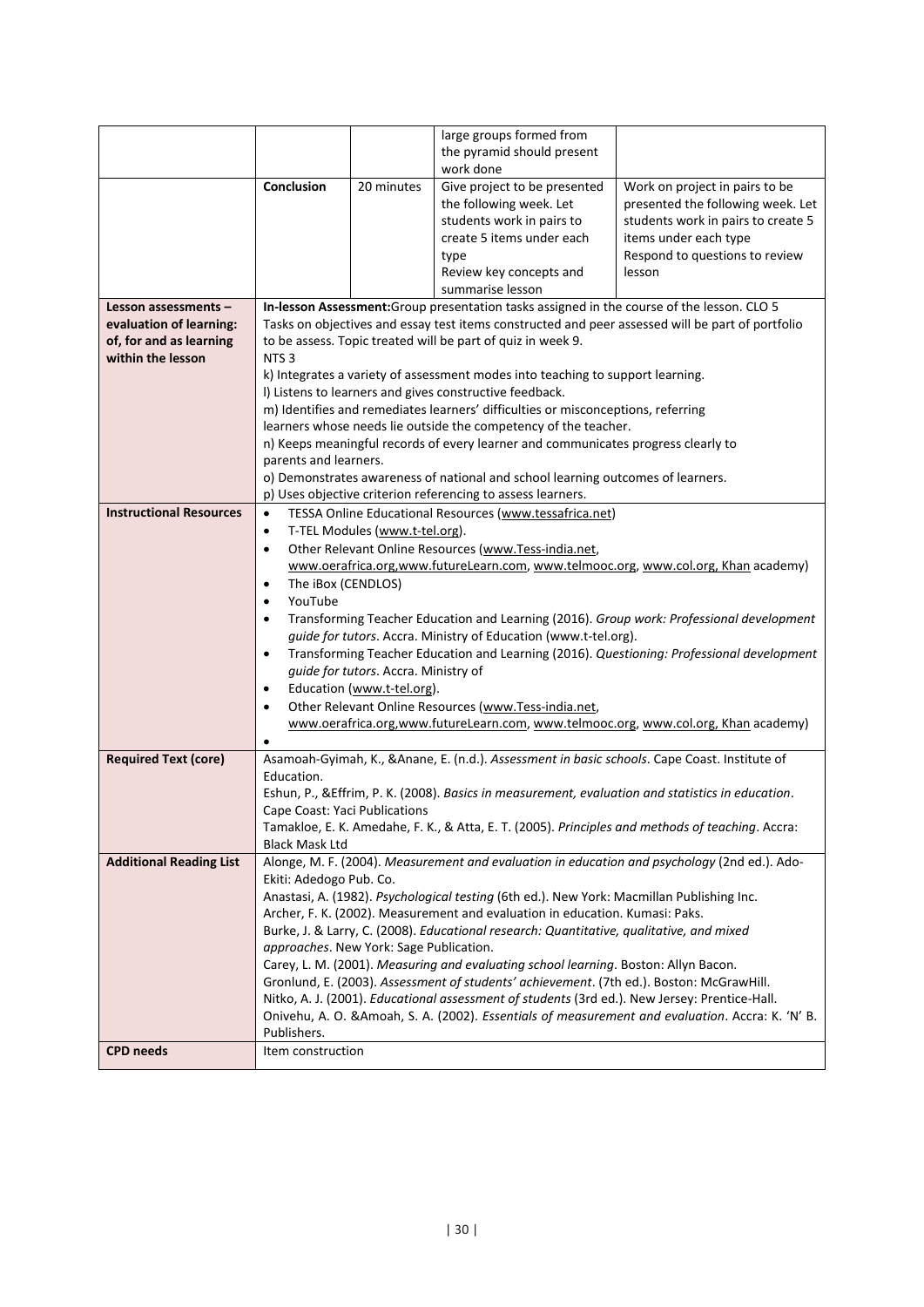| Year of B.Ed.<br>$\overline{2}$                                                                                                                                                                                                                                                         | <b>Place of lesson in semester</b><br>123456 78910 11 12<br><b>Semester</b><br>1                                                                                                                                                                                                                                                                                                                                                                    |                                                                                                                                                                                                                                                                                                                                                                                                                                                                                                                      |                                     |                                                                                    |                                                                                                                       |                                                                                                                                                                                                                   |  |  |  |  |  |
|-----------------------------------------------------------------------------------------------------------------------------------------------------------------------------------------------------------------------------------------------------------------------------------------|-----------------------------------------------------------------------------------------------------------------------------------------------------------------------------------------------------------------------------------------------------------------------------------------------------------------------------------------------------------------------------------------------------------------------------------------------------|----------------------------------------------------------------------------------------------------------------------------------------------------------------------------------------------------------------------------------------------------------------------------------------------------------------------------------------------------------------------------------------------------------------------------------------------------------------------------------------------------------------------|-------------------------------------|------------------------------------------------------------------------------------|-----------------------------------------------------------------------------------------------------------------------|-------------------------------------------------------------------------------------------------------------------------------------------------------------------------------------------------------------------|--|--|--|--|--|
| <b>Title of Lesson</b>                                                                                                                                                                                                                                                                  | Planning classroom tests and assessment: Characteristics<br>of Tests<br><b>Lesson Duration</b><br>3 Hours                                                                                                                                                                                                                                                                                                                                           |                                                                                                                                                                                                                                                                                                                                                                                                                                                                                                                      |                                     |                                                                                    |                                                                                                                       |                                                                                                                                                                                                                   |  |  |  |  |  |
| <b>Lesson description</b>                                                                                                                                                                                                                                                               |                                                                                                                                                                                                                                                                                                                                                                                                                                                     | The lesson is designed to expose student teachers to the basic characteristics of tests. This<br>entails the determination of the reliability of validity of tests conducted to enable it generated<br>the kind of evidences required to for meaningful decision making in diverse learning<br>environments. This will thus equip student teachers with the skills required to construct<br>objective and essay type test that measures what they are supposed to measure in upper<br>primary learning environments. |                                     |                                                                                    |                                                                                                                       |                                                                                                                                                                                                                   |  |  |  |  |  |
| <b>Previous student</b><br>teacher knowledge,<br>prior learning<br>(assumed)                                                                                                                                                                                                            |                                                                                                                                                                                                                                                                                                                                                                                                                                                     | Student teachers know, understand and can write test items. They have also observed the<br>administration and scoring of test items in their schools of practice.<br>Student may not understand the how to determine the reliability and validity of test items.                                                                                                                                                                                                                                                     |                                     |                                                                                    |                                                                                                                       |                                                                                                                                                                                                                   |  |  |  |  |  |
| <b>Possible barriers to</b><br>learning in the lesson                                                                                                                                                                                                                                   |                                                                                                                                                                                                                                                                                                                                                                                                                                                     |                                                                                                                                                                                                                                                                                                                                                                                                                                                                                                                      |                                     |                                                                                    |                                                                                                                       |                                                                                                                                                                                                                   |  |  |  |  |  |
| Lesson Delivery-<br>chosen to support<br>student teachers in<br>achieving the outcomes                                                                                                                                                                                                  | <b>Practical</b><br>Work-<br><b>Seminars</b><br>e-learning<br>Practicum<br>Face-to-<br>Independent<br>face $[\forall]$<br><b>Activity</b><br><b>Based</b><br>$\begin{bmatrix} \end{bmatrix}$<br>Study $[ \forall ]$<br>opportunities<br>[V]<br>$\begin{smallmatrix} \end{smallmatrix}$<br>Leaning                                                                                                                                                   |                                                                                                                                                                                                                                                                                                                                                                                                                                                                                                                      |                                     |                                                                                    |                                                                                                                       |                                                                                                                                                                                                                   |  |  |  |  |  |
| Lesson Delivery - main<br>mode<br>of<br>delivery<br>chosen<br>support<br>to<br>teachers in<br>student<br>achieving the learning<br>outcomes.                                                                                                                                            | Face-to-face: Discussion, lecturette, think, pair share should be used in facilitating lessons on<br>various inclusive settings in the classroom.<br>Independent study: student teachers engage with relevant and appropriate curriculum and<br>discusses the procedures for planning inclusive classroom tests and assessments.<br>Practical Activity: Group presentation on procedures for planning inclusive classroom tests<br>and assessments. |                                                                                                                                                                                                                                                                                                                                                                                                                                                                                                                      |                                     |                                                                                    |                                                                                                                       |                                                                                                                                                                                                                   |  |  |  |  |  |
| Overarching<br>$\bullet$<br>outcome, what you<br>want the student<br>teachers<br>to<br>achieve, serves as<br>basis<br>for<br>the<br>learning outcomes.<br>expanded<br>An<br>of<br>version<br>the<br>description.<br>Write<br>full<br>in<br>$\bullet$<br>aspects of the NTS<br>addressed | Demonstrate the understanding of the planning process in assessment taking into<br>consideration the diverse group of learners and the reliability and validity of assessment<br>procedures (NTECF; NTS 3f, 3g, k, l, n, m, o, p).                                                                                                                                                                                                                  |                                                                                                                                                                                                                                                                                                                                                                                                                                                                                                                      |                                     |                                                                                    |                                                                                                                       |                                                                                                                                                                                                                   |  |  |  |  |  |
| <b>Learning Outcome</b><br>for the lesson,<br>picked and<br>developed from<br>the course<br>specification<br><b>Learning indicators</b><br>$\bullet$<br>for each learning                                                                                                               | <b>Learning Outcomes</b>                                                                                                                                                                                                                                                                                                                                                                                                                            |                                                                                                                                                                                                                                                                                                                                                                                                                                                                                                                      |                                     | <b>Learning Indicators</b>                                                         |                                                                                                                       | Identify which cross<br>cutting issues - core<br>and transferable skills,<br>inclusivity, equity and<br>addressing diversity.<br>How will these be<br>addressed or<br>developed?                                  |  |  |  |  |  |
| outcome                                                                                                                                                                                                                                                                                 | CLO 6. Demonstrate the<br>understanding of the planning<br>process in assessment taking<br>into consideration the diverse<br>group of learners and the<br>reliability and validity of<br>assessment procedures<br>(NTECF; NTS 3f, 3g, k, l, n, m,<br>o, p).                                                                                                                                                                                         |                                                                                                                                                                                                                                                                                                                                                                                                                                                                                                                      | $\bullet$<br>$\bullet$<br>$\bullet$ | Explain the concepts<br>reliability and validity<br>improve and influence<br>tests | Examine the factors that<br>reliability and validity of<br>Apply basic methods for<br>estimating reliability of tests | <b>Communication skills:</b><br>through group<br>presentations<br>Personal development:<br>individual and group<br>presentations<br>Respect and diversity:<br>construct test to assess<br>learners with different |  |  |  |  |  |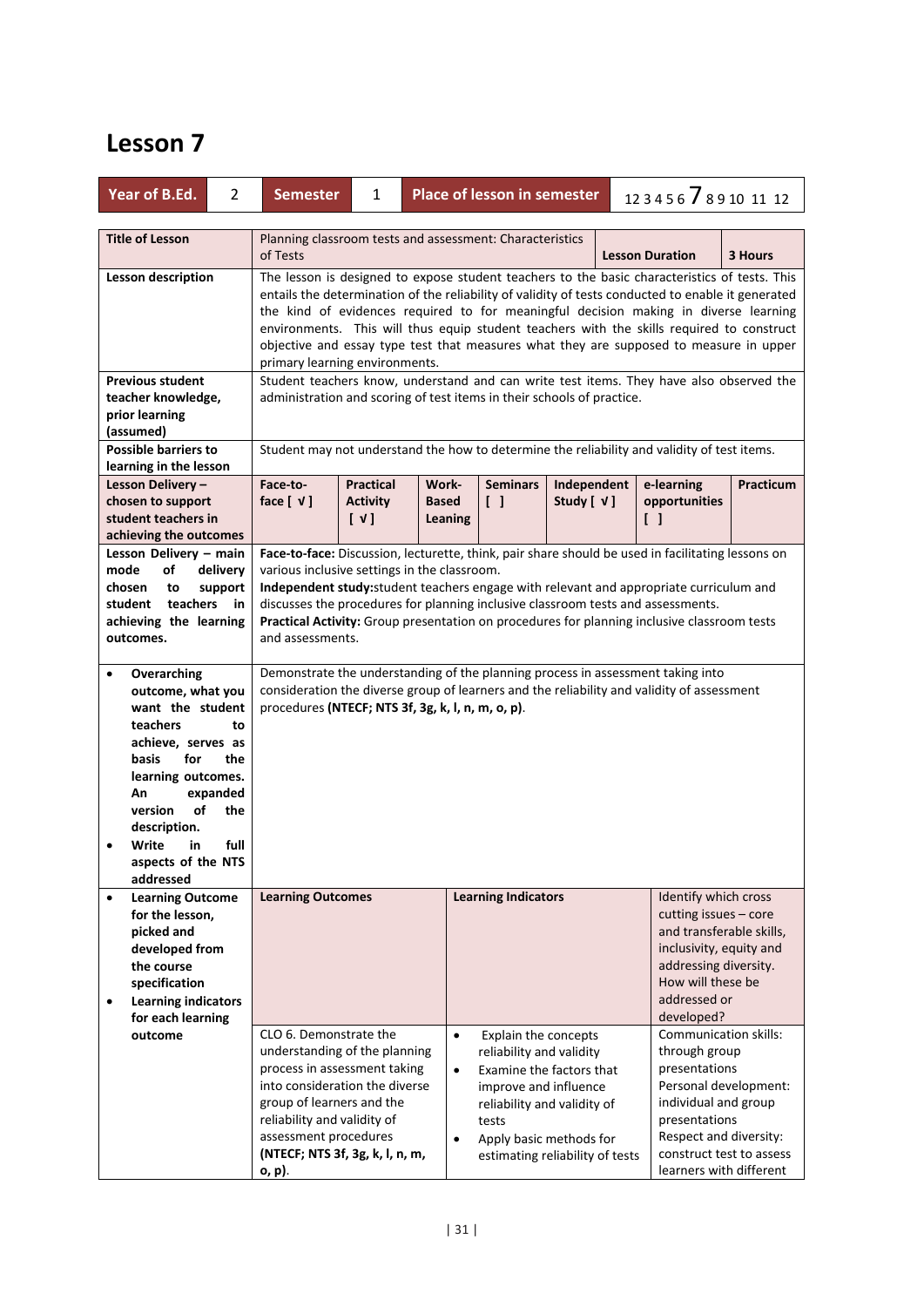|                          |              |            | $\bullet$<br>$\bullet$ | in upper primary learning<br>environment<br>Examine the factors that<br>improve and influence<br>validity of tests<br>Analyse the categories of<br>validity evidences and apply<br>them decision making during<br>STS | characteristics<br>Critical thinking:<br>developing test items<br>for learner with<br>different characteristics |
|--------------------------|--------------|------------|------------------------|-----------------------------------------------------------------------------------------------------------------------------------------------------------------------------------------------------------------------|-----------------------------------------------------------------------------------------------------------------|
| <b>Topic Title:</b>      |              |            |                        | Teaching and learning activities to achieve outcomes depending                                                                                                                                                        |                                                                                                                 |
| Planning classroom       | Sub-topic    | Stage/time |                        | on the delivery mode selected. Teacher-led collaborative group                                                                                                                                                        |                                                                                                                 |
| tests and assessment:    |              |            |                        |                                                                                                                                                                                                                       |                                                                                                                 |
| characteristics of tests |              |            |                        | work or independent.                                                                                                                                                                                                  |                                                                                                                 |
|                          |              |            |                        | <b>Teacher Activity</b>                                                                                                                                                                                               | <b>Student Activity</b>                                                                                         |
|                          | Introduction | 30 minutes |                        | Review student teachers RPK through                                                                                                                                                                                   | Exchange last week's                                                                                            |
|                          |              |            |                        | questions. Guide them to exchange                                                                                                                                                                                     | assignment amongst                                                                                              |
|                          |              |            |                        | last week's assignment amongst                                                                                                                                                                                        | yourself and mark.                                                                                              |
|                          |              |            |                        |                                                                                                                                                                                                                       |                                                                                                                 |
|                          |              |            |                        | themselves and mark. Link comments                                                                                                                                                                                    |                                                                                                                 |
|                          |              |            |                        | to the days lesson                                                                                                                                                                                                    |                                                                                                                 |
|                          |              | 20 minutes |                        | Face-to-face and e-learning                                                                                                                                                                                           | Face-to-face and e-                                                                                             |
|                          |              |            |                        | Uses lecturette to introduce topic.                                                                                                                                                                                   | learning                                                                                                        |
|                          |              |            |                        | Guides student teachers to use their                                                                                                                                                                                  | Participate in discussion                                                                                       |
|                          |              |            |                        | phones in searching for the meaning                                                                                                                                                                                   | and use phones in                                                                                               |
|                          |              |            |                        | of reliability and validity. Let them                                                                                                                                                                                 | searching for the                                                                                               |
|                          |              |            |                        | share their findings                                                                                                                                                                                                  | meaning of reliability                                                                                          |
|                          |              |            |                        |                                                                                                                                                                                                                       | and validity. Share your                                                                                        |
|                          |              |            |                        |                                                                                                                                                                                                                       |                                                                                                                 |
|                          |              |            |                        |                                                                                                                                                                                                                       | findings                                                                                                        |
|                          |              | 30 minutes |                        | <b>Practical activity &amp; independent</b>                                                                                                                                                                           | <b>Practical activity &amp;</b>                                                                                 |
|                          |              |            | learning               |                                                                                                                                                                                                                       | independent learning                                                                                            |
|                          |              |            |                        | Guides student teachers to think-pair                                                                                                                                                                                 | think-pair and share                                                                                            |
|                          |              |            |                        | and share their views on factors that                                                                                                                                                                                 | views on factors that                                                                                           |
|                          |              |            |                        | improve and influence reliability of                                                                                                                                                                                  | improve and influence                                                                                           |
|                          |              |            |                        | tests. Draw on their experiences from                                                                                                                                                                                 | reliability of tests. Draw                                                                                      |
|                          |              |            |                        | STS. Select pairs at random for them                                                                                                                                                                                  | on your experiences                                                                                             |
|                          |              |            |                        | to share their findings and make                                                                                                                                                                                      | from STS. Selected pairs                                                                                        |
|                          |              |            |                        | inputs to enrich discuss.                                                                                                                                                                                             | share their findings                                                                                            |
|                          |              | 40 minutes |                        | Face-to-face and independent                                                                                                                                                                                          | Face-to-face and                                                                                                |
|                          |              |            | learning               |                                                                                                                                                                                                                       | independent learning                                                                                            |
|                          |              |            |                        |                                                                                                                                                                                                                       |                                                                                                                 |
|                          |              |            |                        | Use lecturette to introduce and                                                                                                                                                                                       | Examines cases                                                                                                  |
|                          |              |            |                        | explain the basic methods for                                                                                                                                                                                         | provided to explain                                                                                             |
|                          |              |            |                        | estimating reliability of tests in upper                                                                                                                                                                              | illustrate and stimulate                                                                                        |
|                          |              |            |                        | primary learning environment:                                                                                                                                                                                         | discussions on how                                                                                              |
|                          |              |            |                        | Test-retest method                                                                                                                                                                                                    | methods are applied in                                                                                          |
|                          |              |            |                        | Equivalent forms method                                                                                                                                                                                               | upper primary                                                                                                   |
|                          |              |            |                        | Split half method                                                                                                                                                                                                     | classrooms                                                                                                      |
|                          |              |            |                        | Use case studies and practical                                                                                                                                                                                        |                                                                                                                 |
|                          |              |            |                        | illustrations to stimulate discussions                                                                                                                                                                                |                                                                                                                 |
|                          |              |            |                        | on how methods are applied                                                                                                                                                                                            |                                                                                                                 |
|                          |              | 30 minutes |                        | <b>Practical activity</b>                                                                                                                                                                                             | <b>Practical activity</b>                                                                                       |
|                          |              |            | $\bullet$              | Guides student teachers to think-                                                                                                                                                                                     | think-pair and<br>$\bullet$                                                                                     |
|                          |              |            |                        | pair and share their views on                                                                                                                                                                                         | share views on                                                                                                  |
|                          |              |            |                        | factors that improve and                                                                                                                                                                                              | factors that                                                                                                    |
|                          |              |            |                        |                                                                                                                                                                                                                       |                                                                                                                 |
|                          |              |            |                        | influence validity of tests. Draw                                                                                                                                                                                     | improve and                                                                                                     |
|                          |              |            |                        | on their experiences from STS.                                                                                                                                                                                        | influence validity of                                                                                           |
|                          |              |            |                        | Select pairs at random for them                                                                                                                                                                                       | tests. Draw on                                                                                                  |
|                          |              |            |                        | to share their findings and make                                                                                                                                                                                      | experiences from                                                                                                |
|                          |              |            |                        | inputs to enrich discuss.                                                                                                                                                                                             | STS. Selected pairs                                                                                             |
|                          |              |            |                        |                                                                                                                                                                                                                       | share their findings                                                                                            |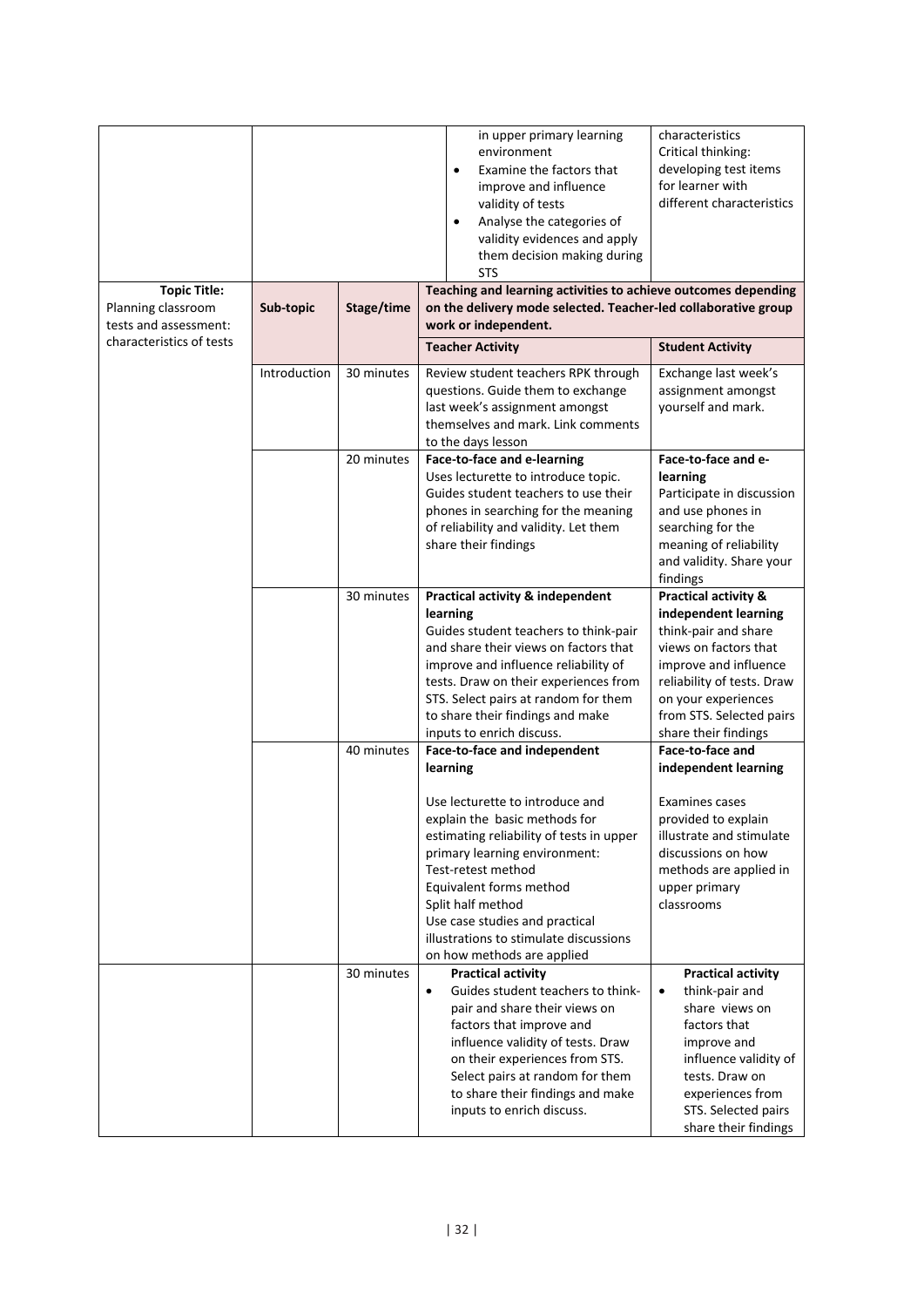|                                                                         |                                                                                                                                                | 25 minutes                                                                                                                                           | Face-to-face and independent<br>learning<br>Use lecturette to introduce and<br>explain the categories of validity<br>evidences and how to apply them in<br>decision. They are:<br>Content-related validity evidence<br>Criterion-related validity evidence<br>Construct-related validity evidence | Face-to-face and<br>independent learning<br>Participate in discussing<br>The various validity<br>evidences using case<br>studies and practical<br>illustrations |  |  |  |  |  |
|-------------------------------------------------------------------------|------------------------------------------------------------------------------------------------------------------------------------------------|------------------------------------------------------------------------------------------------------------------------------------------------------|---------------------------------------------------------------------------------------------------------------------------------------------------------------------------------------------------------------------------------------------------------------------------------------------------|-----------------------------------------------------------------------------------------------------------------------------------------------------------------|--|--|--|--|--|
|                                                                         |                                                                                                                                                |                                                                                                                                                      | Use case studies and practical<br>illustrations to stimulate discussions<br>on how methods are applied.                                                                                                                                                                                           |                                                                                                                                                                 |  |  |  |  |  |
|                                                                         |                                                                                                                                                | 5 minutes                                                                                                                                            | Review key issues in the lesson and<br>summarise                                                                                                                                                                                                                                                  | Provide response to<br>questions posed during<br>review and summary of<br>lessons.                                                                              |  |  |  |  |  |
| Lesson assessments -                                                    |                                                                                                                                                |                                                                                                                                                      | In-lesson Assessment: in lesson tasks on item analysis. CLO 6                                                                                                                                                                                                                                     |                                                                                                                                                                 |  |  |  |  |  |
| evaluation of learning:<br>of, for and as learning<br>within the lesson |                                                                                                                                                |                                                                                                                                                      | Topic treated will be assessed as part of a quiz in week 9.                                                                                                                                                                                                                                       |                                                                                                                                                                 |  |  |  |  |  |
|                                                                         | NTS <sub>3</sub>                                                                                                                               |                                                                                                                                                      |                                                                                                                                                                                                                                                                                                   |                                                                                                                                                                 |  |  |  |  |  |
|                                                                         |                                                                                                                                                | k) Integrates a variety of assessment modes into teaching to support learning.<br>I) Listens to learners and gives constructive feedback.            |                                                                                                                                                                                                                                                                                                   |                                                                                                                                                                 |  |  |  |  |  |
|                                                                         |                                                                                                                                                | m) Identifies and remediates learners' difficulties or misconceptions, referring                                                                     |                                                                                                                                                                                                                                                                                                   |                                                                                                                                                                 |  |  |  |  |  |
|                                                                         |                                                                                                                                                | learners whose needs lie outside the competency of the teacher.<br>n) Keeps meaningful records of every learner and communicates progress clearly to |                                                                                                                                                                                                                                                                                                   |                                                                                                                                                                 |  |  |  |  |  |
|                                                                         | parents and learners.                                                                                                                          |                                                                                                                                                      |                                                                                                                                                                                                                                                                                                   |                                                                                                                                                                 |  |  |  |  |  |
|                                                                         |                                                                                                                                                | o) Demonstrates awareness of national and school learning outcomes of learners.                                                                      |                                                                                                                                                                                                                                                                                                   |                                                                                                                                                                 |  |  |  |  |  |
|                                                                         | p) Uses objective criterion referencing to assess learners.                                                                                    |                                                                                                                                                      |                                                                                                                                                                                                                                                                                                   |                                                                                                                                                                 |  |  |  |  |  |
| <b>Instructional Resources</b>                                          | TESSA Online Educational Resources (www.tessafrica.net)<br>$\bullet$<br>T-TEL Modules (www.t-tel.org).                                         |                                                                                                                                                      |                                                                                                                                                                                                                                                                                                   |                                                                                                                                                                 |  |  |  |  |  |
|                                                                         | $\bullet$                                                                                                                                      |                                                                                                                                                      |                                                                                                                                                                                                                                                                                                   |                                                                                                                                                                 |  |  |  |  |  |
|                                                                         | Other Relevant Online Resources (www.Tess-india.net,<br>$\bullet$<br>www.oerafrica.org,www.futureLearn.com, www.telmooc.org, www.col.org, Khan |                                                                                                                                                      |                                                                                                                                                                                                                                                                                                   |                                                                                                                                                                 |  |  |  |  |  |
|                                                                         | academy)                                                                                                                                       |                                                                                                                                                      |                                                                                                                                                                                                                                                                                                   |                                                                                                                                                                 |  |  |  |  |  |
|                                                                         | $\bullet$                                                                                                                                      | The iBox (CENDLOS)                                                                                                                                   |                                                                                                                                                                                                                                                                                                   |                                                                                                                                                                 |  |  |  |  |  |
|                                                                         | YouTube<br>$\bullet$                                                                                                                           |                                                                                                                                                      |                                                                                                                                                                                                                                                                                                   |                                                                                                                                                                 |  |  |  |  |  |
|                                                                         | $\bullet$                                                                                                                                      |                                                                                                                                                      | Transforming Teacher Education and Learning (2016). Group work: Professional<br>development guide for tutors. Accra. Ministry of Education (www.t-tel.org).                                                                                                                                       |                                                                                                                                                                 |  |  |  |  |  |
|                                                                         | $\bullet$                                                                                                                                      |                                                                                                                                                      | Transforming Teacher Education and Learning (2016). Questioning: Professional                                                                                                                                                                                                                     |                                                                                                                                                                 |  |  |  |  |  |
|                                                                         |                                                                                                                                                |                                                                                                                                                      | development guide for tutors. Accra. Ministry of                                                                                                                                                                                                                                                  |                                                                                                                                                                 |  |  |  |  |  |
|                                                                         | $\bullet$                                                                                                                                      | Education (www.t-tel.org).                                                                                                                           |                                                                                                                                                                                                                                                                                                   |                                                                                                                                                                 |  |  |  |  |  |
|                                                                         | $\bullet$                                                                                                                                      |                                                                                                                                                      | Other Relevant Online Resources (www.Tess-india.net,                                                                                                                                                                                                                                              |                                                                                                                                                                 |  |  |  |  |  |
|                                                                         | academy)                                                                                                                                       |                                                                                                                                                      | www.oerafrica.org,www.futureLearn.com, www.telmooc.org, www.col.org, Khan                                                                                                                                                                                                                         |                                                                                                                                                                 |  |  |  |  |  |
| <b>Required Text (core)</b>                                             |                                                                                                                                                |                                                                                                                                                      | Asamoah-Gyimah, K., & Anane, E. (n.d.). Assessment in basic schools. Cape Coast. Institute of                                                                                                                                                                                                     |                                                                                                                                                                 |  |  |  |  |  |
|                                                                         | Education.                                                                                                                                     |                                                                                                                                                      |                                                                                                                                                                                                                                                                                                   |                                                                                                                                                                 |  |  |  |  |  |
|                                                                         |                                                                                                                                                | Cape Coast: Yaci Publications                                                                                                                        | Eshun, P., & Effrim, P. K. (2008). Basics in measurement, evaluation and statistics in education.                                                                                                                                                                                                 |                                                                                                                                                                 |  |  |  |  |  |
|                                                                         |                                                                                                                                                |                                                                                                                                                      | Tamakloe, E. K. Amedahe, F. K., & Atta, E. T. (2005). Principles and methods of teaching. Accra:                                                                                                                                                                                                  |                                                                                                                                                                 |  |  |  |  |  |
|                                                                         | <b>Black Mask Ltd</b>                                                                                                                          |                                                                                                                                                      |                                                                                                                                                                                                                                                                                                   |                                                                                                                                                                 |  |  |  |  |  |
| <b>Additional Reading List</b>                                          |                                                                                                                                                |                                                                                                                                                      | Alonge, M. F. (2004). Measurement and evaluation in education and psychology (2nd ed.).                                                                                                                                                                                                           |                                                                                                                                                                 |  |  |  |  |  |
|                                                                         |                                                                                                                                                | Ado-Ekiti: Adedogo Pub. Co.                                                                                                                          | Anastasi, A. (1982). Psychological testing (6th ed.). New York: Macmillan Publishing Inc.                                                                                                                                                                                                         |                                                                                                                                                                 |  |  |  |  |  |
|                                                                         |                                                                                                                                                |                                                                                                                                                      | Archer, F. K. (2002). Measurement and evaluation in education. Kumasi: Paks.                                                                                                                                                                                                                      |                                                                                                                                                                 |  |  |  |  |  |
|                                                                         |                                                                                                                                                |                                                                                                                                                      | Burke, J. & Larry, C. (2008). Educational research: Quantitative, qualitative, and mixed                                                                                                                                                                                                          |                                                                                                                                                                 |  |  |  |  |  |
|                                                                         |                                                                                                                                                | approaches. New York: Sage Publication.                                                                                                              |                                                                                                                                                                                                                                                                                                   |                                                                                                                                                                 |  |  |  |  |  |
|                                                                         |                                                                                                                                                |                                                                                                                                                      | Carey, L. M. (2001). Measuring and evaluating school learning. Boston: Allyn Bacon.<br>Gronlund, E. (2003). Assessment of students' achievement. (7th ed.). Boston: McGrawHill.                                                                                                                   |                                                                                                                                                                 |  |  |  |  |  |
|                                                                         |                                                                                                                                                |                                                                                                                                                      | Nitko, A. J. (2001). Educational assessment of students (3rd ed.). New Jersey: Prentice-Hall.                                                                                                                                                                                                     |                                                                                                                                                                 |  |  |  |  |  |
|                                                                         |                                                                                                                                                |                                                                                                                                                      | Onivehu, A. O. & Amoah, S. A. (2002). Essentials of measurement and evaluation. Accra: K. 'N'                                                                                                                                                                                                     |                                                                                                                                                                 |  |  |  |  |  |
|                                                                         | B. Publishers.                                                                                                                                 |                                                                                                                                                      |                                                                                                                                                                                                                                                                                                   |                                                                                                                                                                 |  |  |  |  |  |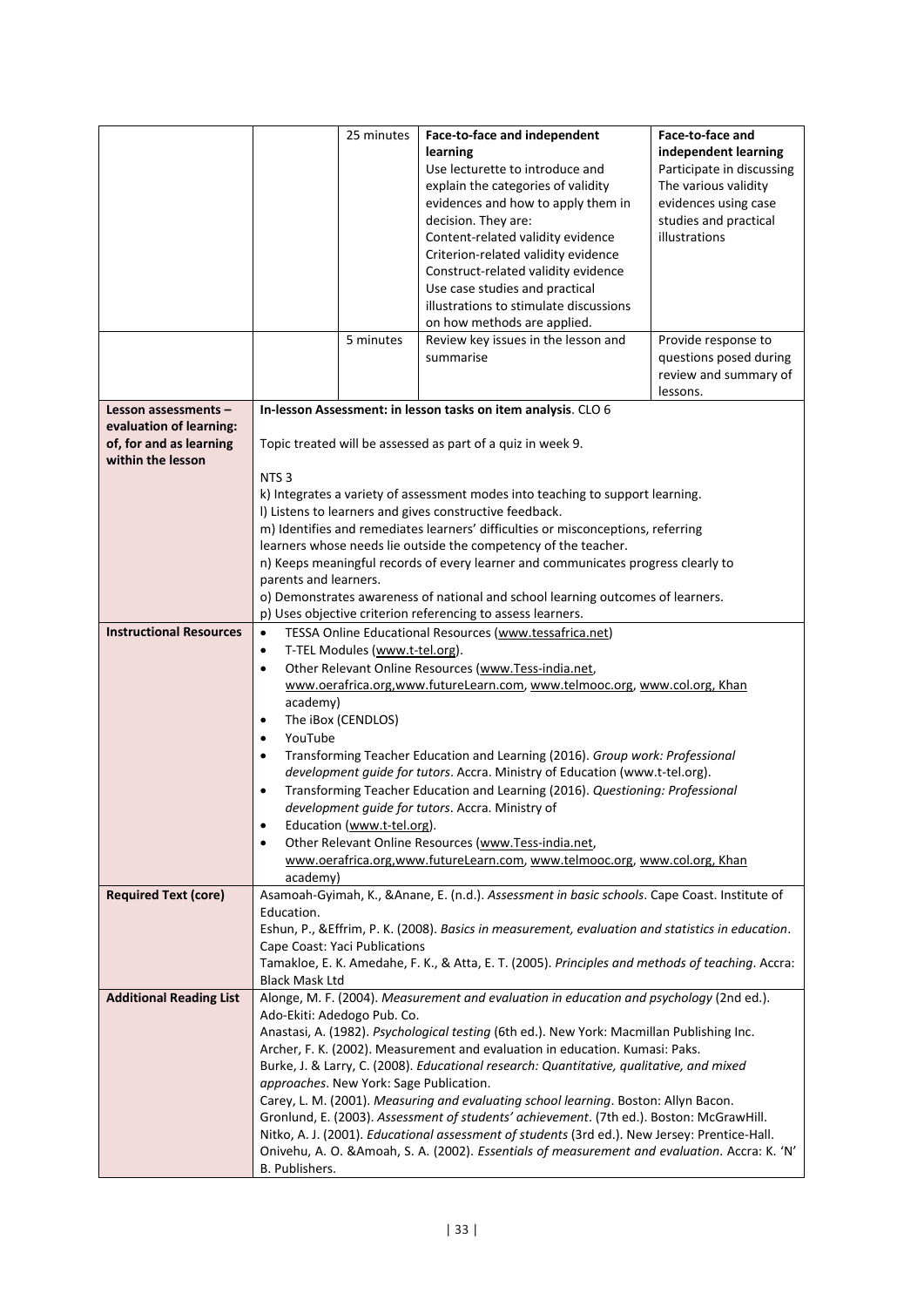| <b>CPD</b> needs | Determining reliability and validity of test items |
|------------------|----------------------------------------------------|
|                  |                                                    |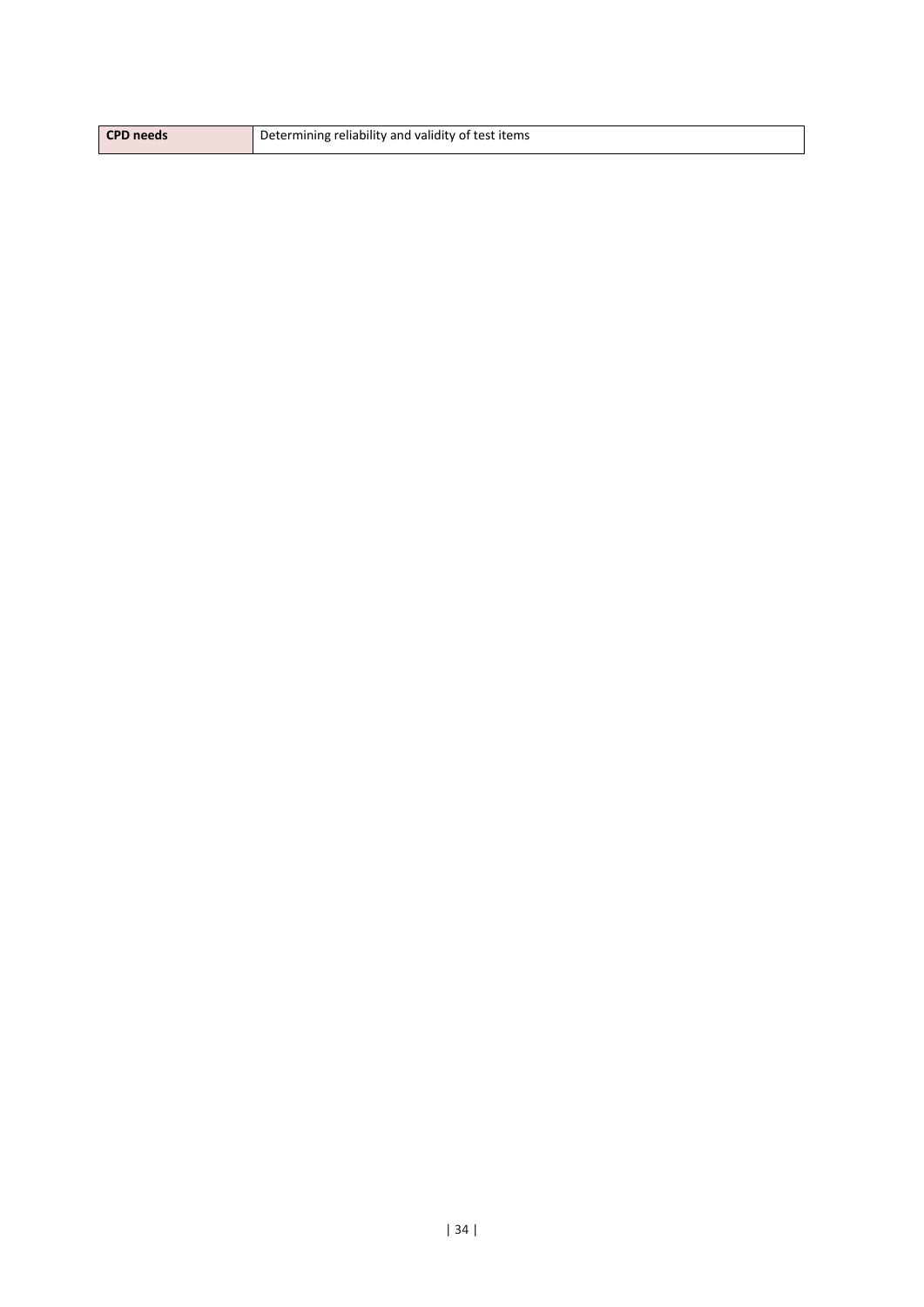| Year of B.Ed.                                                                                                                                                                                                                   | 2               | <b>Semester</b>                              | <b>Place of lesson in semester</b><br>1234567 8910 11 12<br>1                                                                                                                                                                                                                                                                                                                                                                                       |                                     |                                                                                                                                                        |  |  |                                                                                                                                                                                                                                                                                                                               |  |                                                                                         |  |  |
|---------------------------------------------------------------------------------------------------------------------------------------------------------------------------------------------------------------------------------|-----------------|----------------------------------------------|-----------------------------------------------------------------------------------------------------------------------------------------------------------------------------------------------------------------------------------------------------------------------------------------------------------------------------------------------------------------------------------------------------------------------------------------------------|-------------------------------------|--------------------------------------------------------------------------------------------------------------------------------------------------------|--|--|-------------------------------------------------------------------------------------------------------------------------------------------------------------------------------------------------------------------------------------------------------------------------------------------------------------------------------|--|-----------------------------------------------------------------------------------------|--|--|
| <b>Title of Lesson</b>                                                                                                                                                                                                          |                 |                                              | Planning classroom tests and assessment: Analysing<br><b>Test Results</b><br>3 Hours<br>Lesson<br><b>Duration</b>                                                                                                                                                                                                                                                                                                                                   |                                     |                                                                                                                                                        |  |  |                                                                                                                                                                                                                                                                                                                               |  |                                                                                         |  |  |
| Lesson description                                                                                                                                                                                                              |                 |                                              | The lesson is designed to expose student teachers to test results can be analysed for<br>decision making. This will thus equip student teachers with the skills items in tests and<br>how they functioned. It will also aid in determining the difficulty of a test based on scores<br>awarded to enable student teachers write and administer age appropriate assessment for<br>learners in upper primary.                                         |                                     |                                                                                                                                                        |  |  |                                                                                                                                                                                                                                                                                                                               |  |                                                                                         |  |  |
| <b>Previous student teacher</b><br>knowledge, prior learning<br>(assumed)                                                                                                                                                       |                 |                                              | Student teachers know, understand and can write test items. They have also observed the<br>administration and scoring of test items in their schools of practice.                                                                                                                                                                                                                                                                                   |                                     |                                                                                                                                                        |  |  |                                                                                                                                                                                                                                                                                                                               |  |                                                                                         |  |  |
| <b>Possible barriers to learning</b><br>in the lesson<br>Lesson Delivery - chosen to<br>support student teachers in<br>achieving the outcomes                                                                                   |                 | Face-<br>to-face<br>$[\sqrt{1}]$             | Student may not have the skills in analysing test items.<br><b>Practical</b><br>Work-<br><b>Seminars</b><br>Independen<br>e-learning<br>$\begin{bmatrix} \end{bmatrix}$<br>t Study [ $V$ ]<br><b>Activity</b><br><b>Based</b><br>opportunities<br>$[\vee]$<br>Leaning<br>$\begin{smallmatrix} \end{smallmatrix}$                                                                                                                                    |                                     |                                                                                                                                                        |  |  |                                                                                                                                                                                                                                                                                                                               |  | Practicum                                                                               |  |  |
| Delivery - main<br>Lesson<br>mode of delivery chosen to<br>support student teachers in<br>achieving<br>the<br>outcomes.                                                                                                         | learning        |                                              | Face-to-face: Discussion, lecturette, think, pair share should be used in facilitating lessons<br>on various inclusive settings in the classroom.<br>Independent study: student teachers engage with relevant and appropriate curriculum<br>and discusses the procedures for planning inclusive classroom tests and assessments.<br>Practical Activity: Group presentation on procedures for planning inclusive classroom<br>tests and assessments. |                                     |                                                                                                                                                        |  |  |                                                                                                                                                                                                                                                                                                                               |  |                                                                                         |  |  |
| Overarching outcome,<br>what you want the<br>student teachers<br>achieve, serves as basis<br>the<br>for<br>outcomes. An expanded<br>version<br>οf<br>description.<br>Write in full aspects of<br>$\bullet$<br>the NTS addressed | learning<br>the | to                                           | Demonstrate the understanding of the planning process in assessment taking into<br>consideration the diverse group of learners and the reliability and validity of assessment<br>procedures (NTECF; NTS 3f, 3g, k, l, n, m, o, p).                                                                                                                                                                                                                  |                                     |                                                                                                                                                        |  |  |                                                                                                                                                                                                                                                                                                                               |  |                                                                                         |  |  |
| <b>Learning Outcome for</b><br>$\bullet$<br>the lesson, picked and<br>developed from the<br>course specification<br>Learning indicators for<br>$\bullet$<br>each learning outcome                                               |                 |                                              | <b>Learning Outcomes</b>                                                                                                                                                                                                                                                                                                                                                                                                                            |                                     | <b>Learning Indicators</b>                                                                                                                             |  |  | issues – core and<br>transferable skills,<br>inclusivity, equity and<br>developed?                                                                                                                                                                                                                                            |  | Identify which cross cutting<br>addressing diversity. How<br>will these be addressed or |  |  |
|                                                                                                                                                                                                                                 |                 | consideration the<br>diverse group of<br>p). | CLO 6. Demonstrate the<br>understanding of the<br>planning process in<br>assessment taking into<br>learners and analysing<br>test scores for informed<br>decision making(NTECF;<br>NTS 3f, 3g, k, l, n, m, o,                                                                                                                                                                                                                                       | $\bullet$<br>$\bullet$<br>$\bullet$ | Explain the concept item<br>analysis<br>Discuss the benefits of<br>analysing items in test<br>scores<br>Analyse both objective and<br>essay test items |  |  | Communication skills:<br>through group<br>presentations<br>Personal development:<br>individual and group<br>presentations<br>Respect and diversity:<br>construct test to assess<br>learners with different<br>characteristics<br>Critical thinking:<br>developing test items for<br>learner with different<br>characteristics |  |                                                                                         |  |  |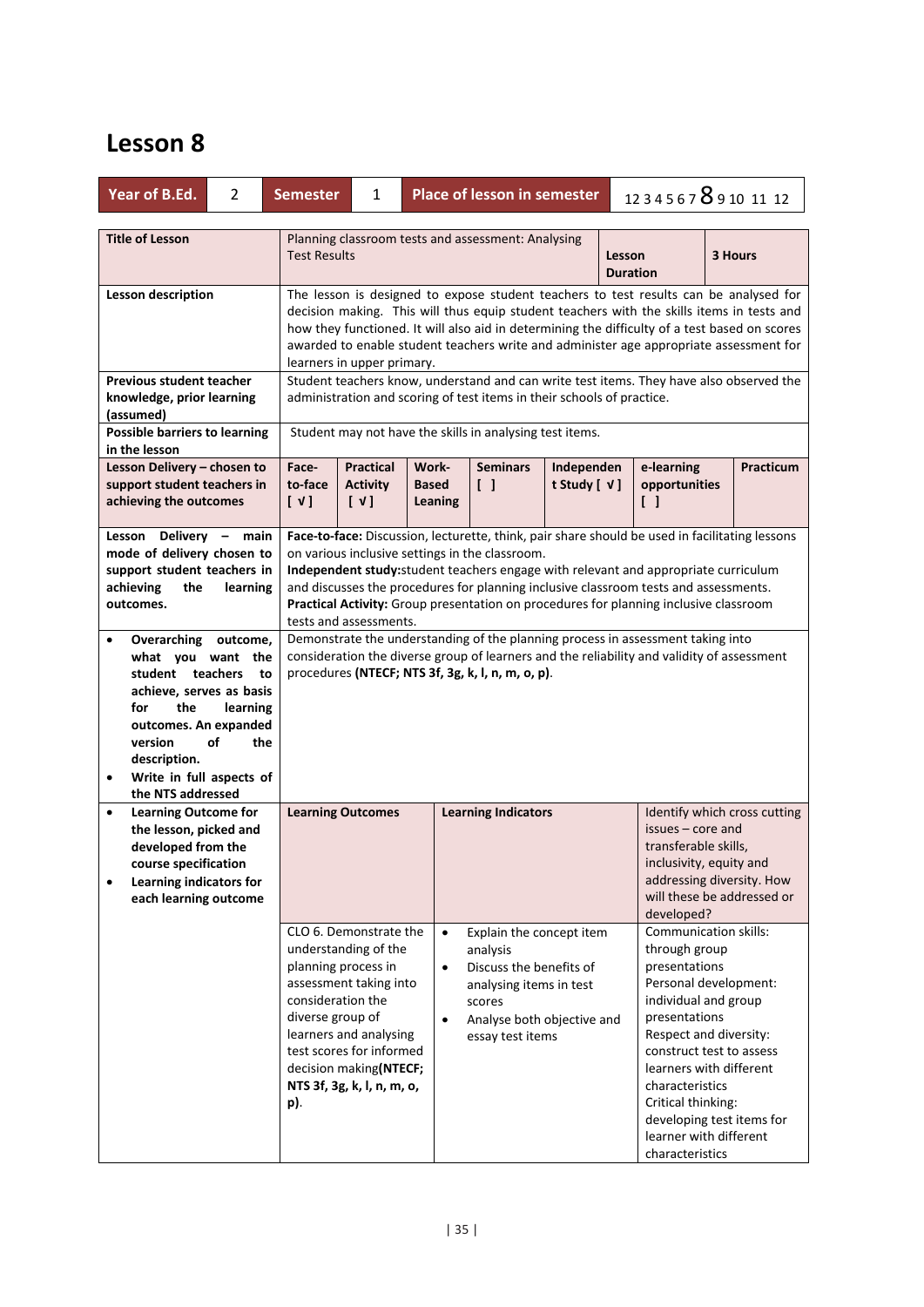| <b>Topic Title:</b><br>Planning classroom tests and<br>assessment: Analysing test | Sub-topic        | Stage/time | Teaching and learning activities to achieve outcomes<br>depending on the delivery mode selected. Teacher-led<br>collaborative group work or independent.                                                                                                                                                                                                                                                |                                                                                                                                                                                                                   |  |  |
|-----------------------------------------------------------------------------------|------------------|------------|---------------------------------------------------------------------------------------------------------------------------------------------------------------------------------------------------------------------------------------------------------------------------------------------------------------------------------------------------------------------------------------------------------|-------------------------------------------------------------------------------------------------------------------------------------------------------------------------------------------------------------------|--|--|
| results                                                                           |                  |            | <b>Teacher Activity</b>                                                                                                                                                                                                                                                                                                                                                                                 | <b>Student Activity</b>                                                                                                                                                                                           |  |  |
|                                                                                   | Introducti<br>on | 20 minutes | Review student teachers RPK<br>through questions. Link<br>responses to topic to be treated                                                                                                                                                                                                                                                                                                              | Exchange last week's<br>assignment amongst<br>yourself and mark.                                                                                                                                                  |  |  |
|                                                                                   |                  | 20 minutes | Face-to-face and e-learning<br>Uses lecturette to introduce<br>topic. Guides student teachers<br>to use their phones in searching<br>for the meaning of test<br>analysis/item alaysis. Lets them<br>share their findings                                                                                                                                                                                | Face-to-face and e-<br>learning<br>Participate in discussion<br>and use phones in<br>searching for the meaning<br>and Share your findings                                                                         |  |  |
|                                                                                   |                  | 20 minutes | <b>Practical activity &amp; independent</b><br>learning<br>Guides student teachers to<br>think-pair and share their views<br>on benefits of test<br>analysis. Select pairs at random<br>for them to share their findings<br>and make inputs to enrich<br>discuss.                                                                                                                                       | <b>Practical activity &amp;</b><br>independent learning<br>think-pair and share views<br>on benefits. Selected pairs<br>share their findings                                                                      |  |  |
|                                                                                   |                  | 25 minutes | Face-to-face and independent<br>learning                                                                                                                                                                                                                                                                                                                                                                | Face-to-face and<br>independent learning                                                                                                                                                                          |  |  |
|                                                                                   |                  |            | Use lecturette to introduce and<br>explain the basic steps in doing<br>test analysis.<br>Use case studies and practical<br>illustrations to stimulate<br>discussions on how methods are<br>applied                                                                                                                                                                                                      | Examines cases provided<br>to explain illustrate and<br>stimulate discussions on<br>how test analysis can be<br>done                                                                                              |  |  |
|                                                                                   |                  | 25 minutes | <b>Practical activity</b><br>Guides student teachers to<br>$\bullet$<br>think-pair and share their<br>views on factors that<br>improve and influence<br>validity of tests. Draw on<br>their experiences from STS.<br>Select pairs at random for<br>them to share their findings<br>and make inputs to enrich<br>discuss.                                                                                | <b>Practical activity</b><br>think-pair and share<br>$\bullet$<br>views on factors that<br>improve and influence<br>validity of tests. Draw<br>on experiences from<br>STS. Selected pairs<br>share their findings |  |  |
|                                                                                   |                  | 40 minutes | Face-to-face and<br>independent learning<br>Use lecturette to introduce and<br>explain how to determine<br>discrimination index using:<br>$DI = RU$ _ RL<br>ΝU<br><b>NL</b><br>Where:<br>RU= number of pupils in the<br>upper group who answered the<br>test correctly.<br>RL= number of pupils in the<br>lower group who answered the<br>test correctly.<br>NU= number of pupils in the<br>upper group | Face-to-face and<br>independent<br>learning<br>Participate in discussing<br>The discrimination index is<br>computed using practical<br>illustrations                                                              |  |  |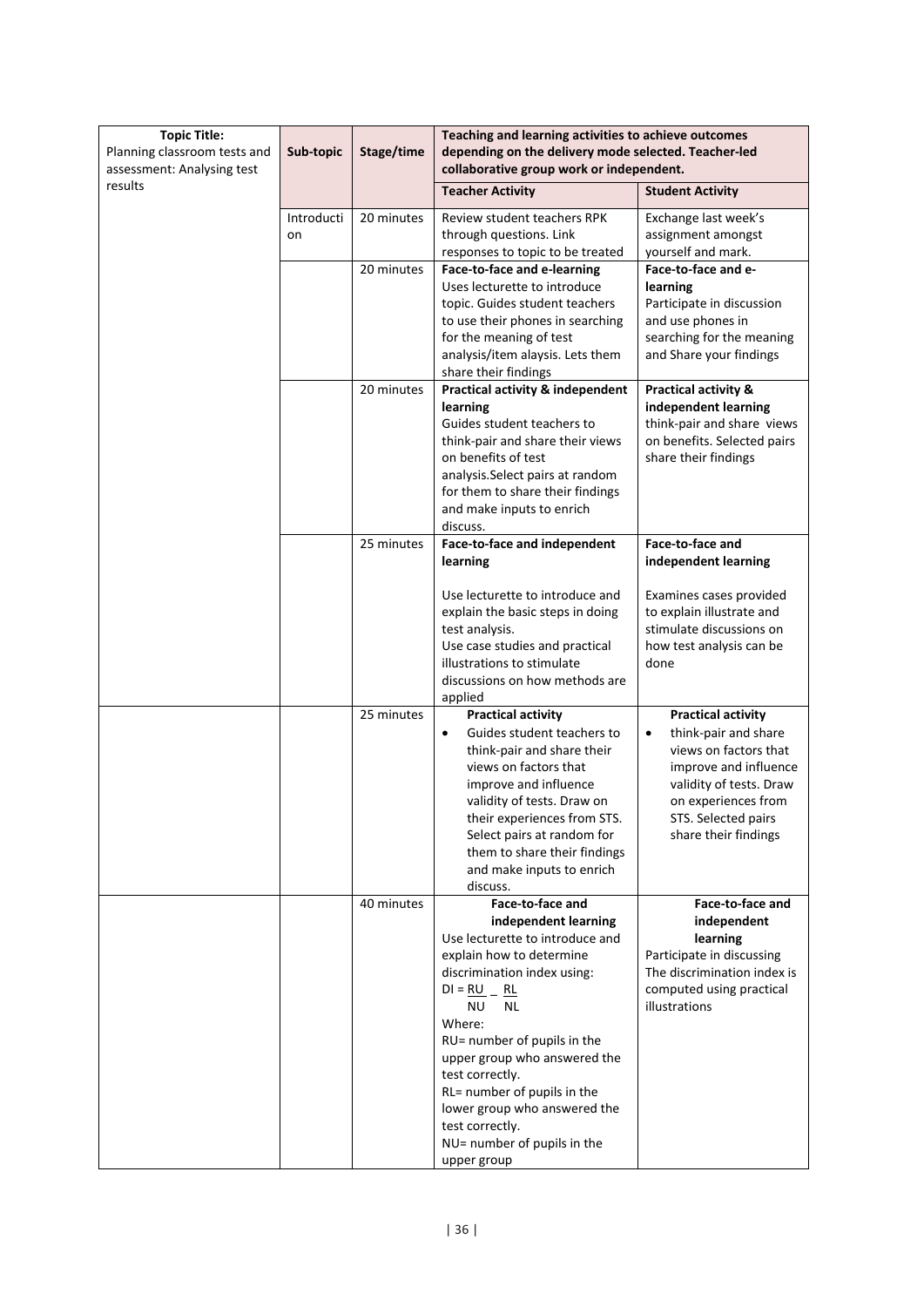|                                                     |                       |                                | NL= number of pupils in the                                                                                                                                                        |                            |
|-----------------------------------------------------|-----------------------|--------------------------------|------------------------------------------------------------------------------------------------------------------------------------------------------------------------------------|----------------------------|
|                                                     |                       |                                | lower group                                                                                                                                                                        |                            |
|                                                     |                       |                                | Use case studies and practical                                                                                                                                                     |                            |
|                                                     |                       |                                | illustrations to stimulate                                                                                                                                                         |                            |
|                                                     |                       |                                | discussions on how formulae is                                                                                                                                                     |                            |
|                                                     |                       |                                | applied.                                                                                                                                                                           |                            |
|                                                     |                       | 30 miutes                      | Face-to-face and                                                                                                                                                                   | Participate in discussion  |
|                                                     |                       |                                | independent learning                                                                                                                                                               | and use formula provided   |
|                                                     |                       |                                | Use lecturette to introduce and                                                                                                                                                    | to solve cases. Use ranges |
|                                                     |                       |                                | explain how to determine item                                                                                                                                                      | provided for               |
|                                                     |                       |                                | difficulty using:                                                                                                                                                                  | interpretation.            |
|                                                     |                       |                                | $p = R$ or $p=R \times 100$                                                                                                                                                        |                            |
|                                                     |                       |                                | т<br>т                                                                                                                                                                             |                            |
|                                                     |                       |                                | Where:                                                                                                                                                                             |                            |
|                                                     |                       |                                | R= number of people who                                                                                                                                                            |                            |
|                                                     |                       |                                | answered the items correctly                                                                                                                                                       |                            |
|                                                     |                       |                                | T= Total number of people who                                                                                                                                                      |                            |
|                                                     |                       |                                | attempted the test item                                                                                                                                                            |                            |
|                                                     |                       |                                | Use case studies and practical                                                                                                                                                     |                            |
|                                                     |                       |                                | illustrations to stimulate                                                                                                                                                         |                            |
|                                                     |                       |                                | discussions on how formulae is                                                                                                                                                     |                            |
|                                                     |                       |                                | applied.                                                                                                                                                                           |                            |
|                                                     |                       |                                | Interpretation can be done using                                                                                                                                                   |                            |
|                                                     |                       |                                | the following ranges:                                                                                                                                                              |                            |
|                                                     |                       |                                | Proportion                                                                                                                                                                         |                            |
|                                                     |                       |                                | .00 - .49 - very difficult                                                                                                                                                         |                            |
|                                                     |                       |                                | .50 - . 69 - fairly difficult                                                                                                                                                      |                            |
|                                                     |                       |                                | .70 - . 89 - moderately easy                                                                                                                                                       |                            |
|                                                     |                       |                                | $.90 - 1.00 - very easy$                                                                                                                                                           |                            |
|                                                     |                       |                                | Review key issues and                                                                                                                                                              | Ask and answer questions   |
|                                                     |                       |                                | summarise lesson                                                                                                                                                                   | to review key issues       |
| Lesson assessments -<br>evaluation of learning: of, |                       |                                | In-lesson Assessment: in lesson group presentation on reliability and validity. CLO 6<br>Reflective notes on planning classroom tests and assessment should be part of the general |                            |
| for and as learning within                          |                       |                                | portfolio and graded as part of assessment component 2                                                                                                                             |                            |
| the lesson                                          |                       |                                |                                                                                                                                                                                    |                            |
|                                                     |                       |                                | Topic treated will be assessed as part of a quiz in week 9.                                                                                                                        |                            |
|                                                     |                       |                                |                                                                                                                                                                                    |                            |
|                                                     | NTS <sub>3</sub>      |                                |                                                                                                                                                                                    |                            |
|                                                     |                       |                                | k) Integrates a variety of assessment modes into teaching to support learning.                                                                                                     |                            |
|                                                     |                       |                                | I) Listens to learners and gives constructive feedback.                                                                                                                            |                            |
|                                                     |                       |                                | m) Identifies and remediates learners' difficulties or misconceptions, referring                                                                                                   |                            |
|                                                     |                       |                                | learners whose needs lie outside the competency of the teacher.                                                                                                                    |                            |
|                                                     |                       |                                | n) Keeps meaningful records of every learner and communicates progress clearly to                                                                                                  |                            |
|                                                     | parents and learners. |                                |                                                                                                                                                                                    |                            |
|                                                     |                       |                                | o) Demonstrates awareness of national and school learning outcomes of learners.<br>p) Uses objective criterion referencing to assess learners.                                     |                            |
| <b>Instructional Resources</b>                      | $\bullet$             |                                | TESSA Online Educational Resources (www.tessafrica.net)                                                                                                                            |                            |
|                                                     | $\bullet$             | T-TEL Modules (www.t-tel.org). |                                                                                                                                                                                    |                            |
|                                                     | $\bullet$             |                                | Other Relevant Online Resources (www.Tess-india.net,                                                                                                                               |                            |
|                                                     |                       |                                | www.oerafrica.org, www.futureLearn.com, www.telmooc.org, www.col.org, Khan                                                                                                         |                            |
|                                                     | academy)              |                                |                                                                                                                                                                                    |                            |
|                                                     | $\bullet$             | The iBox (CENDLOS)             |                                                                                                                                                                                    |                            |
|                                                     | YouTube<br>$\bullet$  |                                |                                                                                                                                                                                    |                            |
|                                                     | ٠                     |                                | Transforming Teacher Education and Learning (2016). Group work: Professional                                                                                                       |                            |
|                                                     |                       |                                | development guide for tutors. Accra. Ministry of Education (www.t-tel.org).                                                                                                        |                            |
|                                                     |                       |                                | Transforming Teacher Education and Learning (2016). Questioning: Professional                                                                                                      |                            |
|                                                     | $\bullet$             |                                |                                                                                                                                                                                    |                            |
|                                                     |                       |                                | development guide for tutors. Accra. Ministry of                                                                                                                                   |                            |
|                                                     | $\bullet$             | Education (www.t-tel.org).     |                                                                                                                                                                                    |                            |
|                                                     | $\bullet$             |                                | Other Relevant Online Resources (www.Tess-india.net,                                                                                                                               |                            |
|                                                     | academy)              |                                | www.oerafrica.org,www.futureLearn.com, www.telmooc.org, www.col.org, Khan                                                                                                          |                            |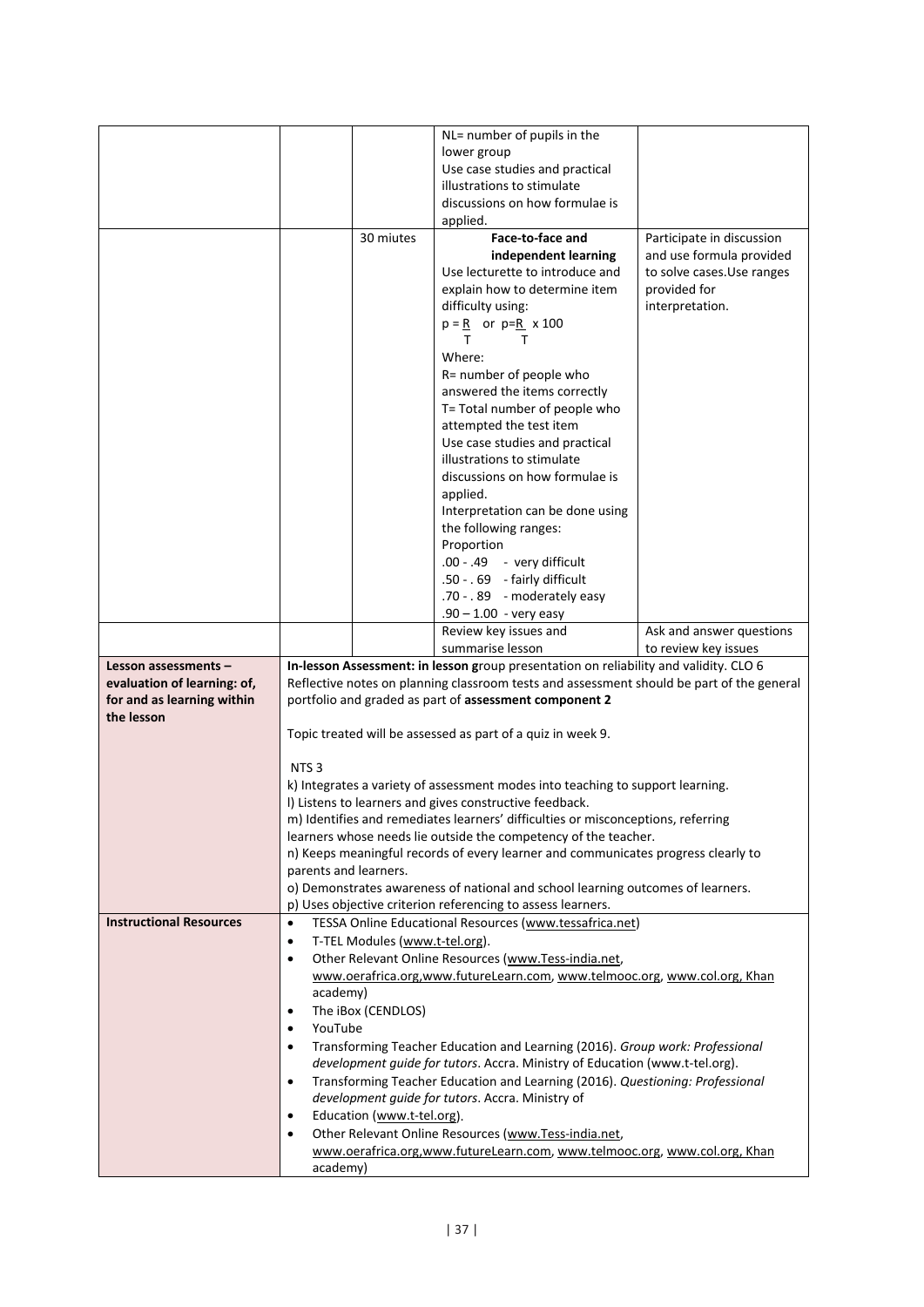| <b>Required Text (core)</b>    | Asamoah-Gyimah, K., & Anane, E. (n.d.). Assessment in basic schools. Cape Coast. Institute<br>of Education.<br>Eshun, P., & Effrim, P. K. (2008). Basics in measurement, evaluation and statistics in<br>education. Cape Coast: Yaci Publications<br>Tamakloe, E. K. Amedahe, F. K., & Atta, E. T. (2005). Principles and methods of teaching.<br>Accra: Black Mask Ltd                                                                                                                                                                                                                                                                                                                                                                                                                                                                                             |
|--------------------------------|---------------------------------------------------------------------------------------------------------------------------------------------------------------------------------------------------------------------------------------------------------------------------------------------------------------------------------------------------------------------------------------------------------------------------------------------------------------------------------------------------------------------------------------------------------------------------------------------------------------------------------------------------------------------------------------------------------------------------------------------------------------------------------------------------------------------------------------------------------------------|
| <b>Additional Reading List</b> | Alonge, M. F. (2004). Measurement and evaluation in education and psychology (2nd ed.).<br>Ado-Ekiti: Adedogo Pub. Co.<br>Anastasi, A. (1982). Psychological testing (6th ed.). New York: Macmillan Publishing Inc.<br>Archer, F. K. (2002). Measurement and evaluation in education. Kumasi: Paks.<br>Burke, J. & Larry, C. (2008). Educational research: Quantitative, qualitative, and mixed<br><i>approaches.</i> New York: Sage Publication.<br>Carey, L. M. (2001). Measuring and evaluating school learning. Boston: Allyn Bacon.<br>Gronlund, E. (2003). Assessment of students' achievement. (7th ed.). Boston: McGrawHill.<br>Nitko, A. J. (2001). <i>Educational assessment of students</i> (3rd ed.). New Jersey: Prentice-<br>Hall.<br>Onivehu, A. O. & Amoah, S. A. (2002). Essentials of measurement and evaluation. Accra: K.<br>'N' B. Publishers. |
| <b>CPD</b> needs               | Determining reliability and validity of test items                                                                                                                                                                                                                                                                                                                                                                                                                                                                                                                                                                                                                                                                                                                                                                                                                  |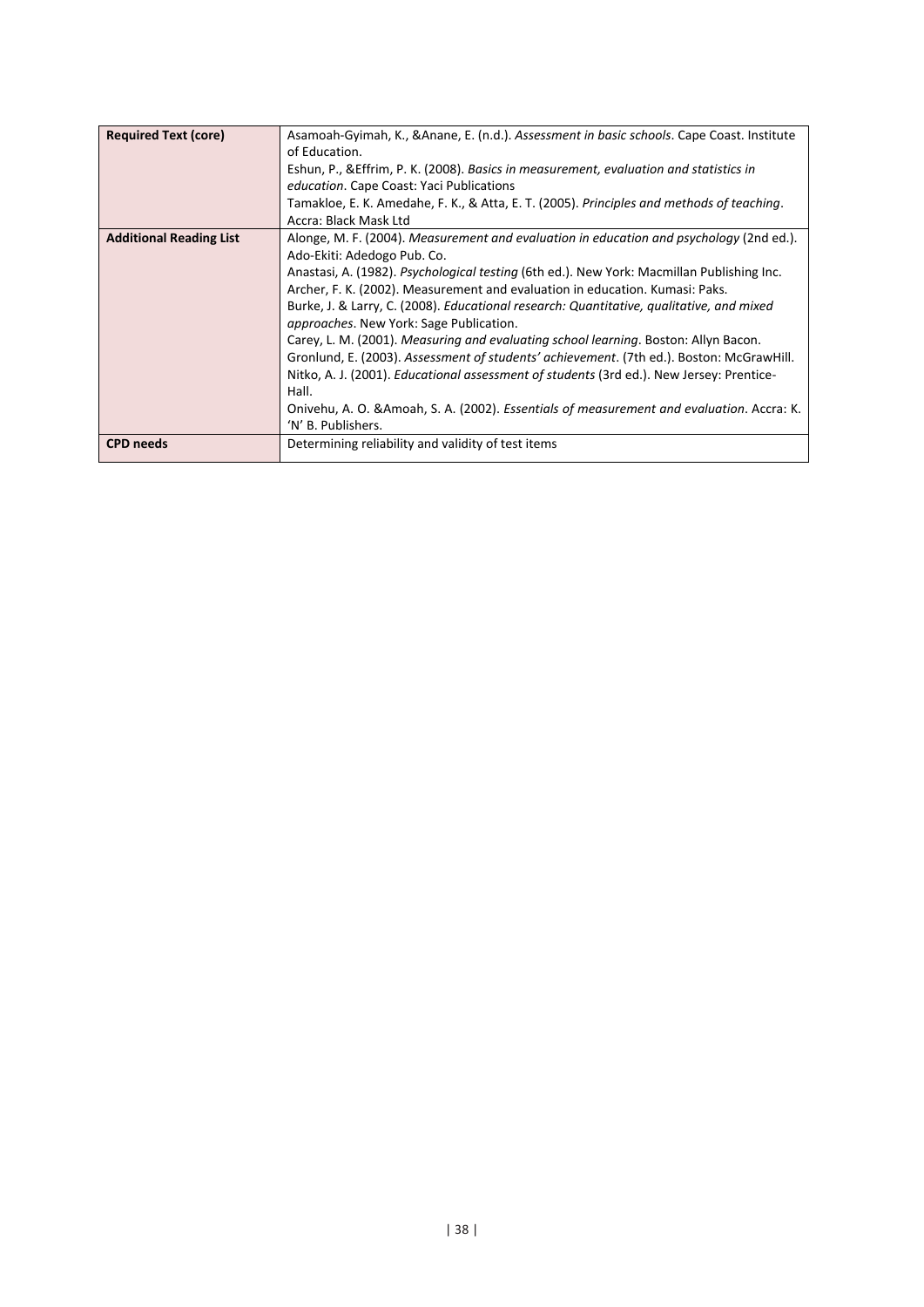|  | Year of B.Ed. |  | <b>Semester</b> |  | Place of lesson in semester 12345678 9 10 11 12 |  |
|--|---------------|--|-----------------|--|-------------------------------------------------|--|
|--|---------------|--|-----------------|--|-------------------------------------------------|--|

| <b>Title of Lesson</b>                                                                                                                                                                                                                                                                                                                                                 |                                                                                                                                                                                                                                      |                                                                                                                                                                                                                                                                                                           |                                         | Assessment procedures for inclusive classrooms                                                                                                                                                                                                                                                 |                              |  | <b>Lesson Duration</b>                                                                                                                                                                                                                                                                                                                                                                                                                                    | 3 Hours   |  |  |  |
|------------------------------------------------------------------------------------------------------------------------------------------------------------------------------------------------------------------------------------------------------------------------------------------------------------------------------------------------------------------------|--------------------------------------------------------------------------------------------------------------------------------------------------------------------------------------------------------------------------------------|-----------------------------------------------------------------------------------------------------------------------------------------------------------------------------------------------------------------------------------------------------------------------------------------------------------|-----------------------------------------|------------------------------------------------------------------------------------------------------------------------------------------------------------------------------------------------------------------------------------------------------------------------------------------------|------------------------------|--|-----------------------------------------------------------------------------------------------------------------------------------------------------------------------------------------------------------------------------------------------------------------------------------------------------------------------------------------------------------------------------------------------------------------------------------------------------------|-----------|--|--|--|
| Lesson description                                                                                                                                                                                                                                                                                                                                                     |                                                                                                                                                                                                                                      | This lesson aims to prepare student teachers to assess students through, projects and<br>assignments among others. It tries to assist students to effectively evaluate performance<br>assessment tasks, considering gender and learners with diverse strengths in inclusive and<br>multi-grade classrooms |                                         |                                                                                                                                                                                                                                                                                                |                              |  |                                                                                                                                                                                                                                                                                                                                                                                                                                                           |           |  |  |  |
| <b>Previous student teacher</b><br>knowledge, prior learning<br>(assumed)                                                                                                                                                                                                                                                                                              |                                                                                                                                                                                                                                      | Student teachershave knowledge about achievement test.                                                                                                                                                                                                                                                    |                                         |                                                                                                                                                                                                                                                                                                |                              |  |                                                                                                                                                                                                                                                                                                                                                                                                                                                           |           |  |  |  |
| <b>Possible barriers to</b><br>learning in the lesson                                                                                                                                                                                                                                                                                                                  |                                                                                                                                                                                                                                      |                                                                                                                                                                                                                                                                                                           |                                         |                                                                                                                                                                                                                                                                                                |                              |  | Students may not be familiar with the various inclusive settings in the classroom.                                                                                                                                                                                                                                                                                                                                                                        |           |  |  |  |
| Lesson Delivery - chosen to<br>support student teachers in<br>achieving the outcomes                                                                                                                                                                                                                                                                                   | Face-to-<br>face $[ \nabla$<br>1                                                                                                                                                                                                     | <b>Practica</b><br><b>Activity</b><br>$\lceil \sqrt{1} \rceil$                                                                                                                                                                                                                                            | Work-<br><b>Based</b><br><b>Leaning</b> | <b>Seminars</b><br>$[\sqrt{1}]$                                                                                                                                                                                                                                                                | Independent<br>Study [ $V$ ] |  | e-learning<br>opportunities<br>$\begin{smallmatrix} \end{smallmatrix}$                                                                                                                                                                                                                                                                                                                                                                                    | Practicum |  |  |  |
| Lesson Delivery - main<br>mode of delivery chosen to<br>support student teachers in<br>achieving<br>the<br>learning<br>outcomes.<br>Overarching outcome,<br>$\bullet$<br>what you want the<br>student teachers to<br>achieve, serves as basis<br>for<br>the<br>learning<br>outcomes.<br>An<br>expanded version of<br>the description.<br>Write in full aspects of<br>٠ |                                                                                                                                                                                                                                      | authentic or performance assessment.                                                                                                                                                                                                                                                                      |                                         | Seminar: Studentsparticipate in a seminar session<br>assessment tasks for inclusive and multi-grade classrooms<br>inclusive and multi-grade classrooms (NTECF; NTS 3k, 3l, 3p).                                                                                                                |                              |  | Face-to-face: Concept mapping/cartooning for meaning and characteristics of the types of<br>Independent study: student teachers engage with relevant and appropriate curriculum<br>and discusses the procedures for planning inclusive classroom tests and assessments.<br>Practical Activity: Group presentations of how to plan and develop authentic/performance<br>Demonstrate the understanding of assessing performance and related assignments for |           |  |  |  |
| the NTS addressed<br><b>Learning Outcome for</b><br>the lesson, picked and<br>developed from the<br>course specification<br>Learning indicators for<br>$\bullet$<br>each learning outcome                                                                                                                                                                              | <b>Learning Outcomes</b><br>CLO 7. demonstrate<br>understanding,<br>planning and<br>performance<br>assessment tasks,<br>learners with diverse<br>strengths in inclusive<br>and multi-grade<br>classrooms (NTECF;<br>NTS 3k, 3l, 3p). | developing authentic/<br>considering gender and                                                                                                                                                                                                                                                           | $\bullet$<br>$\bullet$                  | <b>Learning Indicators</b><br>Explain<br>authentic/performance<br>assessment and discuss the<br>characteristics of the types<br>of authentic/performance<br>assessment tasks.<br>Plan and develop<br>authentic/performance<br>assessment tasks for<br>inclusive and multi-grade<br>classrooms. |                              |  | Identify which cross cutting<br>issues – core and<br>transferable skills,<br>inclusivity, equity and<br>addressing diversity. How<br>will these be addressed or<br>developed?<br>Communication skills:<br>through group<br>presentations<br>Personal development:<br>Learning about planning<br>assessment<br>Respect and diversity:<br>Understanding the various<br>inclusive classroom<br>settings.                                                     |           |  |  |  |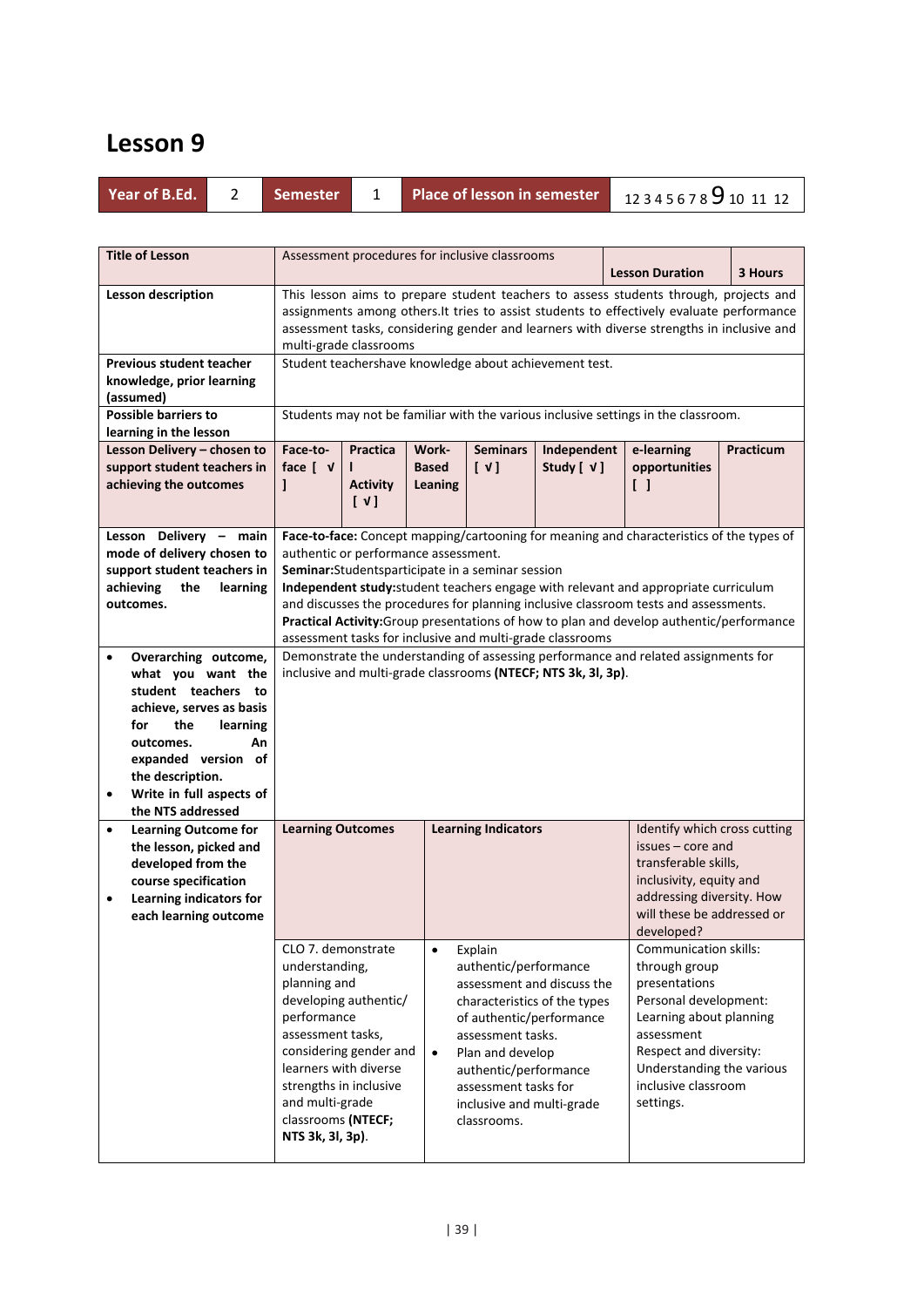| <b>Topic Title:</b><br>Assessment procedures for<br>inclusive classrooms | Teaching and learning activities to achieve outcomes<br>Stage/time<br>depending on the delivery mode selected. Teacher-led<br>Sub-topic<br>collaborative group work or independent. |                                                                                                                                                                                                                                          |                                                                                                                                                                                                                                                                           |                                                                                                                           |  |  |
|--------------------------------------------------------------------------|-------------------------------------------------------------------------------------------------------------------------------------------------------------------------------------|------------------------------------------------------------------------------------------------------------------------------------------------------------------------------------------------------------------------------------------|---------------------------------------------------------------------------------------------------------------------------------------------------------------------------------------------------------------------------------------------------------------------------|---------------------------------------------------------------------------------------------------------------------------|--|--|
|                                                                          |                                                                                                                                                                                     |                                                                                                                                                                                                                                          | <b>Teacher Activity</b>                                                                                                                                                                                                                                                   | <b>Student Activity</b>                                                                                                   |  |  |
|                                                                          | Introduction                                                                                                                                                                        | 20 minutes                                                                                                                                                                                                                               | Face-to-face<br>Reviews RPK using<br>questions and answers on<br>planning<br>andadministering test (PD<br>theme 2)                                                                                                                                                        | Face-to-face<br>Provide relevant<br>answers to<br>questions posed<br>and applying the<br>knowledge gained<br>during STS.  |  |  |
|                                                                          | The concept<br>authentic/perf<br>ormance<br>assessment                                                                                                                              | 40 minutes                                                                                                                                                                                                                               | Face-to-face:<br>Tutor uses concept<br>mapping/cartooning for<br>meaning and<br>characteristics of the<br>types of authentic or<br>performance assessment.                                                                                                                | Face-to-face:<br><b>Student teachers</b><br>participate in lesson and<br>use their STS experience to<br>answer questions. |  |  |
|                                                                          | Principles of<br>fair<br>assessment                                                                                                                                                 | 60 minutes                                                                                                                                                                                                                               | Seminar:<br>Tutor invites an expert in<br>assessment to facilitate a<br>session                                                                                                                                                                                           | Seminar:<br><b>Student teachers</b><br>participate in the sessions.                                                       |  |  |
|                                                                          | Learning<br>stories<br>approach<br>andsocio-<br>cultural<br>approach.                                                                                                               | 60 minutes                                                                                                                                                                                                                               | <b>Practical Activity:</b><br>Tutor guides students to<br>work in groups on<br>Learning stories approach<br>and socio-cultural<br>approach in assessment.<br>Class must take into<br>consideration diverse<br>students with different<br>background and multi-<br>grades. | <b>Practical Activity:</b><br>Students participate in<br>groups.                                                          |  |  |
| Lesson assessments –                                                     |                                                                                                                                                                                     |                                                                                                                                                                                                                                          | In-lesson Assessment: Group presentation and seminar participation shouldbegraded as                                                                                                                                                                                      |                                                                                                                           |  |  |
| evaluation of learning: of,<br>for and as learning within<br>the lesson  | part of Component 2.<br><b>Assessment Component 2: Quiz</b>                                                                                                                         |                                                                                                                                                                                                                                          |                                                                                                                                                                                                                                                                           |                                                                                                                           |  |  |
|                                                                          | NTS <sub>3</sub>                                                                                                                                                                    | Topics treated from lesson 5 to 8 should be part of a quiz to be scores 20%<br>Presentation of assignment on test item construction and scoring guide.<br>k) Integrates a variety of assessment modes into teaching to support learning. |                                                                                                                                                                                                                                                                           |                                                                                                                           |  |  |
|                                                                          |                                                                                                                                                                                     | I) Listens to learners and gives constructive feedback.<br>m) Identifies and remediates learners' difficulties or misconceptions, referring<br>learners whose needs lie outside the competency of the teacher.                           |                                                                                                                                                                                                                                                                           |                                                                                                                           |  |  |
|                                                                          | parents and learners.                                                                                                                                                               |                                                                                                                                                                                                                                          | n) Keeps meaningful records of every learner and communicates progress clearly to<br>o) Demonstrates awareness of national and school learning outcomes of learners.<br>p) Uses objective criterion referencing to assess learners.                                       |                                                                                                                           |  |  |
| <b>Instructional Resources</b>                                           | $\bullet$<br>$\bullet$<br>$\bullet$                                                                                                                                                 | T-TEL Modules (www.t-tel.org).                                                                                                                                                                                                           | TESSA Online Educational Resources (www.tessafrica.net)<br>Other Relevant Online Resources (www.Tess-india.net,                                                                                                                                                           |                                                                                                                           |  |  |
|                                                                          | academy)<br>The iBox (CENDLOS)                                                                                                                                                      |                                                                                                                                                                                                                                          | www.oerafrica.org,www.futureLearn.com, www.telmooc.org, www.col.org, Khan                                                                                                                                                                                                 |                                                                                                                           |  |  |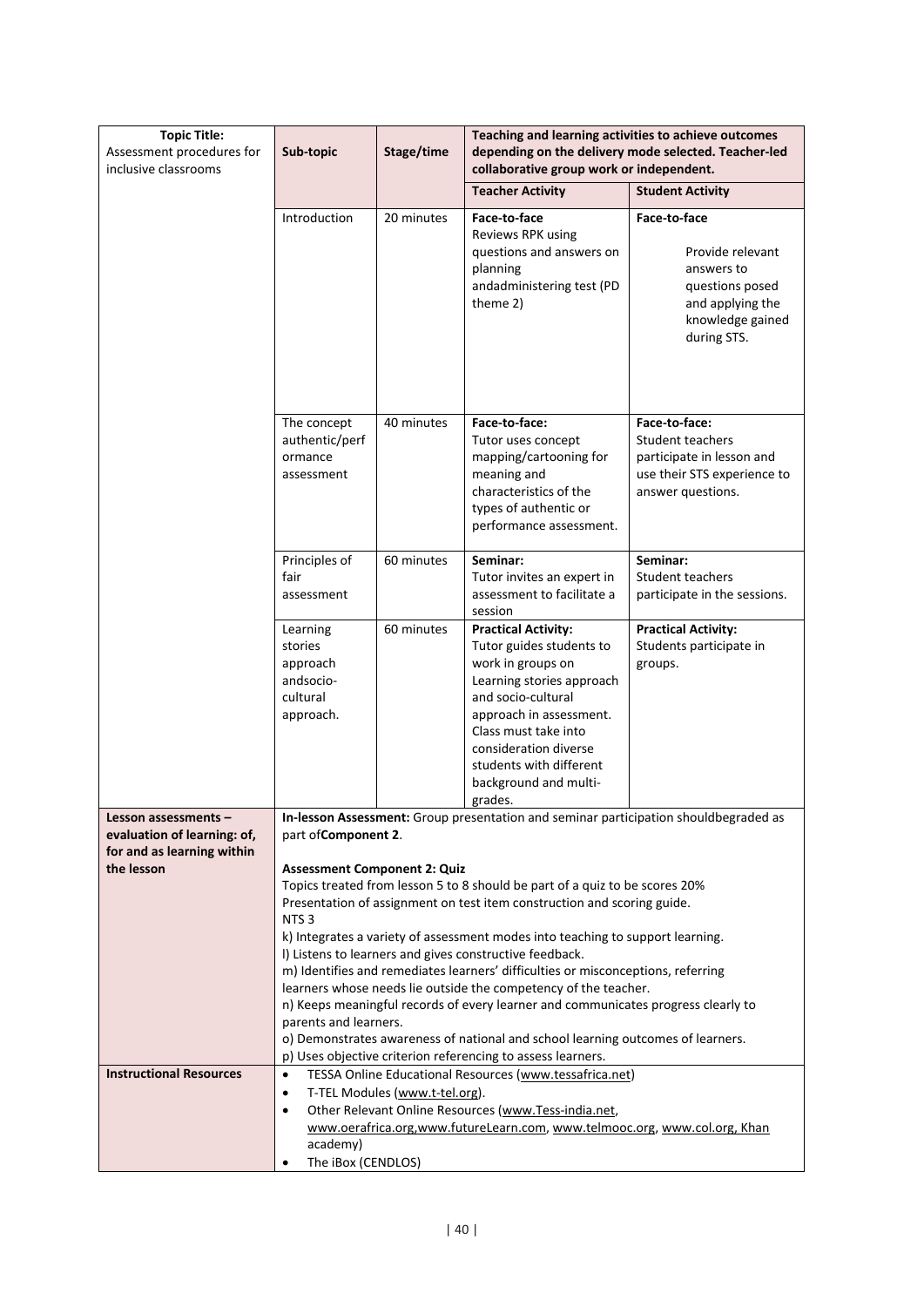|                                | YouTube<br>$\bullet$                                                                                                                |
|--------------------------------|-------------------------------------------------------------------------------------------------------------------------------------|
|                                | Transforming Teacher Education and Learning (2016). Group work: Professional<br>٠                                                   |
|                                | development quide for tutors. Accra. Ministry of Education (www.t-tel.org).                                                         |
|                                | Transforming Teacher Education and Learning (2016). Questioning: Professional<br>٠                                                  |
|                                | development quide for tutors. Accra. Ministry of                                                                                    |
|                                | Education (www.t-tel.org).<br>٠                                                                                                     |
|                                | Other Relevant Online Resources (www.Tess-india.net,<br>$\bullet$                                                                   |
|                                | www.oerafrica.org,www.futureLearn.com, www.telmooc.org, www.col.org, Khan                                                           |
|                                | academy)                                                                                                                            |
| <b>Required Text (core)</b>    | Asamoah-Gyimah, K., & Anane, E. (n.d.). Assessment in basic schools. Cape Coast. Institute                                          |
|                                | of Education.                                                                                                                       |
|                                | Eshun, P., & Effrim, P. K. (2008). Basics in measurement, evaluation and statistics in                                              |
|                                | education. Cape Coast: Yaci Publications                                                                                            |
|                                | Tamakloe, E. K. Amedahe, F. K., & Atta, E. T. (2005). Principles and methods of teaching.                                           |
|                                | Accra: Black Mask Ltd                                                                                                               |
| <b>Additional Reading List</b> | Alonge, M. F. (2004). Measurement and evaluation in education and psychology (2nd ed.).                                             |
|                                | Ado-Ekiti: Adedogo Pub. Co.                                                                                                         |
|                                | Anastasi, A. (1982). Psychological testing (6th ed.). New York: Macmillan Publishing Inc.                                           |
|                                | Archer, F. K. (2002). Measurement and evaluation in education. Kumasi: Paks.                                                        |
|                                | Burke, J. & Larry, C. (2008). Educational research: Quantitative, qualitative, and mixed<br>approaches. New York: Sage Publication. |
|                                | Carey, L. M. (2001). Measuring and evaluating school learning. Boston: Allyn Bacon.                                                 |
|                                | Gronlund, E. (2003). Assessment of students' achievement. (7th ed.). Boston: McGrawHill.                                            |
|                                | Nitko, A. J. (2001). Educational assessment of students (3rd ed.). New Jersey: Prentice-                                            |
|                                | Hall.                                                                                                                               |
|                                | Onivehu, A. O. & Amoah, S. A. (2002). Essentials of measurement and evaluation. Accra: K.                                           |
|                                | 'N' B. Publishers.                                                                                                                  |
| <b>CPD</b> needs               | Workshop on item analysis                                                                                                           |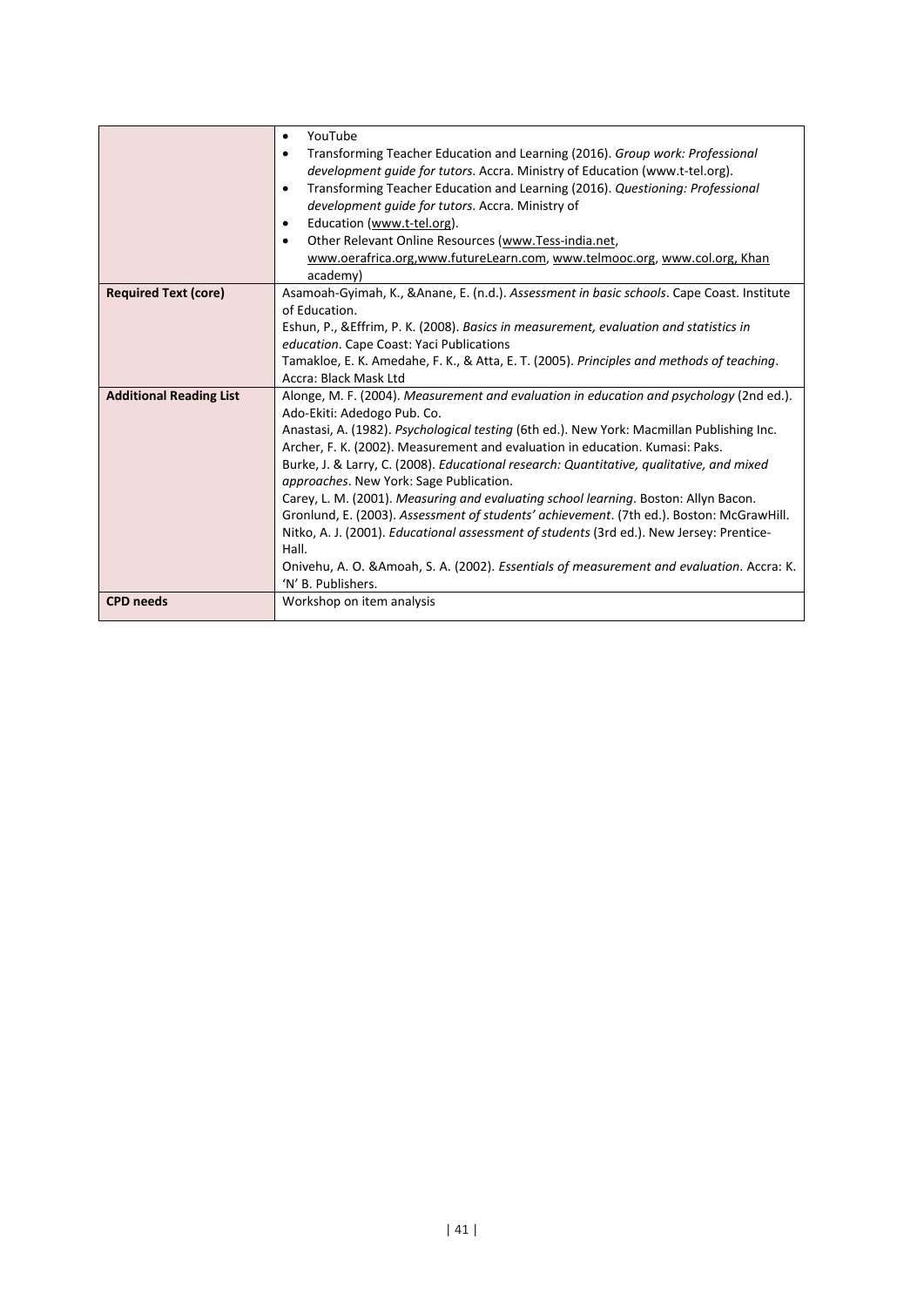| Year of B.Ed.<br>$\overline{2}$                                                                                                                                                                                                                                            | <b>Semester</b>                                                                                                                                                                                                                                                                                                                                                                                                                                                                                       | $\mathbf{1}$                | <b>Place of lesson in semester</b><br>123456789 10 11 12 |                                                                                                                                                                                            |                                                                 |                                                                                                                                                                                                                      |           |
|----------------------------------------------------------------------------------------------------------------------------------------------------------------------------------------------------------------------------------------------------------------------------|-------------------------------------------------------------------------------------------------------------------------------------------------------------------------------------------------------------------------------------------------------------------------------------------------------------------------------------------------------------------------------------------------------------------------------------------------------------------------------------------------------|-----------------------------|----------------------------------------------------------|--------------------------------------------------------------------------------------------------------------------------------------------------------------------------------------------|-----------------------------------------------------------------|----------------------------------------------------------------------------------------------------------------------------------------------------------------------------------------------------------------------|-----------|
| <b>Title of Lesson</b>                                                                                                                                                                                                                                                     | Assessment procedures for inclusive classrooms<br>(2)<br><b>Lesson Duration</b><br>3 Hours                                                                                                                                                                                                                                                                                                                                                                                                            |                             |                                                          |                                                                                                                                                                                            |                                                                 |                                                                                                                                                                                                                      |           |
| <b>Lesson description</b>                                                                                                                                                                                                                                                  | This lesson aims to prepare student teachers to assess students through, projects and<br>assignments among others. It tries to assist students to effectively evaluate performance<br>assessment tasks, considering gender and learners with diverse strengths in inclusive and<br>multi-grade classrooms                                                                                                                                                                                             |                             |                                                          |                                                                                                                                                                                            |                                                                 |                                                                                                                                                                                                                      |           |
| <b>Previous student</b><br>teacher knowledge,<br>prior learning<br>(assumed)                                                                                                                                                                                               | Student teachers have knowledge about characteristics of the types of authentic or<br>performance assessment.                                                                                                                                                                                                                                                                                                                                                                                         |                             |                                                          |                                                                                                                                                                                            |                                                                 |                                                                                                                                                                                                                      |           |
| <b>Possible barriers to</b>                                                                                                                                                                                                                                                |                                                                                                                                                                                                                                                                                                                                                                                                                                                                                                       |                             |                                                          |                                                                                                                                                                                            |                                                                 | Students may not be familiar with the various inclusive settings in the classroom.                                                                                                                                   |           |
| learning in the lesson<br>Lesson Delivery-                                                                                                                                                                                                                                 | Face-to-face [                                                                                                                                                                                                                                                                                                                                                                                                                                                                                        | <b>Practical</b>            | Work-                                                    | <b>Seminars</b>                                                                                                                                                                            | Independent                                                     | e-learning                                                                                                                                                                                                           | Practicum |
| chosen to support<br>student teachers in<br>achieving the outcomes                                                                                                                                                                                                         | v ]                                                                                                                                                                                                                                                                                                                                                                                                                                                                                                   | <b>Activity</b><br>$[\vee]$ | <b>Based</b><br>Leaning                                  | $\begin{bmatrix} \vee \end{bmatrix}$                                                                                                                                                       | Study [ √ ]                                                     | opportunities<br>ΙI                                                                                                                                                                                                  |           |
| Lesson Delivery - main<br>delivery<br>mode<br>of<br>chosen<br>to<br>support<br>student teachers<br>in<br>achieving the learning<br>outcomes.                                                                                                                               | Face-to-face: Concept mapping/cartooning for using types of observation, check lists, and<br>rating scales Seminar: Students participate in a seminar session<br>Independent study: student teachers engage with relevant and appropriate curriculum and<br>discusses the procedures for planning inclusive classroom tests and assessments.<br>Practical Activity: Group presentations of how to plan and develop authentic/performance<br>assessment tasks for inclusive and multi-grade classrooms |                             |                                                          |                                                                                                                                                                                            |                                                                 |                                                                                                                                                                                                                      |           |
| Overarching<br>$\bullet$<br>outcome, what you<br>want the student<br>teachers<br>to<br>achieve, serves as<br>for<br>the<br>basis<br>learning outcomes.<br>expanded<br>An<br>of<br>the<br>version<br>description.<br>Write<br>full<br>in<br>aspects of the NTS<br>addressed | Demonstrate the understanding of assessing performance and related assignments for<br>inclusive and multi-grade classrooms (NTECF; NTS 3k, 3l, 3p).                                                                                                                                                                                                                                                                                                                                                   |                             |                                                          |                                                                                                                                                                                            |                                                                 |                                                                                                                                                                                                                      |           |
| <b>Learning Outcome</b><br>$\bullet$<br>for the lesson,<br>picked and<br>developed from<br>the course<br>specification<br><b>Learning indicators</b><br>$\bullet$                                                                                                          | <b>Learning Outcomes</b>                                                                                                                                                                                                                                                                                                                                                                                                                                                                              |                             |                                                          | <b>Learning Indicators</b>                                                                                                                                                                 |                                                                 | Identify which cross<br>cutting issues - core and<br>transferable skills,<br>inclusivity, equity and<br>addressing diversity. How<br>will these be addressed or<br>developed?                                        |           |
| for each learning<br>outcome                                                                                                                                                                                                                                               | CLO 7. demonstrate<br>understanding, planning<br>and developing<br>authentic/ performance<br>assessment tasks,<br>considering gender and<br>learners with diverse<br>strengths in inclusive and<br>multi-grade classrooms<br>(NTECF; NTS 3k, 3l, 3p).                                                                                                                                                                                                                                                 |                             | $\bullet$<br>$\bullet$<br>$\bullet$                      | assessment and<br>discuss the characteristics of<br>the types of<br>authentic/performance<br>assessment tasks.<br>Plan and develop<br>authentic/performance<br>and multi-grade classrooms. | Explain authentic/performance<br>assessment tasks for inclusive | Communication skills:<br>through group<br>presentations<br>Personal development:<br>Learning about planning<br>assessment<br>Respect and diversity:<br>Understanding the<br>various inclusive<br>classroom settings. |           |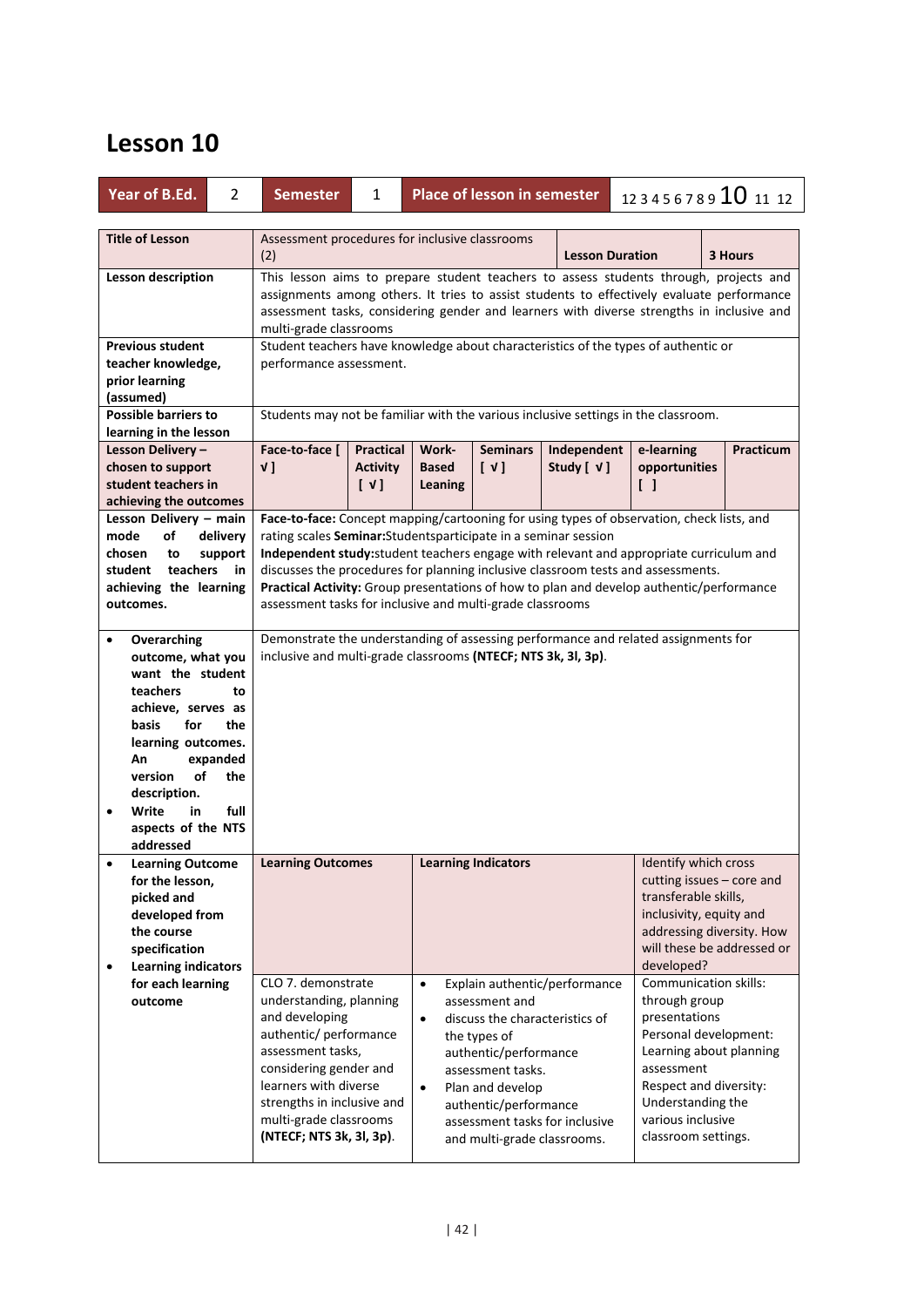| <b>Topic Title:</b>                               | Sub-topic                                                                                        | Stage/time                     |                                                                                                                                           | Teaching and learning activities to achieve outcomes                                      |  |  |  |  |
|---------------------------------------------------|--------------------------------------------------------------------------------------------------|--------------------------------|-------------------------------------------------------------------------------------------------------------------------------------------|-------------------------------------------------------------------------------------------|--|--|--|--|
| Assessment procedures<br>for inclusive classrooms | depending on the delivery mode selected. Teacher-led<br>collaborative group work or independent. |                                |                                                                                                                                           |                                                                                           |  |  |  |  |
| (2)                                               |                                                                                                  |                                | <b>Teacher Activity</b>                                                                                                                   | <b>Student Activity</b>                                                                   |  |  |  |  |
|                                                   | Introduction                                                                                     | 20 minutes                     | Face-to-face                                                                                                                              | Face-to-face                                                                              |  |  |  |  |
|                                                   |                                                                                                  |                                | Reviews RPK using<br>questions and answers                                                                                                | Provide relevant answers to                                                               |  |  |  |  |
|                                                   |                                                                                                  |                                | on planning and                                                                                                                           | questions posed and applying                                                              |  |  |  |  |
|                                                   |                                                                                                  |                                | administering test (PD<br>theme 2)                                                                                                        | the knowledge gained during<br>STS.                                                       |  |  |  |  |
|                                                   | Using types                                                                                      | 40 minutes                     | Face-to-face:                                                                                                                             | Face-to-face:                                                                             |  |  |  |  |
|                                                   | of                                                                                               |                                | Tutor uses concept                                                                                                                        | Student teachers participate                                                              |  |  |  |  |
|                                                   | observation,<br>check lists,                                                                     |                                | mapping/cartooning for                                                                                                                    | in lesson and use their STS                                                               |  |  |  |  |
|                                                   | and rating                                                                                       |                                | using types of<br>observation, check lists,                                                                                               | experience to answer<br>questions.                                                        |  |  |  |  |
|                                                   | scales                                                                                           |                                | and rating scales                                                                                                                         |                                                                                           |  |  |  |  |
|                                                   | Clinical                                                                                         | 60 minutes                     | Seminar:                                                                                                                                  | Seminar:                                                                                  |  |  |  |  |
|                                                   | interviews,<br>conversation                                                                      |                                | Guide student teachers<br>to use phones to search                                                                                         | Student teachers participate<br>in the sessions.                                          |  |  |  |  |
|                                                   |                                                                                                  |                                | for meaning of clinical                                                                                                                   |                                                                                           |  |  |  |  |
|                                                   |                                                                                                  |                                | interviews.                                                                                                                               |                                                                                           |  |  |  |  |
|                                                   |                                                                                                  |                                | Students are paired and<br>they take turns                                                                                                |                                                                                           |  |  |  |  |
|                                                   |                                                                                                  |                                | tointerview each other                                                                                                                    |                                                                                           |  |  |  |  |
|                                                   |                                                                                                  |                                | based on the principles                                                                                                                   |                                                                                           |  |  |  |  |
|                                                   | Gallery work;                                                                                    | 60 minutes                     | learnt from the seminar.<br><b>Practical Activity:</b>                                                                                    | <b>Practical Activity:</b>                                                                |  |  |  |  |
|                                                   | project                                                                                          |                                | Put students in small                                                                                                                     | Students participate in groups                                                            |  |  |  |  |
|                                                   | development;                                                                                     |                                | groups. Assign topics to                                                                                                                  | and reflect their experiences                                                             |  |  |  |  |
|                                                   | task analysis;<br>and                                                                            |                                | them to work on and<br>present in class.                                                                                                  | during STS. Groups present to<br>whole class                                              |  |  |  |  |
|                                                   | building                                                                                         |                                | Presentation should be                                                                                                                    |                                                                                           |  |  |  |  |
|                                                   | portfolios                                                                                       |                                | part of portfolios.                                                                                                                       |                                                                                           |  |  |  |  |
|                                                   |                                                                                                  |                                | <b>Topics</b>                                                                                                                             |                                                                                           |  |  |  |  |
|                                                   |                                                                                                  |                                | Observation                                                                                                                               |                                                                                           |  |  |  |  |
|                                                   |                                                                                                  |                                | Work sheets                                                                                                                               |                                                                                           |  |  |  |  |
|                                                   |                                                                                                  |                                | Task analysis<br>Projects                                                                                                                 |                                                                                           |  |  |  |  |
|                                                   |                                                                                                  |                                | Rating scales                                                                                                                             |                                                                                           |  |  |  |  |
|                                                   |                                                                                                  |                                | Tally sheets etc                                                                                                                          |                                                                                           |  |  |  |  |
| Lesson assessments -<br>evaluation of learning:   | ofComponent 2.                                                                                   |                                |                                                                                                                                           | In-lesson Assessment: Group presentation and seminar participation shouldbegraded as part |  |  |  |  |
| of, for and as learning                           |                                                                                                  |                                |                                                                                                                                           |                                                                                           |  |  |  |  |
| within the lesson                                 | NTS <sub>3</sub>                                                                                 |                                |                                                                                                                                           |                                                                                           |  |  |  |  |
|                                                   |                                                                                                  |                                | k) Integrates a variety of assessment modes into teaching to support learning.<br>I) Listens to learners and gives constructive feedback. |                                                                                           |  |  |  |  |
|                                                   |                                                                                                  |                                | m) Identifies and remediates learners' difficulties or misconceptions, referring                                                          |                                                                                           |  |  |  |  |
|                                                   |                                                                                                  |                                | learners whose needs lie outside the competency of the teacher.                                                                           |                                                                                           |  |  |  |  |
|                                                   | parents and learners.                                                                            |                                | n) Keeps meaningful records of every learner and communicates progress clearly to                                                         |                                                                                           |  |  |  |  |
|                                                   |                                                                                                  |                                | o) Demonstrates awareness of national and school learning outcomes of learners.                                                           |                                                                                           |  |  |  |  |
|                                                   |                                                                                                  |                                | p) Uses objective criterion referencing to assess learners.                                                                               |                                                                                           |  |  |  |  |
| <b>Instructional Resources</b>                    | $\bullet$                                                                                        |                                | TESSA Online Educational Resources (www.tessafrica.net)                                                                                   |                                                                                           |  |  |  |  |
|                                                   | $\bullet$                                                                                        | T-TEL Modules (www.t-tel.org). |                                                                                                                                           |                                                                                           |  |  |  |  |
|                                                   | $\bullet$                                                                                        |                                | Other Relevant Online Resources (www.Tess-india.net,                                                                                      |                                                                                           |  |  |  |  |
|                                                   |                                                                                                  |                                | www.oerafrica.org,www.futureLearn.com, www.telmooc.org, www.col.org, Khan                                                                 |                                                                                           |  |  |  |  |
|                                                   |                                                                                                  | academy)<br>The iBox (CENDLOS) |                                                                                                                                           |                                                                                           |  |  |  |  |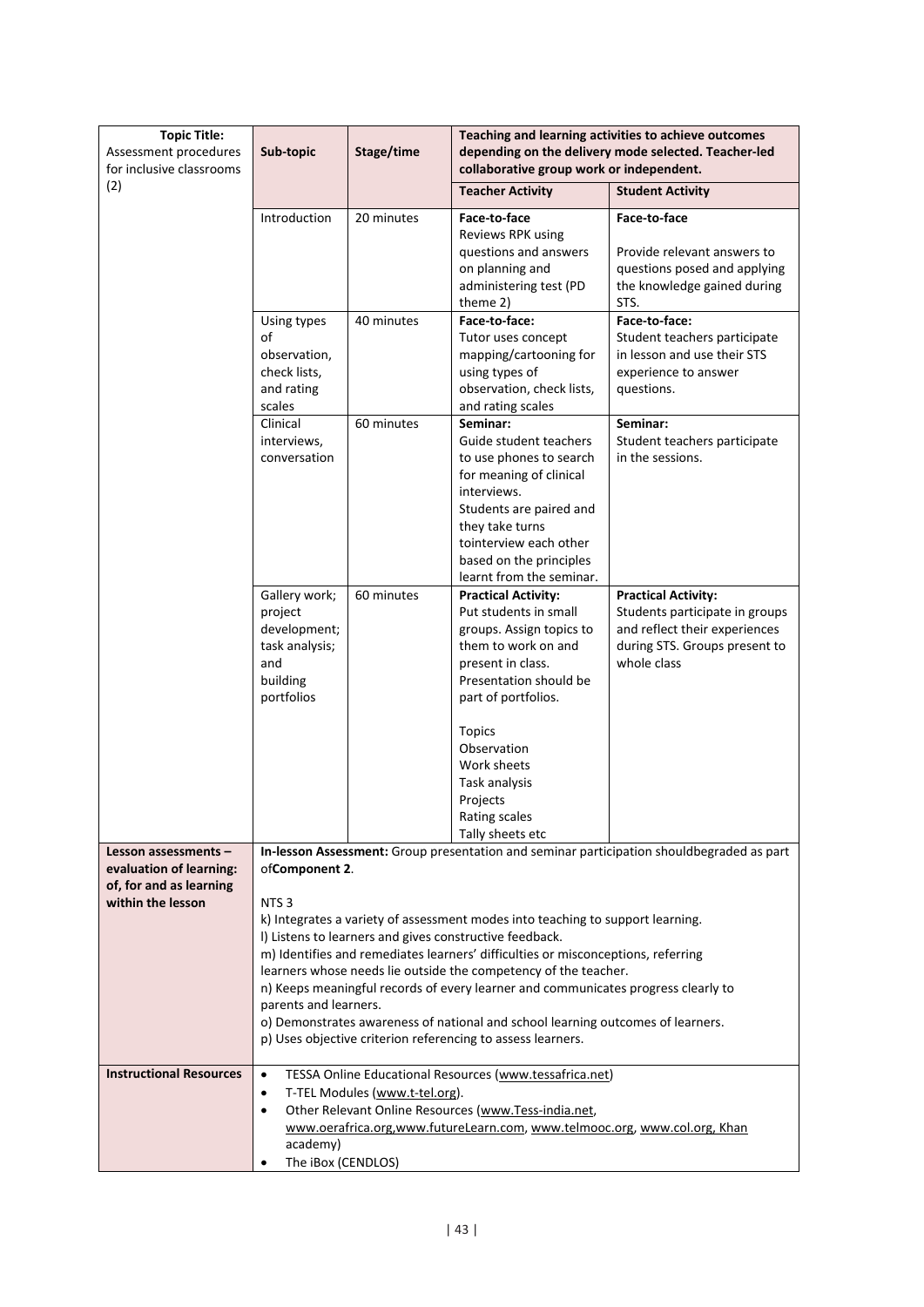|                                | YouTube<br>$\bullet$<br>Transforming Teacher Education and Learning (2016). Group work: Professional<br>٠<br>development quide for tutors. Accra. Ministry of Education (www.t-tel.org).<br>Transforming Teacher Education and Learning (2016). Questioning: Professional<br>$\bullet$<br>development quide for tutors. Accra. Ministry of<br>Education (www.t-tel.org).<br>٠<br>Other Relevant Online Resources (www.Tess-india.net,<br>٠<br>www.oerafrica.org,www.futureLearn.com, www.telmooc.org, www.col.org, Khan<br>academy)                                                                                                                                                                                                                                                                                                               |
|--------------------------------|---------------------------------------------------------------------------------------------------------------------------------------------------------------------------------------------------------------------------------------------------------------------------------------------------------------------------------------------------------------------------------------------------------------------------------------------------------------------------------------------------------------------------------------------------------------------------------------------------------------------------------------------------------------------------------------------------------------------------------------------------------------------------------------------------------------------------------------------------|
|                                |                                                                                                                                                                                                                                                                                                                                                                                                                                                                                                                                                                                                                                                                                                                                                                                                                                                   |
| <b>Required Text (core)</b>    | Asamoah-Gyimah, K., & Anane, E. (n.d.). Assessment in basic schools. Cape Coast. Institute of<br>Education.<br>Eshun, P., & Effrim, P. K. (2008). Basics in measurement, evaluation and statistics in<br>education. Cape Coast: Yaci Publications<br>Tamakloe, E. K. Amedahe, F. K., & Atta, E. T. (2005). Principles and methods of teaching.<br>Accra: Black Mask Ltd                                                                                                                                                                                                                                                                                                                                                                                                                                                                           |
| <b>Additional Reading List</b> | Alonge, M. F. (2004). Measurement and evaluation in education and psychology (2nd ed.).<br>Ado-Ekiti: Adedogo Pub. Co.<br>Anastasi, A. (1982). Psychological testing (6th ed.). New York: Macmillan Publishing Inc.<br>Archer, F. K. (2002). Measurement and evaluation in education. Kumasi: Paks.<br>Burke, J. & Larry, C. (2008). Educational research: Quantitative, qualitative, and mixed<br>approaches. New York: Sage Publication.<br>Carey, L. M. (2001). Measuring and evaluating school learning. Boston: Allyn Bacon.<br>Gronlund, E. (2003). Assessment of students' achievement. (7th ed.). Boston: McGrawHill.<br>Nitko, A. J. (2001). Educational assessment of students (3rd ed.). New Jersey: Prentice-Hall.<br>Onivehu, A. O. & Amoah, S. A. (2002). Essentials of measurement and evaluation. Accra: K. 'N'<br>B. Publishers. |
| <b>CPD</b> needs               | Performance and authentic assessment                                                                                                                                                                                                                                                                                                                                                                                                                                                                                                                                                                                                                                                                                                                                                                                                              |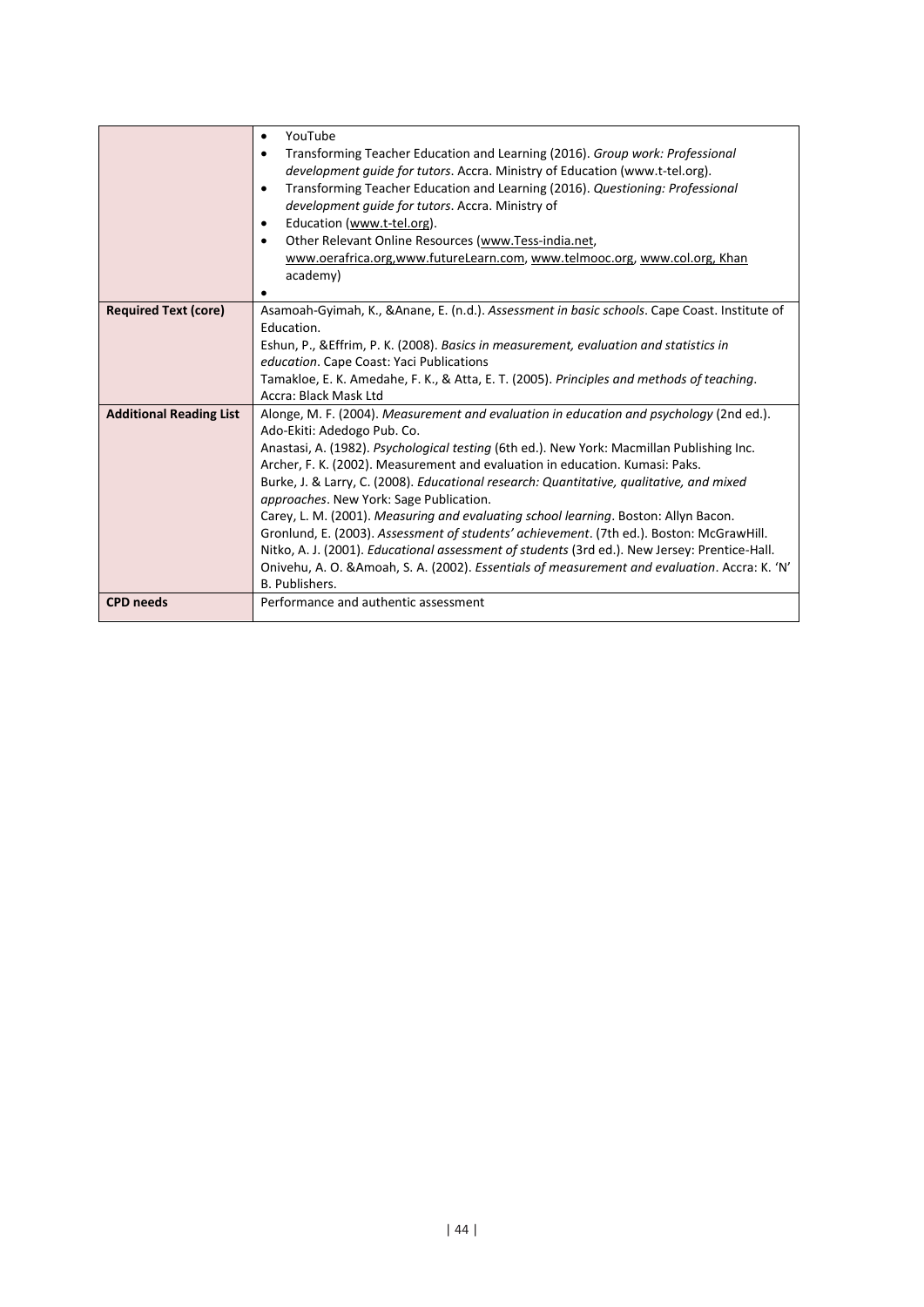| Year of B.Ed.                                                                                                                                                                                                                                                                 | 2              | <b>Place of lesson in semester</b><br><b>Semester</b><br>$\mathbf{1}$                                                                                                                                                                                                                                                                                                                                                                                                                                                                                                                                                                                                                                                                                                                                                                                                                                |                                                                                                                                                                                                                                                                                                                                                                                                                                                    |                                     |                                                                                                                                                                                                                   | 123456789101112                                                                                                               |  |                                                                                                                                                                                                                  |  |
|-------------------------------------------------------------------------------------------------------------------------------------------------------------------------------------------------------------------------------------------------------------------------------|----------------|------------------------------------------------------------------------------------------------------------------------------------------------------------------------------------------------------------------------------------------------------------------------------------------------------------------------------------------------------------------------------------------------------------------------------------------------------------------------------------------------------------------------------------------------------------------------------------------------------------------------------------------------------------------------------------------------------------------------------------------------------------------------------------------------------------------------------------------------------------------------------------------------------|----------------------------------------------------------------------------------------------------------------------------------------------------------------------------------------------------------------------------------------------------------------------------------------------------------------------------------------------------------------------------------------------------------------------------------------------------|-------------------------------------|-------------------------------------------------------------------------------------------------------------------------------------------------------------------------------------------------------------------|-------------------------------------------------------------------------------------------------------------------------------|--|------------------------------------------------------------------------------------------------------------------------------------------------------------------------------------------------------------------|--|
| <b>Title of Lesson</b><br>Lesson description<br><b>Previous student teacher</b><br>knowledge, prior learning<br>(assumed)<br><b>Possible barriers to</b><br>learning in the lesson<br>Lesson Delivery – chosen<br>to support student<br>teachers in achieving the<br>outcomes |                | Data presentation and Interpretation of tests<br>and authentic assessment data<br><b>Lesson Duration</b><br>3 Hours<br>This lesson aims to prepare students teachers to acquire a repertoire of knowledge and skills<br>to enable them apply appropriate techniques, processes and procedures to gather relevant<br>data from differently abled middle childhood learners in inclusive and multi-grade setting in<br>order to support their learning.<br>Student teachers have knowledge about characteristics of the types of authentic or<br>performance assessment.<br>Students may not be familiar with the various inclusive settings in the classroom.<br>Face-to-face [<br>Practical<br>Work-<br><b>Seminars</b><br>Independent<br>e-learning<br>[V]<br>Study [ $V$ ]<br>v ]<br><b>Activity</b><br><b>Based</b><br>opportunities<br>[V]<br>Leaning<br>$\begin{smallmatrix} \end{smallmatrix}$ |                                                                                                                                                                                                                                                                                                                                                                                                                                                    |                                     |                                                                                                                                                                                                                   |                                                                                                                               |  | Practicum                                                                                                                                                                                                        |  |
| Lesson Delivery - main<br>mode of delivery chosen<br>support<br>to<br>teachers in achieving the<br>learning outcomes.<br>Overarching<br>$\bullet$                                                                                                                             | student        |                                                                                                                                                                                                                                                                                                                                                                                                                                                                                                                                                                                                                                                                                                                                                                                                                                                                                                      | Face-to-face: Concept mapping/cartooning to discuss descriptive statistics and its application<br>in interpreting assessment results.<br>Seminar: Studentsparticipate in a seminar session.<br>Independent study: student teachers engage with relevant and appropriate previous<br>assessment instruments and discuss validity and reliability issues.<br>Demonstrate the understanding and use of norm-referenced and criterion-referenced modes |                                     |                                                                                                                                                                                                                   |                                                                                                                               |  |                                                                                                                                                                                                                  |  |
| outcome, what you<br>want the student<br>teachers to achieve,<br>serves as basis for<br>the<br>outcomes.<br>expanded version of<br>the description.<br>Write in full aspects<br>٠<br>of the NTS addressed                                                                     | learning<br>An |                                                                                                                                                                                                                                                                                                                                                                                                                                                                                                                                                                                                                                                                                                                                                                                                                                                                                                      | of interpreting tests and manage data gathered on various aspects of the learners (NTS 3p).                                                                                                                                                                                                                                                                                                                                                        |                                     |                                                                                                                                                                                                                   |                                                                                                                               |  |                                                                                                                                                                                                                  |  |
| <b>Learning Outcome</b><br>$\bullet$<br>for the lesson, picked<br>and developed from<br>the course<br>specification<br><b>Learning indicators</b><br>٠<br>for each learning                                                                                                   |                | <b>Learning Outcomes</b>                                                                                                                                                                                                                                                                                                                                                                                                                                                                                                                                                                                                                                                                                                                                                                                                                                                                             |                                                                                                                                                                                                                                                                                                                                                                                                                                                    |                                     | <b>Learning Indicators</b>                                                                                                                                                                                        |                                                                                                                               |  | Identify which cross<br>cutting issues - core and<br>transferable skills,<br>inclusivity, equity and<br>addressing diversity. How<br>will these be addressed<br>or developed?                                    |  |
| outcome                                                                                                                                                                                                                                                                       |                | CLO 8. demonstrate<br>understanding and use of<br>norm-referenced and<br>criterion-referenced modes<br>of interpreting tests and<br>manage data gathered on<br>various aspects of the<br>learners (NTS 3p).                                                                                                                                                                                                                                                                                                                                                                                                                                                                                                                                                                                                                                                                                          |                                                                                                                                                                                                                                                                                                                                                                                                                                                    | $\bullet$<br>$\bullet$<br>$\bullet$ | Collect data on various<br>aspects of learners with<br>use results to support<br>Design differentiated<br>SEN in inclusive settings.<br>Demonstrate how norm-<br>referenced and criterion-<br>referenced modes of | different tools, analyse and<br>learning of diverse learners.<br>assessment for learners with<br>interpreting tests are used. |  | <b>Communication skills:</b><br>through group<br>presentations<br>Personal development:<br>Learning about assessing<br>project work<br>Respect and diversity:<br>collecting data on various<br>types of learners |  |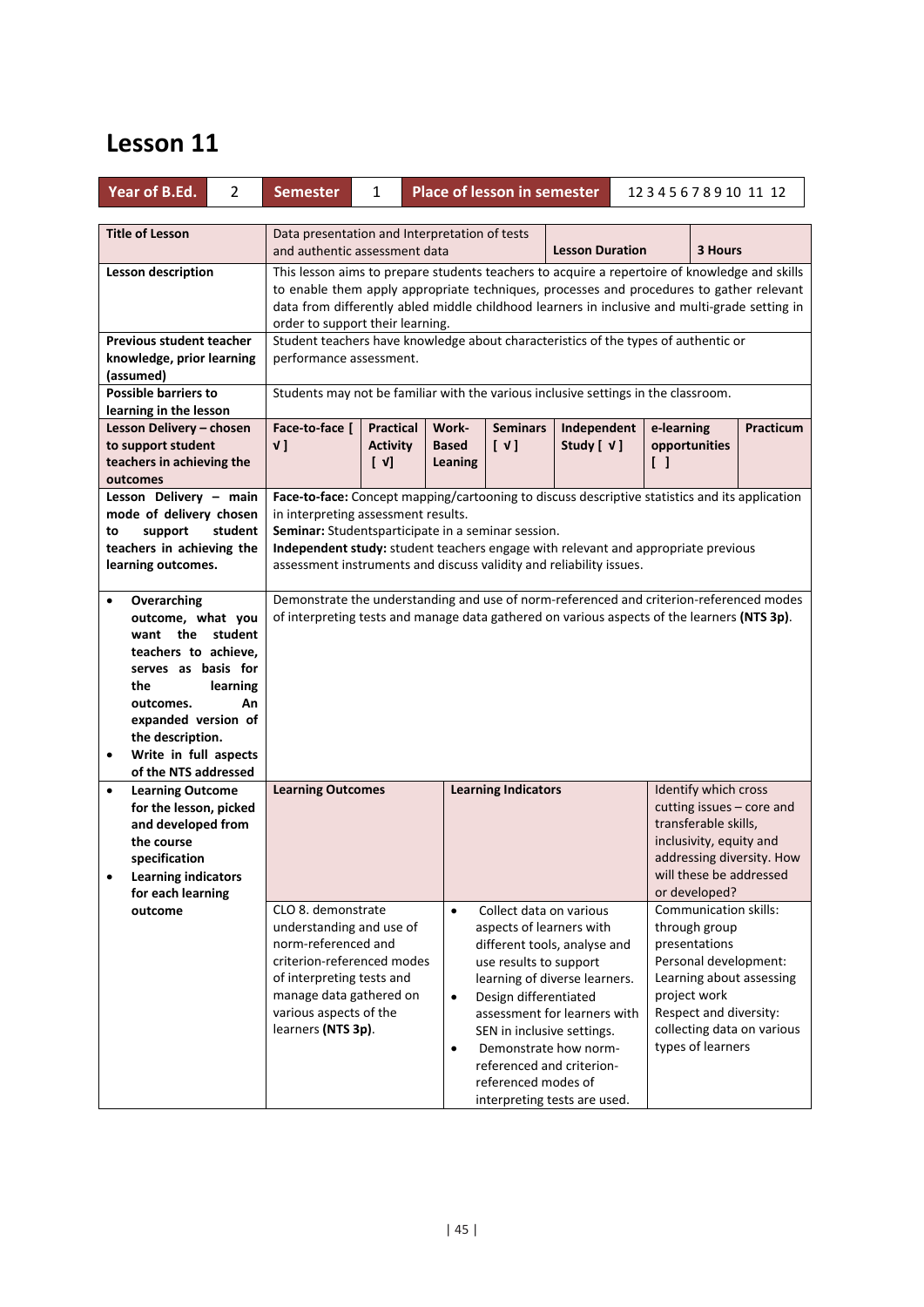| <b>Topic Title:</b><br>Data presentation and                                                    | Teaching and learning activities to achieve outcomes<br>Stage/time<br>depending on the delivery mode selected. Teacher-led<br>Sub-topic                                                                                                                                                                                                                                                                                                                                                                                                                                                                                                                                                                           |            |                                                                                                                                                                                                                                                                                                                                                                                                                                                                                                                                                                                                             |                                                                                                                                                      |
|-------------------------------------------------------------------------------------------------|-------------------------------------------------------------------------------------------------------------------------------------------------------------------------------------------------------------------------------------------------------------------------------------------------------------------------------------------------------------------------------------------------------------------------------------------------------------------------------------------------------------------------------------------------------------------------------------------------------------------------------------------------------------------------------------------------------------------|------------|-------------------------------------------------------------------------------------------------------------------------------------------------------------------------------------------------------------------------------------------------------------------------------------------------------------------------------------------------------------------------------------------------------------------------------------------------------------------------------------------------------------------------------------------------------------------------------------------------------------|------------------------------------------------------------------------------------------------------------------------------------------------------|
| Interpretation of tests and<br>authentic assessment data                                        |                                                                                                                                                                                                                                                                                                                                                                                                                                                                                                                                                                                                                                                                                                                   |            | collaborative group work or independent.<br><b>Teacher Activity</b>                                                                                                                                                                                                                                                                                                                                                                                                                                                                                                                                         | <b>Student Activity</b>                                                                                                                              |
|                                                                                                 | Introduction                                                                                                                                                                                                                                                                                                                                                                                                                                                                                                                                                                                                                                                                                                      | 20 minutes | Face-to-face<br>Reviews RPK using questions<br>and answers on assessing<br>project work and portfolio<br>(PD theme 2)                                                                                                                                                                                                                                                                                                                                                                                                                                                                                       | Face-to-face<br>Provide relevant answers to<br>questions posed and applying<br>the knowledge gained during<br>previous class practical<br>activities |
|                                                                                                 | Descriptive<br>statistics                                                                                                                                                                                                                                                                                                                                                                                                                                                                                                                                                                                                                                                                                         | 40 minutes | Face-to-face:<br>Use illustrations to facilitate<br>session on the use of basic<br>descriptive statistics for test<br>data analysis.<br>The use of mean, median<br>and mode                                                                                                                                                                                                                                                                                                                                                                                                                                 | Face-to-face:<br>Student teachers participate<br>in lesson and try their hands<br>on examples and hypothetical<br>cases given.                       |
|                                                                                                 | Norm-<br>referenced<br>and criterion<br>criterion-<br>referenced<br>interpretation<br>of data                                                                                                                                                                                                                                                                                                                                                                                                                                                                                                                                                                                                                     | 60 minutes | Face-to-face & e-learning<br>Guide student to use<br>phones to search for<br>meaning of Norm-<br>referenced and criterion<br>criterion-referenced and<br>how they are used for<br>interpretation of data                                                                                                                                                                                                                                                                                                                                                                                                    | Face-to-face & e-learning<br>Student teachers participate<br>in the sessions by using<br>phones to search for<br>information and share               |
|                                                                                                 | Validity and<br>reliability<br>issues                                                                                                                                                                                                                                                                                                                                                                                                                                                                                                                                                                                                                                                                             | 60 minutes | <b>Practical Activity:</b><br>Tutor discusses with<br>student-teachers data<br>collection techniques and<br>the importance of ensuring<br>the validity and reliability of<br>such instruments.<br>The class uses knowledge<br>gained to critique different<br>assessment instruments.                                                                                                                                                                                                                                                                                                                       | <b>Practical Activity:</b><br>Students participate in groups<br>and reflect their experiences<br>in their journals.                                  |
| Lesson assessments -<br>evaluation of learning: of,<br>for and as learning within<br>the lesson | NTS <sub>3</sub><br>parents and learners.                                                                                                                                                                                                                                                                                                                                                                                                                                                                                                                                                                                                                                                                         |            | In-lesson Assessment: Presentation of tasks assigned to students<br>k) Integrates a variety of assessment modes into teaching to support learning.<br>I) Listens to learners and gives constructive feedback.<br>m) Identifies and remediates learners' difficulties or misconceptions, referring<br>learners whose needs lie outside the competency of the teacher.<br>n) Keeps meaningful records of every learner and communicates progress clearly to<br>o) Demonstrates awareness of national and school learning outcomes of learners.<br>p) Uses objective criterion referencing to assess learners. |                                                                                                                                                      |
| <b>Instructional Resources</b>                                                                  | TESSA Online Educational Resources (www.tessafrica.net)<br>$\bullet$<br>T-TEL Modules (www.t-tel.org).<br>$\bullet$<br>Other Relevant Online Resources (www.Tess-india.net,<br>$\bullet$<br>www.oerafrica.org,www.futureLearn.com, www.telmooc.org, www.col.org, Khan<br>academy)<br>The iBox (CENDLOS)<br>YouTube<br>Transforming Teacher Education and Learning (2016). Group work: Professional<br>development guide for tutors. Accra. Ministry of Education (www.t-tel.org).<br>Transforming Teacher Education and Learning (2016). Questioning: Professional<br>development guide for tutors. Accra. Ministry of<br>Education (www.t-tel.org).<br>٠<br>Other Relevant Online Resources (www.Tess-india.net, |            |                                                                                                                                                                                                                                                                                                                                                                                                                                                                                                                                                                                                             |                                                                                                                                                      |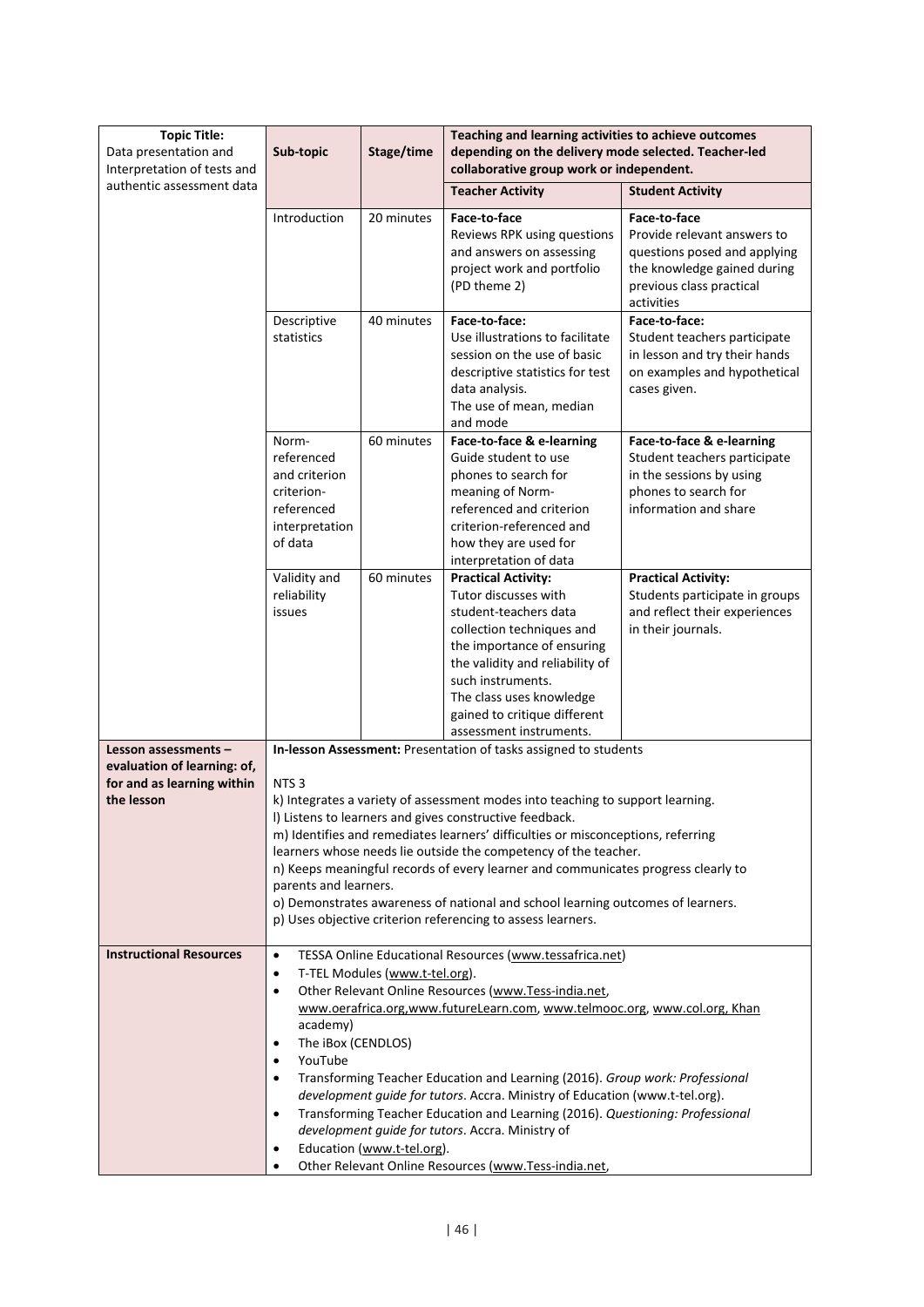|                                | www.oerafrica.org,www.futureLearn.com, www.telmooc.org, www.col.org, Khan                            |
|--------------------------------|------------------------------------------------------------------------------------------------------|
|                                | academy)                                                                                             |
| <b>Required Text (core)</b>    | Asamoah-Gyimah, K., & Anane, E. (n.d.). Assessment in basic schools. Cape Coast. Institute of        |
|                                | Education.                                                                                           |
|                                | Eshun, P., & Effrim, P. K. (2008). Basics in measurement, evaluation and statistics in               |
|                                | education. Cape Coast: Yaci Publications                                                             |
|                                | Tamakloe, E. K. Amedahe, F. K., & Atta, E. T. (2005). Principles and methods of teaching.            |
|                                | Accra: Black Mask Ltd                                                                                |
| <b>Additional Reading List</b> | Alonge, M. F. (2004). Measurement and evaluation in education and psychology (2nd ed.).              |
|                                | Ado-Ekiti: Adedogo Pub. Co.                                                                          |
|                                | Anastasi, A. (1982). Psychological testing (6th ed.). New York: Macmillan Publishing Inc.            |
|                                | Archer, F. K. (2002). Measurement and evaluation in education. Kumasi: Paks.                         |
|                                | Burke, J. & Larry, C. (2008). Educational research: Quantitative, qualitative, and mixed             |
|                                | <i>approaches.</i> New York: Sage Publication.                                                       |
|                                | Carey, L. M. (2001). Measuring and evaluating school learning. Boston: Allyn Bacon.                  |
|                                | Gronlund, E. (2003). Assessment of students' achievement. (7th ed.). Boston: McGrawHill.             |
|                                | Nitko, A. J. (2001). <i>Educational assessment of students</i> (3rd ed.). New Jersey: Prentice-Hall. |
|                                | Onivehu, A. O. & Amoah, S. A. (2002). Essentials of measurement and evaluation. Accra: K. 'N'        |
|                                | B. Publishers.                                                                                       |
| <b>CPD</b> needs               | Workshop on using descriptive statistics for data analysis                                           |
|                                |                                                                                                      |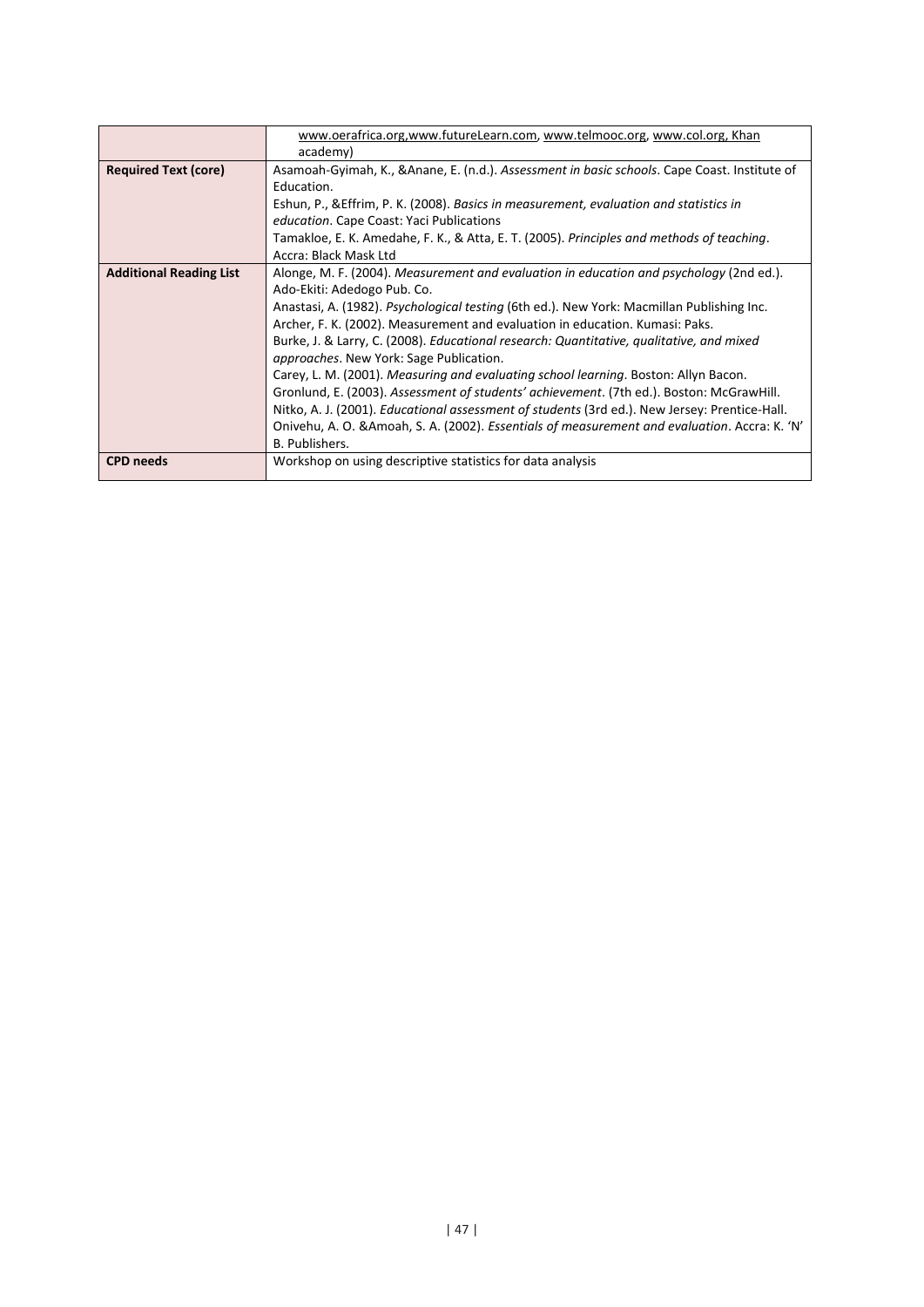| Year of B.Ed.                                                                                                                                                                                                                    | 1              | <b>Semester</b>                                                                                                                                                                                                 | $\overline{2}$                                                                                                                                                                                                                                                                                                                  |                                     | <b>Place of lesson in semester</b>                                                                                                                                                                                                                                                                                                                 |                 |                                                                                         | 12345678910 11 12                                                                                                                               |                                                        |  |
|----------------------------------------------------------------------------------------------------------------------------------------------------------------------------------------------------------------------------------|----------------|-----------------------------------------------------------------------------------------------------------------------------------------------------------------------------------------------------------------|---------------------------------------------------------------------------------------------------------------------------------------------------------------------------------------------------------------------------------------------------------------------------------------------------------------------------------|-------------------------------------|----------------------------------------------------------------------------------------------------------------------------------------------------------------------------------------------------------------------------------------------------------------------------------------------------------------------------------------------------|-----------------|-----------------------------------------------------------------------------------------|-------------------------------------------------------------------------------------------------------------------------------------------------|--------------------------------------------------------|--|
| <b>Title of Lesson</b>                                                                                                                                                                                                           |                |                                                                                                                                                                                                                 | Data presentation and Interpretation of tests and<br>3 Hours<br>authentic assessment data (2)<br><b>Lesson Duration</b>                                                                                                                                                                                                         |                                     |                                                                                                                                                                                                                                                                                                                                                    |                 |                                                                                         |                                                                                                                                                 |                                                        |  |
| <b>Lesson description</b>                                                                                                                                                                                                        |                |                                                                                                                                                                                                                 | This lesson aims to prepare students teachers to acquire a repertoire of knowledge and<br>skills to enable them apply appropriate techniques, processes and procedures to gather<br>relevant data from differently abled middle childhood learners in inclusive and multi-<br>grade setting in order to support their learning. |                                     |                                                                                                                                                                                                                                                                                                                                                    |                 |                                                                                         |                                                                                                                                                 |                                                        |  |
| <b>Previous student teacher</b><br>knowledge, prior learning<br>(assumed)<br><b>Possible barriers to</b>                                                                                                                         |                |                                                                                                                                                                                                                 | Student teachers have knowledge about characteristics of the types of authentic or<br>performance assessment.<br>Students may not be familiar with the various inclusive settings in the classroom.                                                                                                                             |                                     |                                                                                                                                                                                                                                                                                                                                                    |                 |                                                                                         |                                                                                                                                                 |                                                        |  |
| learning in the lesson<br>Lesson Delivery - chosen to                                                                                                                                                                            |                | Face-to-                                                                                                                                                                                                        | <b>Practica</b>                                                                                                                                                                                                                                                                                                                 | Work-                               | <b>Seminars</b>                                                                                                                                                                                                                                                                                                                                    | Independen      |                                                                                         | e-learning                                                                                                                                      | <b>Practicum</b>                                       |  |
| support student teachers in<br>achieving the outcomes                                                                                                                                                                            |                | face $\begin{bmatrix} \nu \end{bmatrix}$<br>1                                                                                                                                                                   | <b>Activity</b><br>$\begin{bmatrix} \nu \end{bmatrix}$                                                                                                                                                                                                                                                                          | <b>Based</b><br>Leaning             | $[\vee]$                                                                                                                                                                                                                                                                                                                                           | t Study [ $V$ ] |                                                                                         | opportunitie<br>s<br>$\begin{bmatrix} \end{bmatrix}$                                                                                            |                                                        |  |
| Lesson Delivery - main<br>mode of delivery chosen to<br>support student teachers in<br>achieving<br>the<br>outcomes.                                                                                                             | learning       |                                                                                                                                                                                                                 | Face-to-face: Concept mapping/cartooning to discuss descriptive statistics and its<br>application in interpreting assessment results.<br>Seminar:Studentsparticipate in a seminar session.<br>Independent study: student teachers discusses the use of feedback obtained from<br>assessment                                     |                                     |                                                                                                                                                                                                                                                                                                                                                    |                 |                                                                                         |                                                                                                                                                 |                                                        |  |
| Overarching outcome,<br>what you want the<br>student teachers to<br>achieve, serves as basis<br>the<br>for<br>outcomes.<br>expanded version of<br>the description.<br>Write in full aspects of<br>$\bullet$<br>the NTS addressed | learning<br>An | (NTS 3p).                                                                                                                                                                                                       | Demonstrate the understanding and use of norm-referenced and criterion-referenced<br>modes of interpreting tests and manage data gathered on various aspects of the learners                                                                                                                                                    |                                     |                                                                                                                                                                                                                                                                                                                                                    |                 |                                                                                         |                                                                                                                                                 |                                                        |  |
| <b>Learning Outcome for</b><br>$\bullet$<br>the lesson, picked and<br>developed from the<br>course specification<br>Learning indicators for<br>$\bullet$<br>each learning outcome                                                |                |                                                                                                                                                                                                                 | <b>Learning Outcomes</b><br><b>Learning Indicators</b><br>issues - core and<br>transferable skills,<br>inclusivity, equity and<br>developed?                                                                                                                                                                                    |                                     |                                                                                                                                                                                                                                                                                                                                                    |                 | Identify which cross cutting<br>addressing diversity. How<br>will these be addressed or |                                                                                                                                                 |                                                        |  |
|                                                                                                                                                                                                                                  |                | CLO 8. demonstrate<br>understanding and use<br>of norm-referenced<br>and criterion-<br>referenced modes of<br>interpreting tests and<br>manage data gathered<br>on various aspects of<br>the learners (NTS 3p). |                                                                                                                                                                                                                                                                                                                                 | $\bullet$<br>$\bullet$<br>$\bullet$ | Collect data on various<br>aspects of learners with<br>different tools, analyse and<br>use results to support<br>learning of diverse learners.<br>Design differentiated<br>assessment for learners with<br>SEN in inclusive settings.<br>Demonstrate how norm-<br>referenced and criterion-<br>referenced modes of<br>interpreting tests are used. |                 |                                                                                         | Communication skills:<br>through group<br>presentations<br>Personal development:<br>project work<br>Respect and diversity:<br>types of learners | Learning about assessing<br>collecting data on various |  |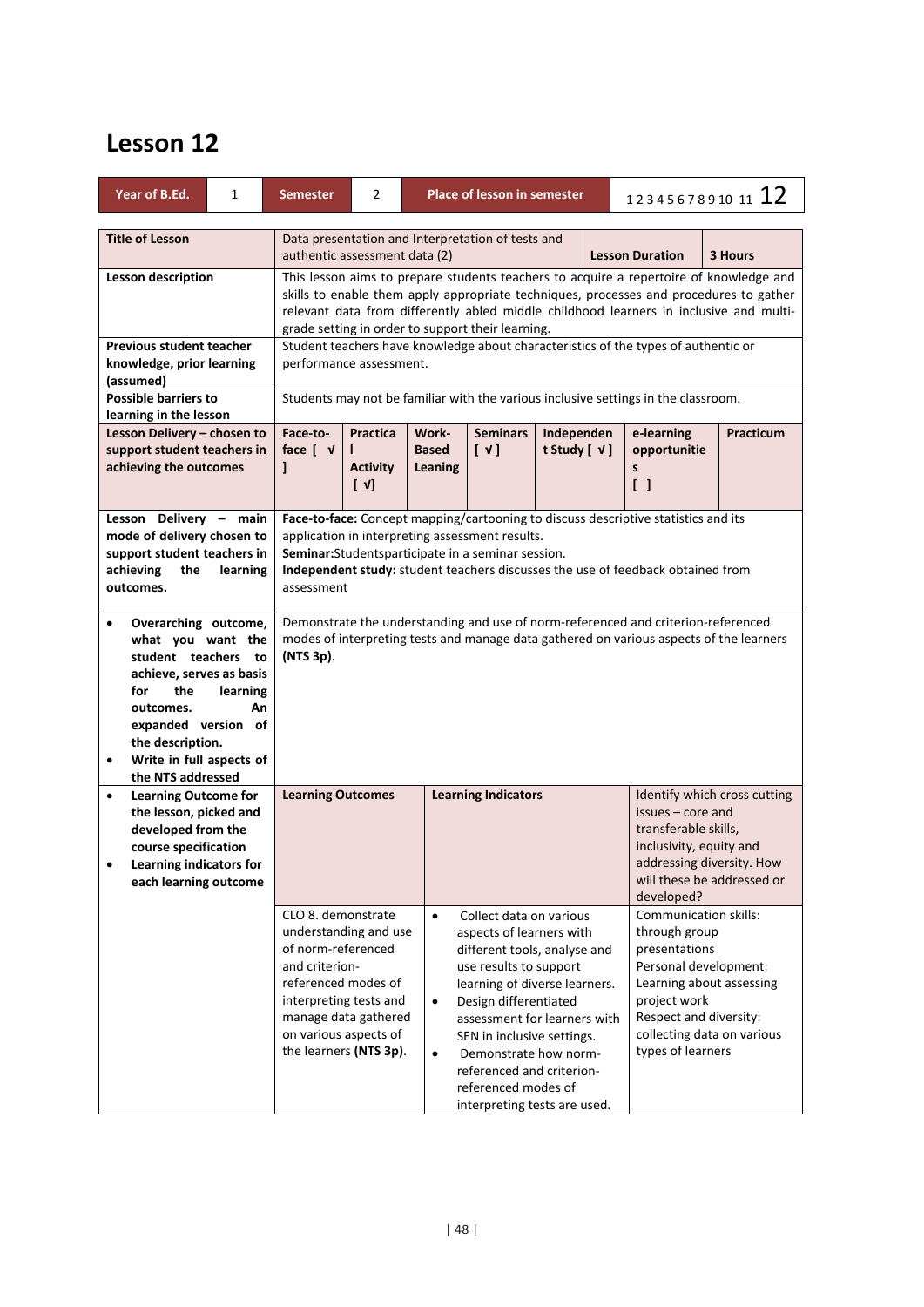| <b>Topic Title:</b><br>Data presentation and<br>Interpretation of tests and                     | Teaching and learning activities to achieve outcomes<br>depending on the delivery mode selected. Teacher-led<br>Sub-topic<br>Stage/<br>time<br>collaborative group work or independent.                                                                                                                                                                                                                                                                                                                                                                                                                                                                                                                                                                                                               |               |                                                                                                                                                                                                                                                                            |                                                                                                                                                                          |  |
|-------------------------------------------------------------------------------------------------|-------------------------------------------------------------------------------------------------------------------------------------------------------------------------------------------------------------------------------------------------------------------------------------------------------------------------------------------------------------------------------------------------------------------------------------------------------------------------------------------------------------------------------------------------------------------------------------------------------------------------------------------------------------------------------------------------------------------------------------------------------------------------------------------------------|---------------|----------------------------------------------------------------------------------------------------------------------------------------------------------------------------------------------------------------------------------------------------------------------------|--------------------------------------------------------------------------------------------------------------------------------------------------------------------------|--|
| authentic assessment data                                                                       |                                                                                                                                                                                                                                                                                                                                                                                                                                                                                                                                                                                                                                                                                                                                                                                                       |               | <b>Teacher Activity</b>                                                                                                                                                                                                                                                    | <b>Student Activity</b>                                                                                                                                                  |  |
|                                                                                                 | Introduction                                                                                                                                                                                                                                                                                                                                                                                                                                                                                                                                                                                                                                                                                                                                                                                          | 20<br>minutes | Face-to-face<br>Reviews RPK using<br>questions and answers on<br>assessing project work<br>and portfolio (PD theme                                                                                                                                                         | Face-to-face<br>Provide relevant answers to<br>questions posed and<br>applying the knowledge<br>gained during previous                                                   |  |
|                                                                                                 | Types of feedback                                                                                                                                                                                                                                                                                                                                                                                                                                                                                                                                                                                                                                                                                                                                                                                     | 60<br>minutes | 2)<br>Face-to-face:<br>Tutor uses concept<br>mapping/cartooning<br>discuss types of feedback<br>obtained from<br>assessment                                                                                                                                                | class practical activities<br>Face-to-face:<br>Student teachers<br>participate in lesson and<br>use their previous class<br>practical activities to<br>answer questions. |  |
|                                                                                                 | How to use<br>feedback                                                                                                                                                                                                                                                                                                                                                                                                                                                                                                                                                                                                                                                                                                                                                                                | 60<br>minutes | Seminar:<br>Tutor invites two other<br>tutors to serve as<br>resources persons and<br>discuss how to use<br>feedback obtained from<br>assessment with class.<br>The class must discuss<br>how to analyse and use<br>results to support<br>learning of diverse<br>learners. | Seminar:<br>Student teachers<br>participate in the sessions.                                                                                                             |  |
|                                                                                                 | Conclusion of<br>lesson/evaluation                                                                                                                                                                                                                                                                                                                                                                                                                                                                                                                                                                                                                                                                                                                                                                    | 40<br>minutes | <b>Practical Activity:</b><br>Tutor assign students into<br>groups based on their<br>Halls they belong to in<br>their college.<br>They discuss all the<br>subtopics in the course<br>and provide a brief<br>presentation of what they<br>have learnt.                      | <b>Practical Activity:</b><br>Students participate in<br>groups and reflect their<br>experiences in their<br>journals.                                                   |  |
| Lesson assessments -<br>evaluation of learning: of,<br>for and as learning within<br>the lesson | In-lesson Assessment: Participation in discussion and answering of questions orally<br>Component 3: 40%<br>Selected topic treated from lesson 1 to 12 should be part of end of semester exams. CLOs<br>1 to 7<br>NTS <sub>3</sub><br>k) Integrates a variety of assessment modes into teaching to support learning.<br>I) Listens to learners and gives constructive feedback.<br>m) Identifies and remediates learners' difficulties or misconceptions, referring<br>learners whose needs lie outside the competency of the teacher.<br>n) Keeps meaningful records of every learner and communicates progress clearly to<br>parents and learners.<br>o) Demonstrates awareness of national and school learning outcomes of learners.<br>p) Uses objective criterion referencing to assess learners. |               |                                                                                                                                                                                                                                                                            |                                                                                                                                                                          |  |
|                                                                                                 |                                                                                                                                                                                                                                                                                                                                                                                                                                                                                                                                                                                                                                                                                                                                                                                                       |               |                                                                                                                                                                                                                                                                            |                                                                                                                                                                          |  |
| <b>Instructional Resources</b>                                                                  | $\bullet$<br>T-TEL Modules (www.t-tel.org).<br>$\bullet$<br>$\bullet$<br>academy)<br>The iBox (CENDLOS)<br>YouTube                                                                                                                                                                                                                                                                                                                                                                                                                                                                                                                                                                                                                                                                                    |               | TESSA Online Educational Resources (www.tessafrica.net)<br>Other Relevant Online Resources (www.Tess-india.net,<br>www.oerafrica.org,www.futureLearn.com, www.telmooc.org, www.col.org, Khan                                                                               |                                                                                                                                                                          |  |